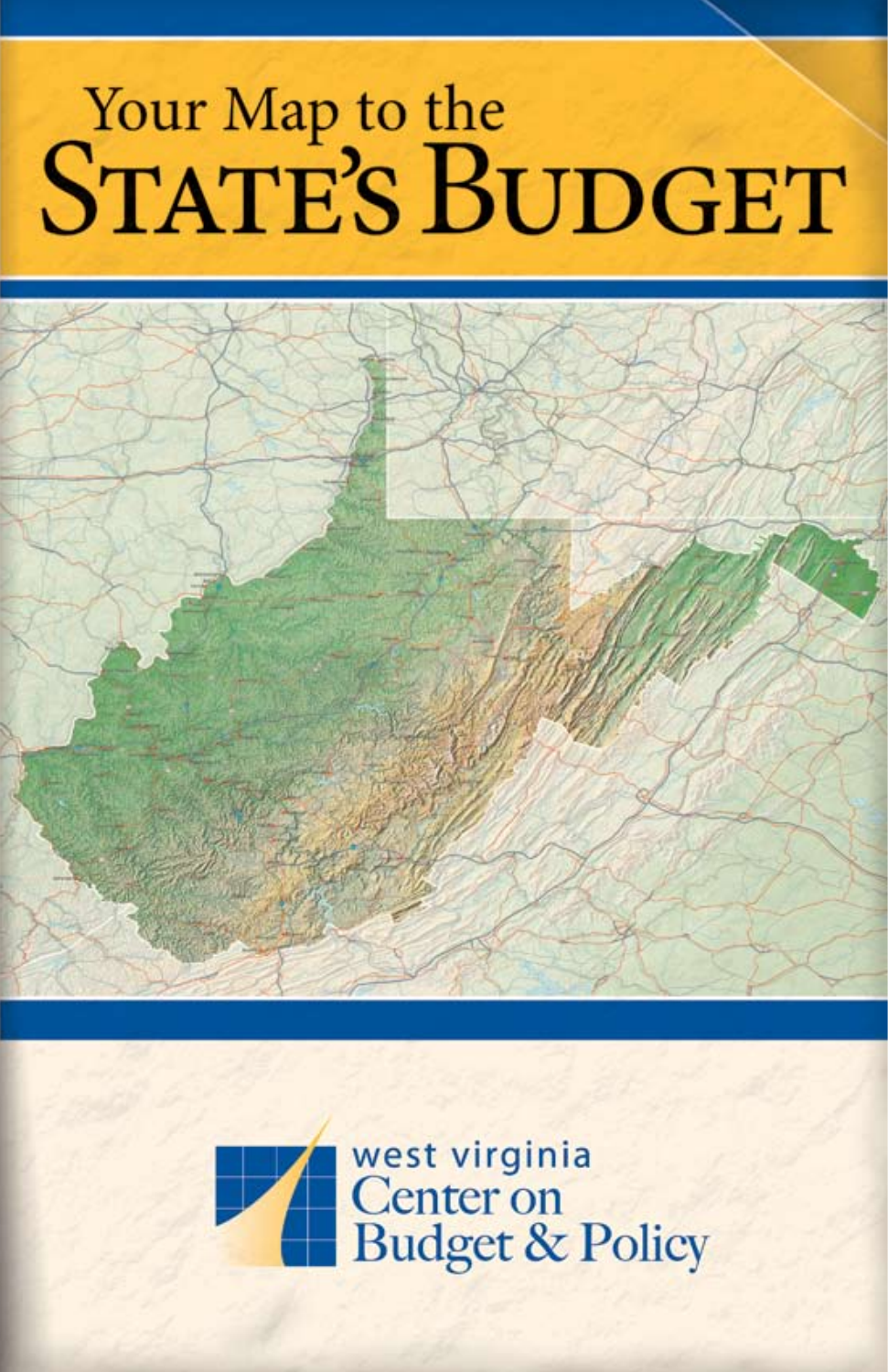



## **About Us**

The **West Virginia Center on Budget and Policy (WV CBP)** is a statewide, nonprofit, nonpartisan, organization dedicated to informing the public about how state fiscal policy decisions affect all West Virginians, especially low- and moderate-income families, other vulnerable populations, and the important community programs that serve them.

## **Acknowledgements**

The WV CBP staff and Board of Directors would like to thank the W.K. Kellogg Foundation, the Claude Worthington Benedum Foundation, West Virginia Affiliated Construction Trades Foundation, SEIU 1199 and the Sisters of Saint Joseph Charitable Fund for their financial support on this project. We would also like to thank the Center on Budget and Policy Priorities, American Friends Service Committee's West Virginia Economic Justice Project, the Phillips Group, Inc. and Dave Love Graphic Design. In addition, would like to especially thank Elizabeth Hudgins from the Center on Budget and Policy Priorities who helped edit several preliminary drafts and gave us invaluable advice on how to proceed and how to bring it all together.

We would also like to acknowledge Mississippi Economic Policy Center, Alabama Arise, New Jersey Public Policy Perspective and New Mexico Voices for Children. Each of these groups has published budget and tax primers that the WV CBP used to structure this piece.

#### **Special thanks to the following people:**

Greg Carroll, West Virginia State Archives, Culture & History Matt Gardner, Institute on Taxation & Economic Policy (ITEP), Washington, D.C. Mike McCowen, West Virginia State Budget Office Mark Muchow, West Virginia State Department of Revenue Tammy Scruggs, West Virginia State Budget Office Charlene Glagola, West Virginia Office of Reference & Information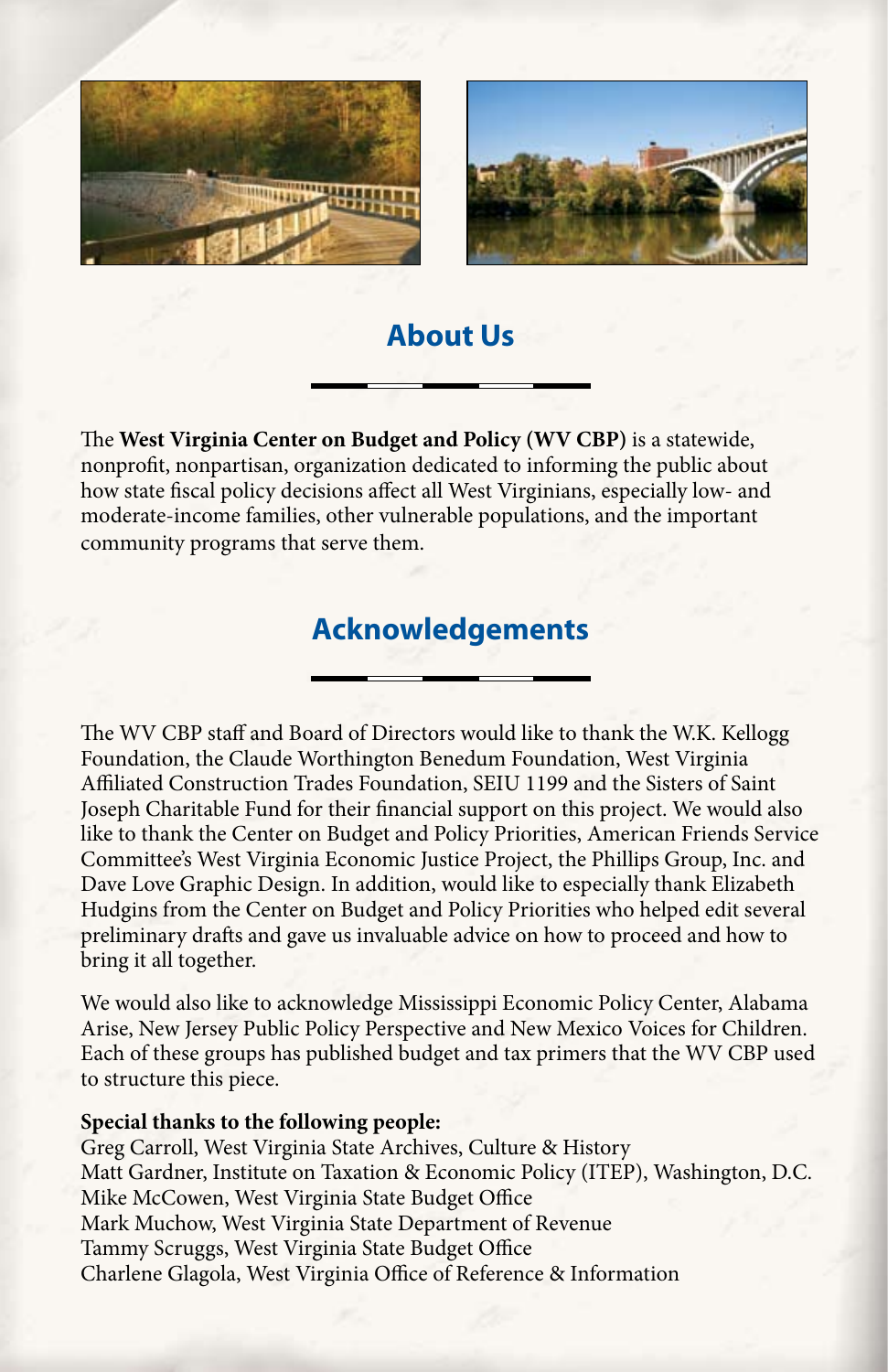# **Contents**

| Corporate Net Income & Business Franchise Tax<br>How West Virginia's Revenue System Compares to other States  18 | 15 |
|------------------------------------------------------------------------------------------------------------------|----|
|                                                                                                                  |    |
| General Revenue Discretionary Funds31                                                                            |    |
|                                                                                                                  |    |
| <b>GLOSSARY</b>                                                                                                  |    |
| <b>ENDNOTES</b>                                                                                                  |    |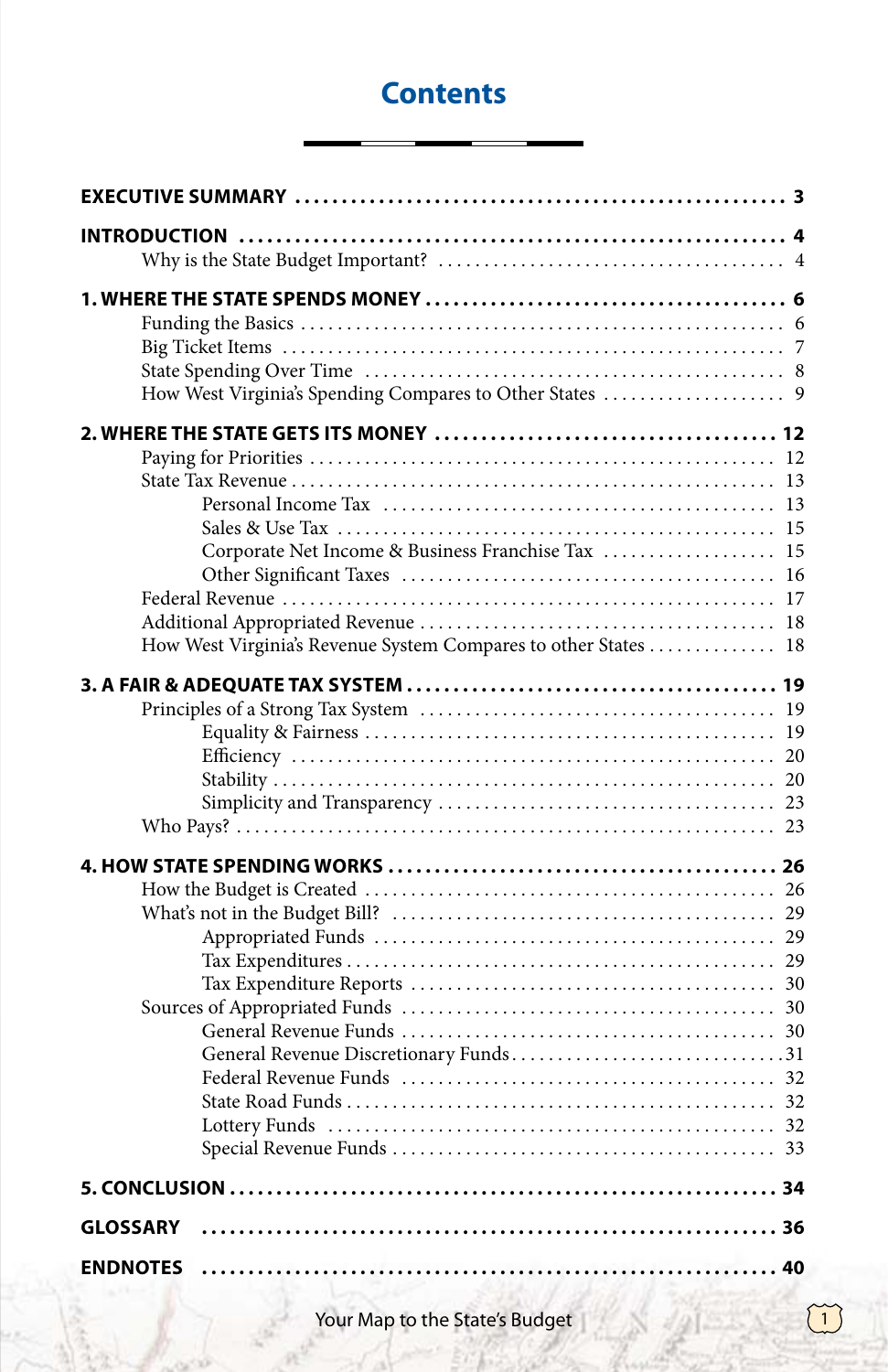# **Charts and Tables**

| Table 2 - West Virginia Spending vs. National Averages (2004)  9                                                |
|-----------------------------------------------------------------------------------------------------------------|
| Table 3 - WV Personal Income Tax Schedule  12                                                                   |
| Table 4 - West Virginia Personal Income Tax Effective Rates: 2005  12                                           |
|                                                                                                                 |
| Table 6 - WV Revenue vs. National Averages (2005)  16                                                           |
| Table 7 - West Virginia Demographic and Economic Indicators  20                                                 |
| Table 8 - West Virginia State and Local Taxes in 2006:<br>Shares of Family Income for Non-Elderly Taxpayers  23 |
|                                                                                                                 |
| Table 10 - Examples of General Revenue Fund Discretionary                                                       |
|                                                                                                                 |
| Chart 1 - Total Appropriations (\$10 Billion) in State and Federal Funds                                        |
| Chart 2 - General Revenue Appropriated Funds                                                                    |
| Chart 3 - Appropriated Revenue by Source, FY 2006  10                                                           |
| Chart 4 - State Tax Revenues by Source, FY 2006  11                                                             |
| Chart 5 - Regressive Taxes, Progressive Taxes and Proportional Taxes  19                                        |
| Chart 6 - Who Pays? A Distributional Analysis                                                                   |
| Chart 7 - Total Appropriations by Fund Source, Fiscal Year 2008  31                                             |



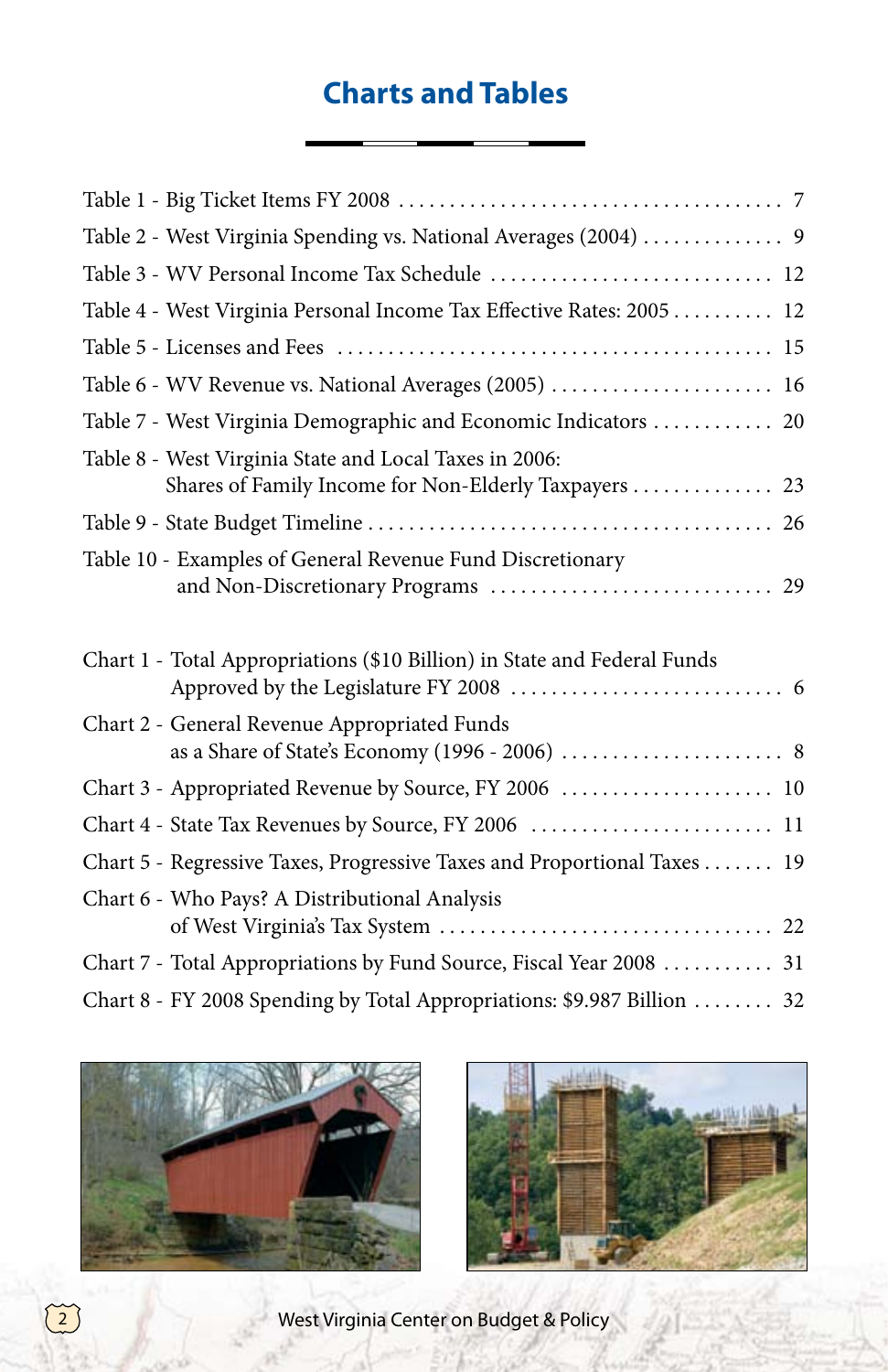# **Executive Summary**

The state budget directly affects everyone living in West Virginia. It is the one law that makes state government function. It defines how we plan to use our resources to do things together that can not be done alone, such as creating good schools for our children, protecting the environment, making our communities safe, making car travel possible and ensuring that our constitutional rights are protected. The items contained in the budget not only reveal the important public structures that improve our quality of life, but also reflect what our priorities are as a state.

The central purpose of this report is to show citizens and policymakers how we fund these priorities. This means examining how state spending works, including where we choose to invest our money, how our money is collected and how we compare to other states.

Among the major findings of the report are the following:

- 1. Over three-quarters of our state budget is directed to public schools, higher education, transportation and health and human services.
- 2. 86 percent of the state budget is largely out of the hands of citizens and policymakers because law dictates that it goes toward a certain purpose.
- 3. When state revenues don't grow quickly enough to meet the demand for services, this is called a **structural deficit**. Unlike a budget deficit, this is a long-term problem. West Virginia is at risk of this due to a large and growing elderly population, federal tax changes, a large number of state residents out of the workforce due to disabilities, and other factors.
- 4. West Virginia's state and local tax system is regressive meaning that the less money you make the higher the percentage of your income goes to taxes – largely because of our over reliance on sales and excise taxes.
- 5. Our state budget needs to be more transparent by including tax expenditures, which are revenues lost to preferential tax breaks.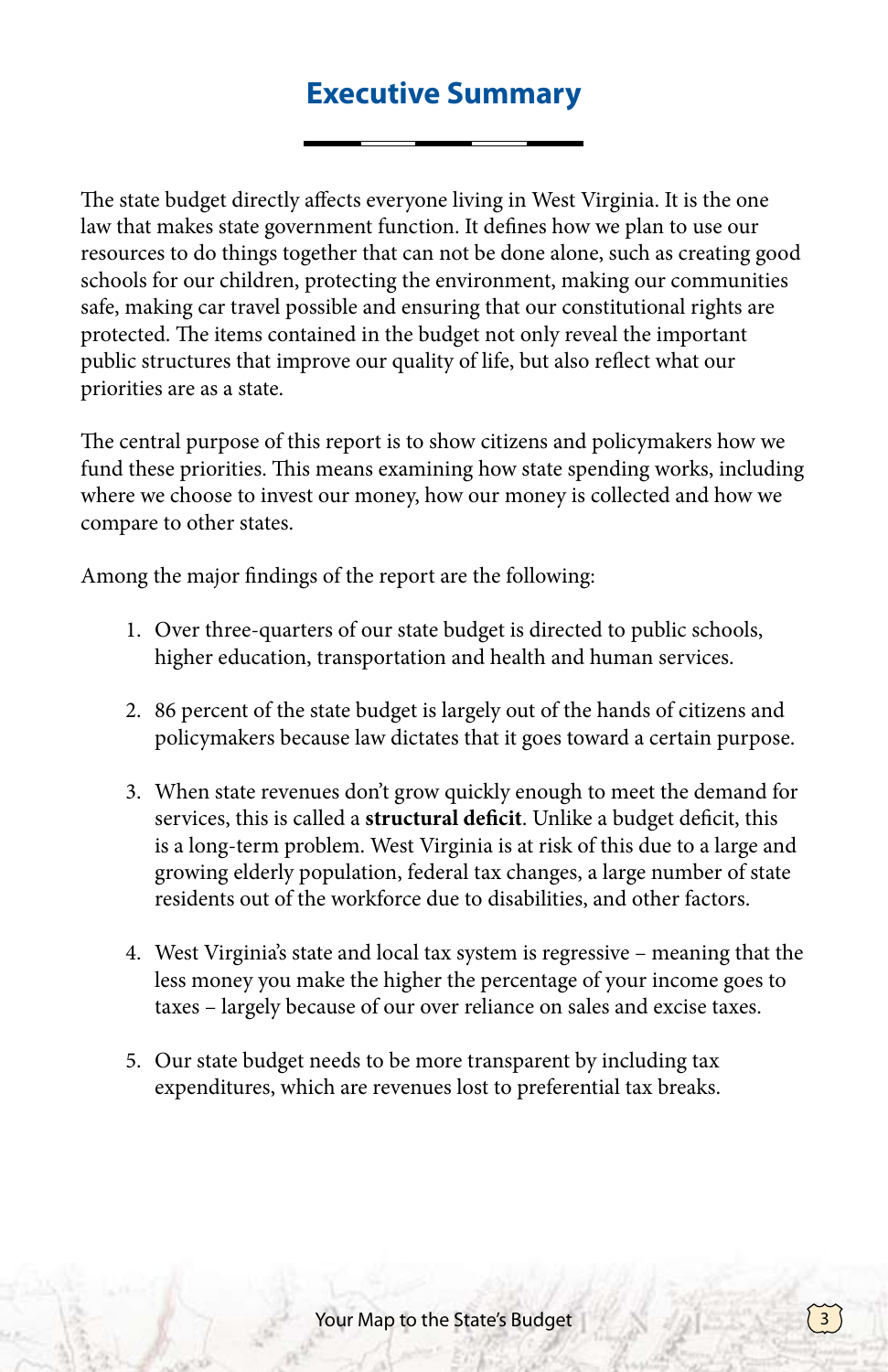# **Introduction**

*" Government is the coming together of people to do for one another collectively what they could not do as well as or at all privately."*

#### **Abraham Lincoln**

#### **Why is the Budget Important?**

The state budget is one of West Virginia's most important policy documents. It is the one law that makes state government function. It defines how we plan to use our resources to do things together that can not be done alone, such as creating good schools for our children, protecting the environment, making our communities safe, making car travel possible and a court system that upholds our constitutional rights. The items contained in the budget not only reveal the important public structures, services and programs that create our quality of life, but also reflect what our priorities are and how funding for programs and services will be shared among all West Virginians.

Just as a family budget reveals basic choices about how to live (does money go toward college education or an early retirement), the state budget consists of thousands of decisions about our shared responsibility to maintain and improve our state.

These decisions directly affect the lives of every one of the 1.8 million people living in West Virginia. They influence the quality of education that our children receive, the level of infrastructure that businesses need to thrive, who has health care insurance, and the sense of security we have in our communities.

In 2008, the state legislature passed several bills directly impacting our state budget. For example, lawmakers reduced the corporate income tax rate, completely phased out the business franchise tax and closed several corporate income tax loopholes. The estimated fiscal impact of these three measures is expected to decrease state revenues by \$210 million upon full implementation.<sup>1</sup> Lawmakers also invested \$50 million in research and development at our two research universities and invested almost \$68 million to increase teachers' salaries.

The list below is a sampling of the many public services contained in our state budget. It helps underscore the many ways in which all of us use public services everyday that improve our quality of life.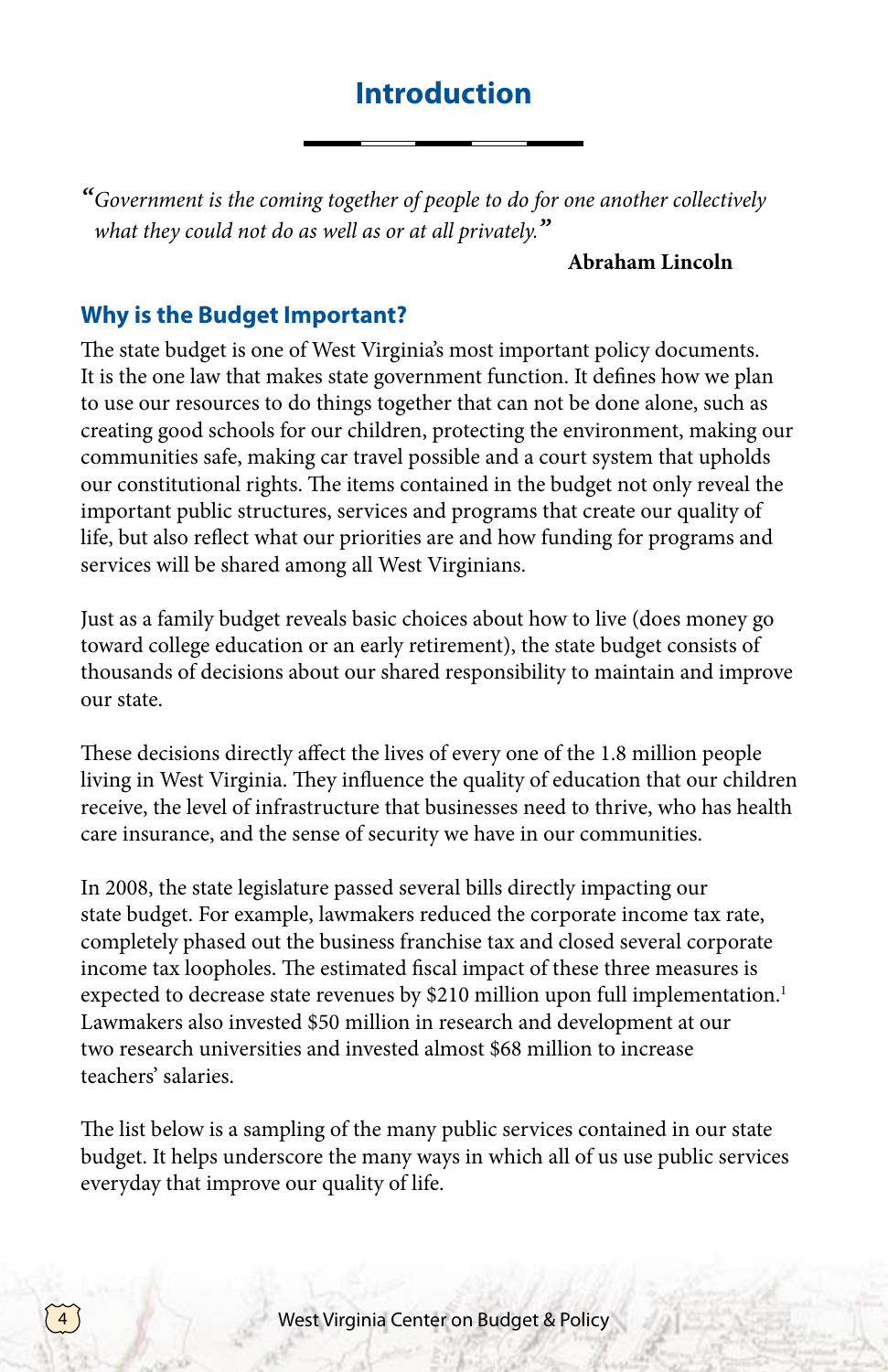#### **State Budget Priorities**

- <sup>n</sup> **Roads:** Thousands of miles of roads and bridges are maintained in West Virginia's 55 counties.
- <sup>n</sup> **Colleges & Universities:** 65,000 students are enrolled in West Virginia's colleges and universities and 21,000 are enrolled in our community and technical college system.
- <sup>n</sup> **Health Care:** About 390,000 seniors, people with disabilities, children and families receive health insurance and long-term care through the West Virginia's Medicaid Program and an estimated 35,000 children receive insurance through the West Virginia Children's Health Insurance Program.
- <sup>n</sup> **Scholarships:** In 2007 the state invested about \$80 million in scholarships for in-state college students, including \$40 million for the PROMISE scholarship.
- **K-12:** 280,000 students are enrolled in West Virginia public schools.
- **Parks:** 6.7 million people visited West Virginia's 37 state parks in 2006.
- Mining: The Office of Mine Health and Safety made 6,100 inspections and issued 12,000 violations.
- **Protection:** Over 650 state troopers police our state.

While this list is only a small sampling of the public services that make our life better, it shows how all of us benefit from the state budget. However, without a strong and structurally balanced tax system many of these services and public structures would diminish or disappear. Our investments in roads, education, police protection, health care and other important government services hinge on a strong and efficient revenue system. This tax system keeps our communities safe, provides the necessary infrastructure that businesses need to compete and be profitable, and creates a better quality of life. Without these important public structures, it would be difficult or impossible to build a broadly shared prosperity and protect individuals and businesses against misfortune.

The purpose of this guide is to provide citizens and policymakers with a roadmap of how the West Virginia State Budget makes all of this possible. This will include how our state invests its resources and generates revenue, how the tax system is structured, how we compare to other states and a brief overview of the budget process. We hope this road map to the budget gives readers guidance on the fiscal decisions that shape their daily lives and how to influence, or change, these decisions.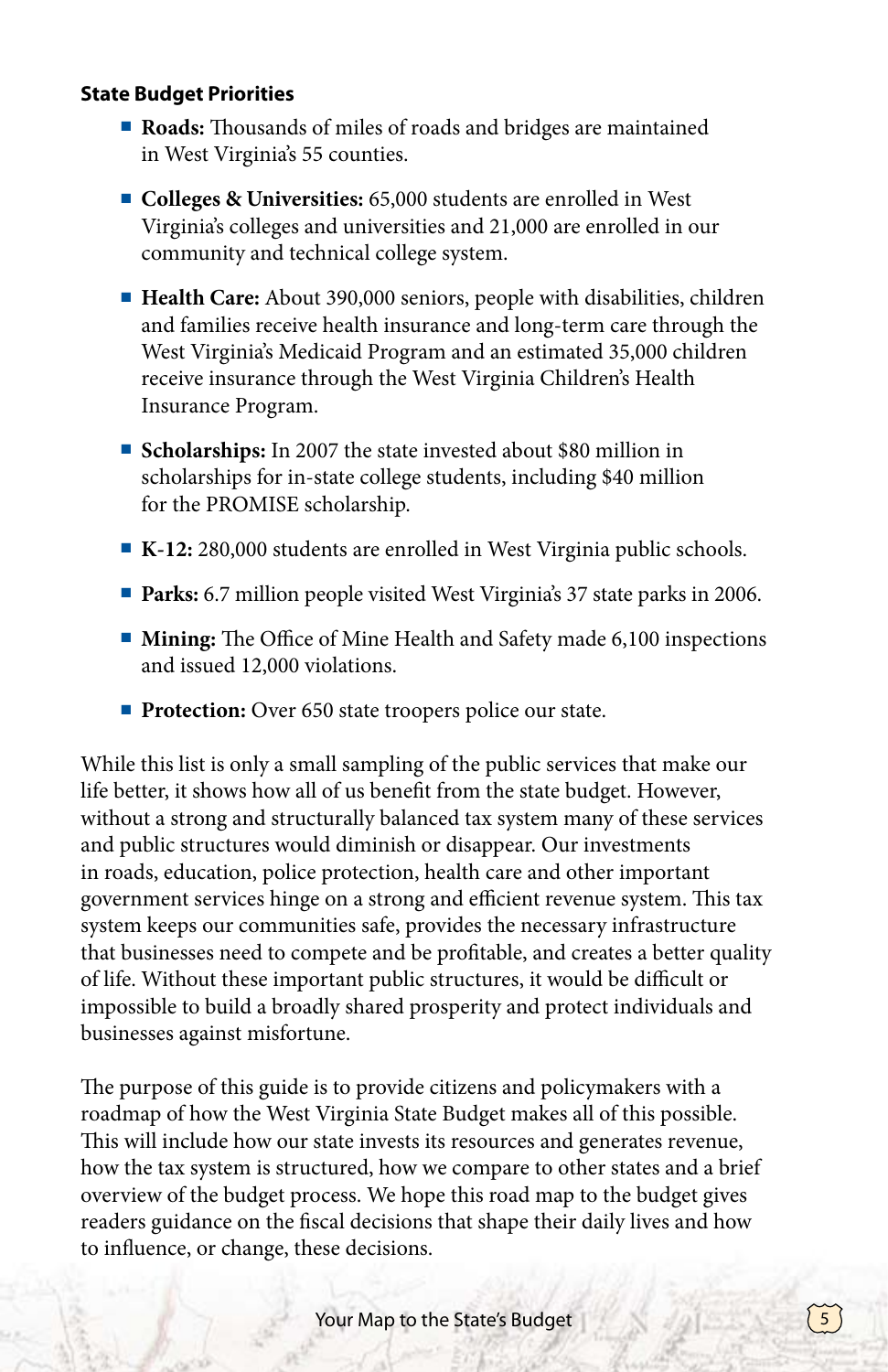## CHAPTER ONE **Where the State Spends Money**

The purpose of this chapter is to show where we are spending our money in FY 2008, how spending has changed over time and how our spending compares to other states.

## **Funding the Basics**

The state will spend about \$10 billion in both federal and state funds for FY 2008. State-source spending accounted for approximately \$6 billion while federal spending accounted for \$4 billion. This distinction between federal and state-source spending is important because state controlled dollars are a better reflection of our priorities as a state.



- to the General Revenue Fund.
- \*\* Workers Compensation Debt (6%) payments will not make up such a large percentage of total appropriations in future years as the move toward privatization is complete.

*Source: FY 2008 Enrolled Budget with Governor's Vetoes*

6 Superior Structure West Virginia Center on Budget & Policy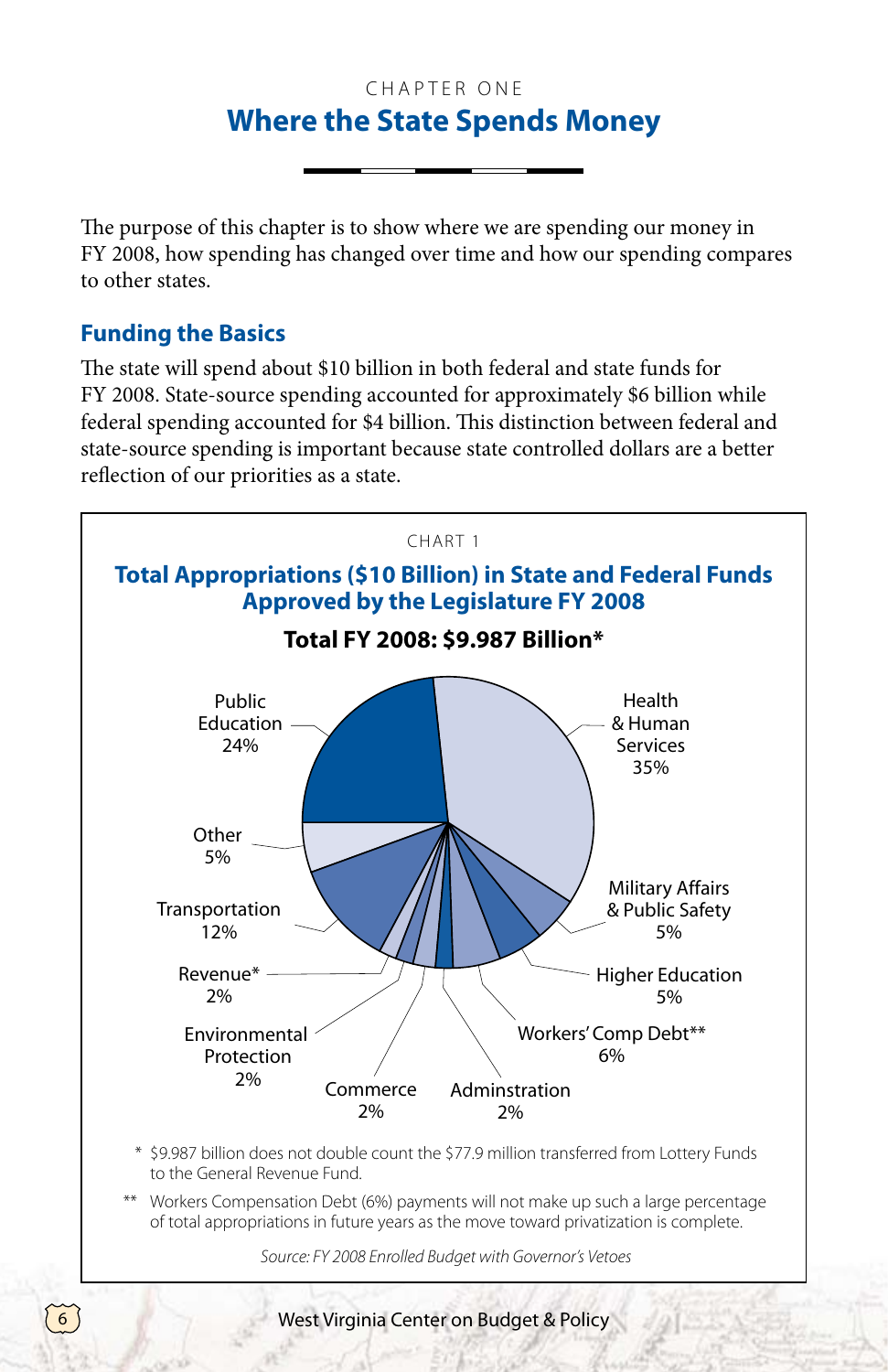While appropriations for programs such as Medicaid or highways are partially driven by federal matching funds, most state appropriations are not.

Of the \$10 billion contained in the FY 2008 budget, over 75 percent goes to public education (K-12), higher education, transportation, and health and human services. Public Education and Health & Human Services make up the two largest pieces of the budget, accounting for over half of all spending.

## **Big Ticket Items**

As Table 1 illustrates, a dozen specific items contained within those major departments account for 69 percent of all appropriated spending. The two largest items are State Aid to Schools and the West Virginia Medicaid Program.

**State Aid to Schools,** which funds K-12 education in West Virginia's 55 counties, was the biggest item under state-source spending, amounting to \$1.67 billion. In addition, local governments also spend a portion of property tax revenue on K-12

> TABLE 1 **Big Ticket Items FY 2008**

| <b>State-Source Spending</b>       | <b>Appropriated</b> | % Total Spending |
|------------------------------------|---------------------|------------------|
| <b>State Aid to Schools</b>        | \$1,674,567,849     | 16.8%            |
| Medicaid                           | \$661,986,414       | 6.6%             |
| <b>Highways</b>                    | \$576,557,908       | 5.8%             |
| Workers' Comp Debt                 | \$550,000,000       | 5.5%             |
| <b>Colleges &amp; Universities</b> | \$277,735,124       | 2.8%             |
| Corrections                        | \$145,425,273       | 1.5%             |
| <b>State Total</b>                 | \$3,886,272,568     | 38.9%            |

# **Federal Spending Appropriated % Total Spending** Medicaid **51,875,000,732** 18.8% Highways 5.0% 5501,543,000 K-12 Education  $$255,078,637$  2.6% Environmental Protection  $$138,554,420$  1.4% Temporary Assistant for Needy Families (TANF)  $$130,000,000$  1.3%

School Lunch Program  $$106,017,566$  1.1%  **Federal Total \$3,006,194,355 30.1%**

 **Total Big Ticket Items \$6,892,466,923 69.0%**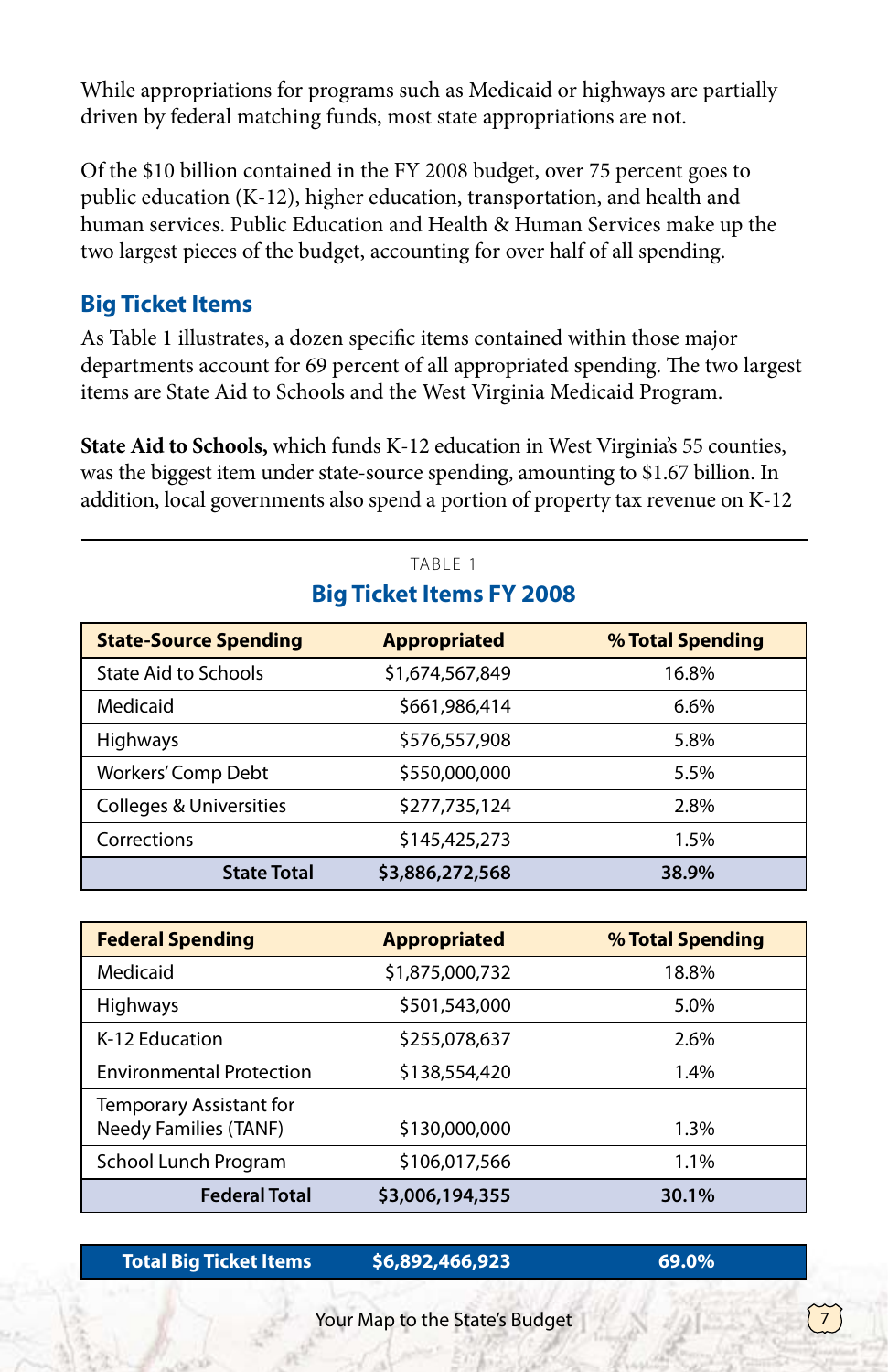education and the federal government also sends money to the state for programs such as the school lunch program. Our state share of K-12 funding is one of the highest in the nation, accounting for almost 60 percent of total public education revenue, while federal revenue accounted for 12 percent and local 28 percent.<sup>2</sup>

**The West Virginia Medicaid Program** provides insurance coverage to 390,000 state residents and is the single largest federal spending item contained in the budget, amounting to \$1.8 billion in 2008. West Virginia has one of the highest Medicaid federal match rate in the country. For every one dollar the state provides, the federal government provides almost three dollars.3 We plan to spend up to \$662 million and the federal government could spend an estimated \$1.875 billion on Medicaid in FY 2008.

## **State Spending Over Time**

 $\boldsymbol{8}$ 

One way to put state spending in perspective is by examining it as a share of the state's economy or what's referred to as state Gross Domestic Product (GDP). State GDP is a measure of the overall size of a state's economy. It adds together the total income produced in the state in a given year, including salaries, dividends, and interest. State GDP is a good indicator of how much a state can afford to spend on various programs such as K-12 education.

If state spending as a share of state GDP remains relatively constant over time, then state expenditures are growing at roughly the same rate as the economy.



West Virginia Center on Budget & Policy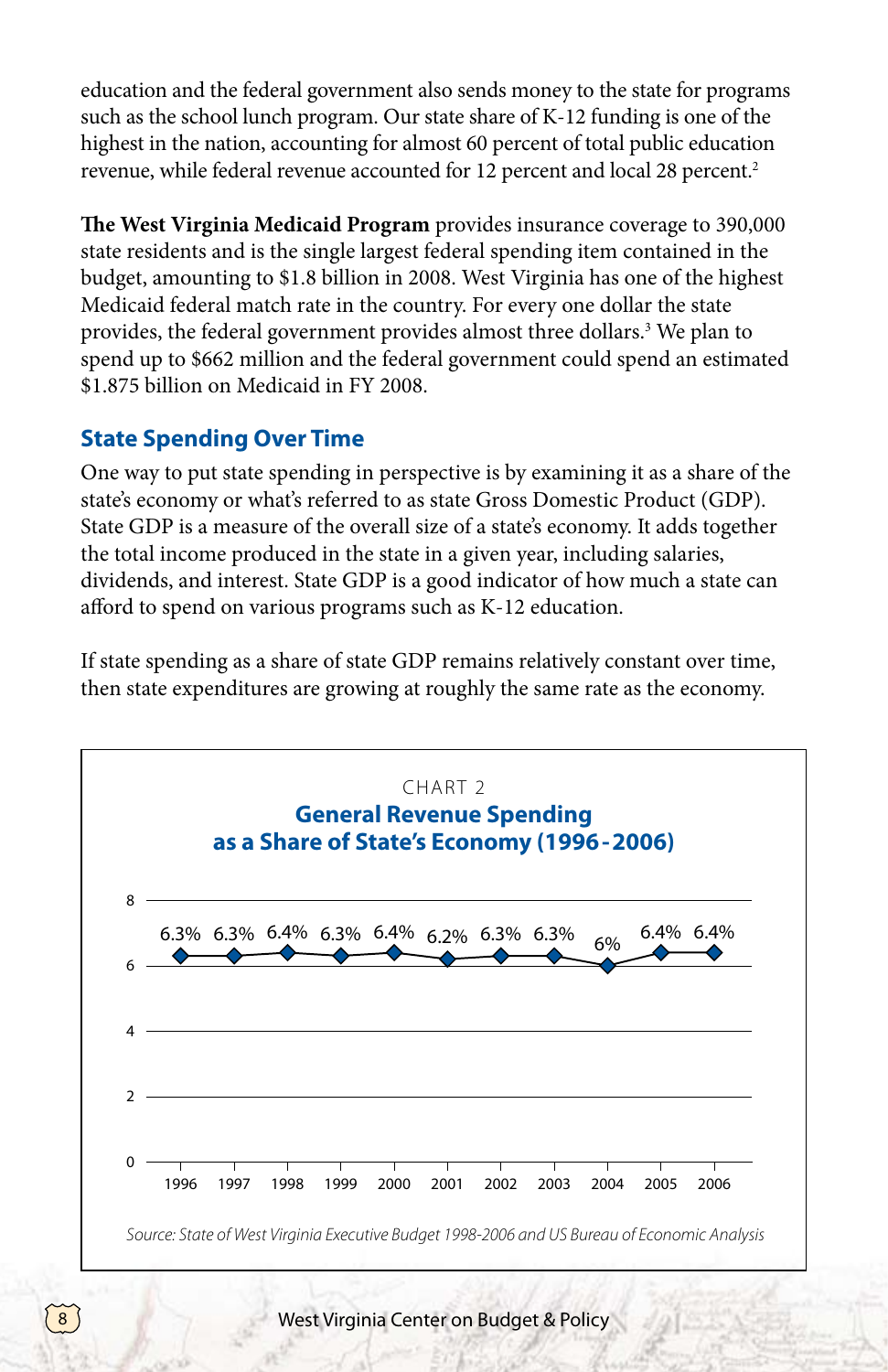An examination of General Revenue spending as a share of the state economy from 1996 to 2006 reveals a very steady ratio. Spending as a share of the economy in 1996 was 6.3 percent and moved only to 6.4 percent in 2006. The average across all eleven years was 6.3 percent, indicating that state General Revenue spending has mirrored the expansion of the overall economy.

## **How West Virginia Spending Compares to Other States**

When comparing spending across states, it's important to look not just at state spending, but combined state and local spending. This is because states differ in how they fund programs. In some states, expenditures for programs are the primary responsibility of state government, in others, of local government. For example, 60 percent of K-12 education funding in West Virginia comes from state funds whereas only 28 percent is derived from local government (i.e. property taxes). This differs sharply with the state of Nebraska where 31 percent of K-12 education funding comes from state government and 57 percent from local government. However, when you add together state and local spending on K-12 in Nebraska and West Virginia they both equal 88 percent, with the remaining amount coming from the federal government. Therefore, to meaningfully compare K-12 expenditures across states, all such expenditures, both state and local, must be included.

One way to compare state and local spending to other states is by measuring expenditures per resident. Because state populations vary, counting total expenditures in each state is not useful. Instead, the average expenditure for an individual resident of a state –a per-capita expenditure–is a better way to compare spending across states.

When total government spending is examined, West Virginia's per capita spending ranked 33rd lowest at \$6,738 in 2004, the latest year these figures are available. West Virginia also ranks below the national average on per capita spending on police protection, corrections, K-12 and higher education. The table below illustrates these findings and compares West Virginia government spending per capita to national averages.<sup>4</sup>

# **WV Per Capita State & Local National West Virginia Spending Average Ranking Total Spending**  $\begin{array}{ccc} $56,738 \end{array}$   $\begin{array}{ccc} $57,714 \end{array}$  33rd **Corrections** 5119 5192 46th **K-12 Education** \$1,329 \$2,232 32nd **Higher Education**  $$568$  \$589 32nd **West Virginia Spending vs. National Averages (2004)**

#### TABLE 2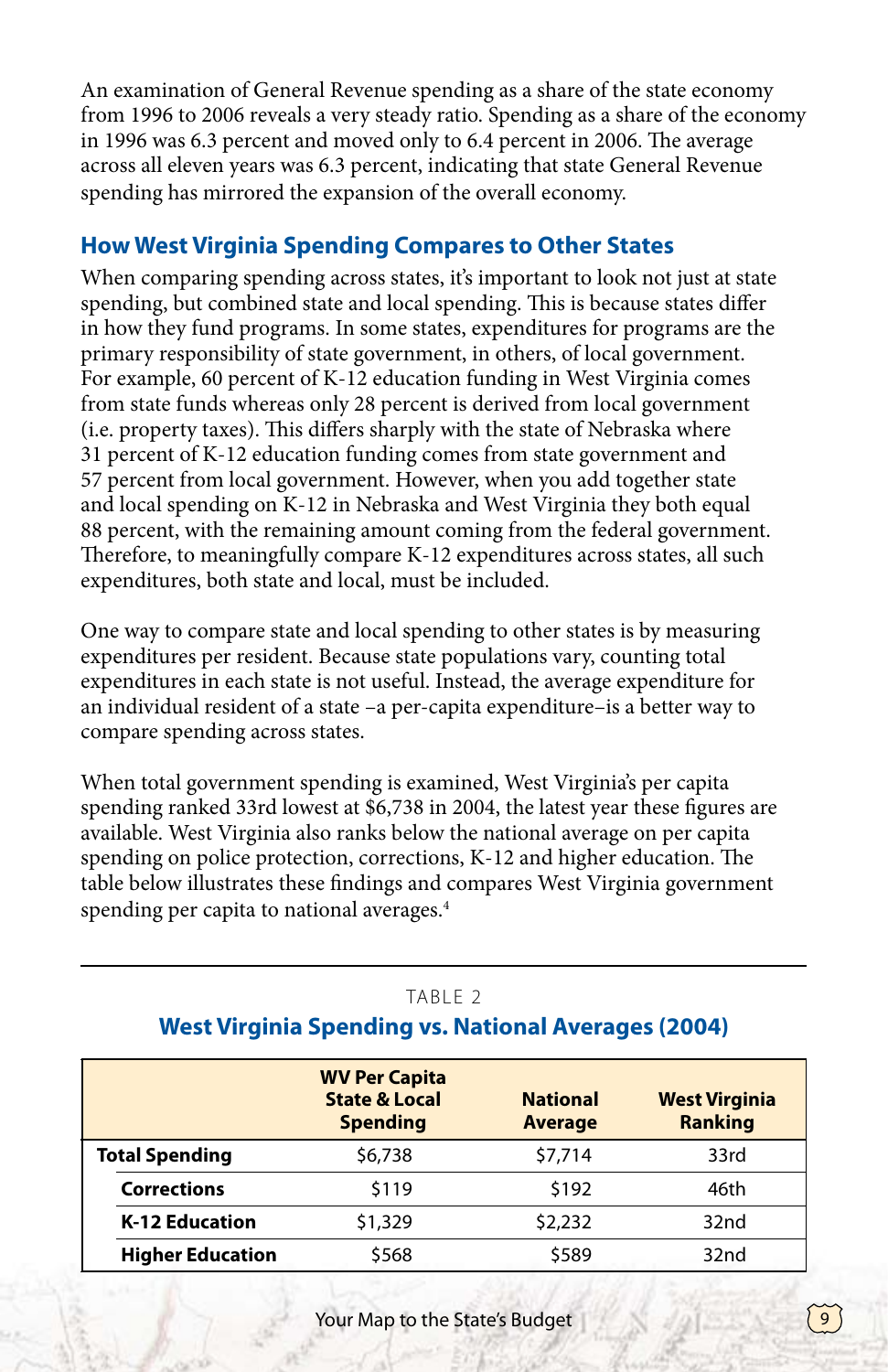## C H A P T F R T W O **Where the State Gets its Money**

Chapter one discussed where we spend our money. This chapter will deal with how we collect this money to pay for our programs. Unlike the previous chapter that used total appropriated revenue for FY 2008, this chapter will focus on FY 2006. This is because revenue data for FY 2008 will not be available until the fiscal year is complete after July 2008. This chapter will also include a brief discussion of each type of major state tax and how our revenue collections compare to other states.

## **Paying for Priorities**

West Virginia collects revenue through a combination of sources, including a variety of taxes, lottery funds, federal payments, licenses, permits and fees. In FY 2006, the state collected \$9.79 billion from state residents, businesses, and the federal government (Chart 3).<sup>5</sup> Of each dollar collected, 43 cents came from state taxes, 30 cents from federal government, and 27 cents came from licenses, permits, fees and other sources of revenue. As Chart 3 indicates, our single largest source of revenue comes from state taxes.

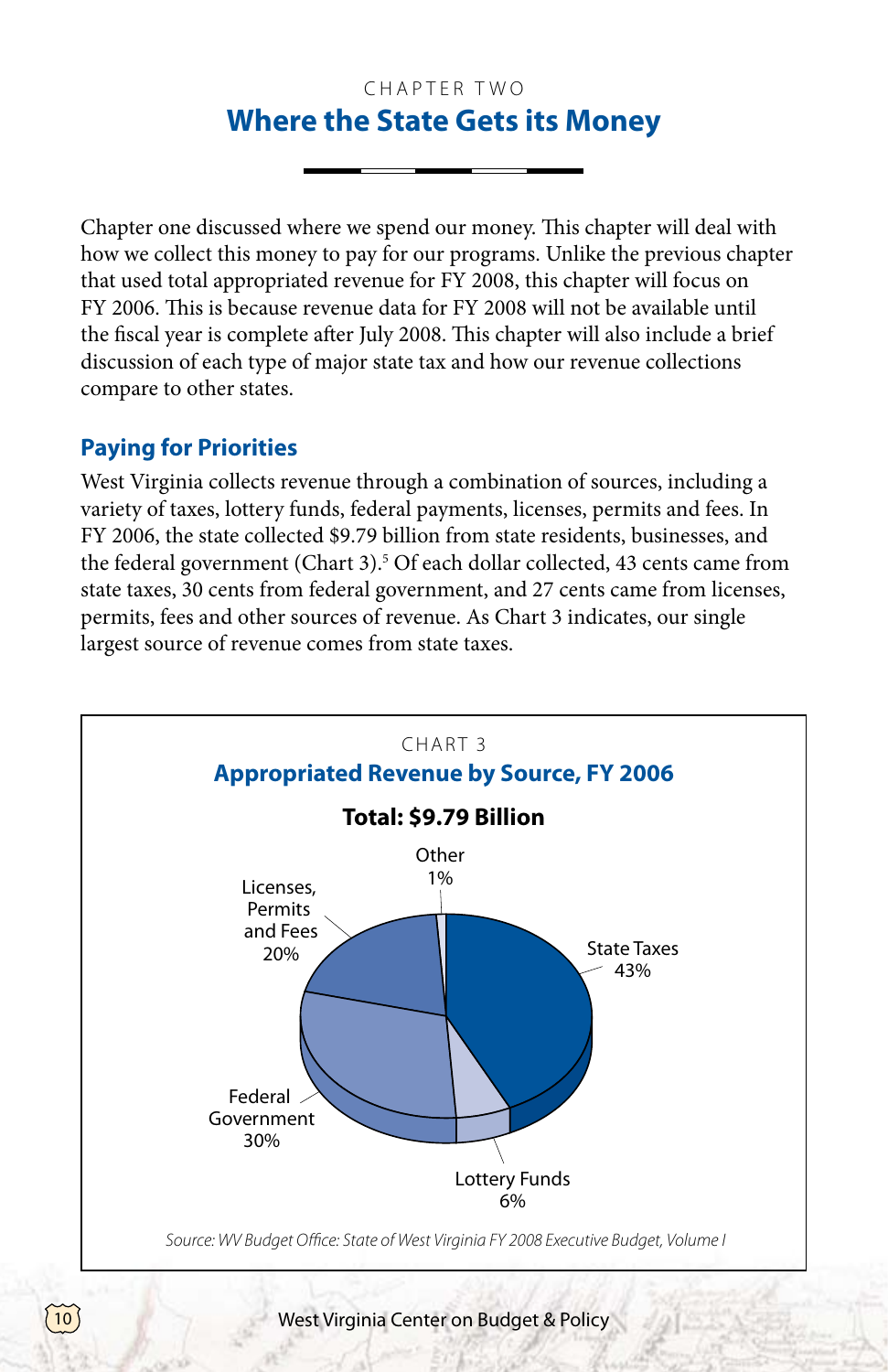## **State Tax Revenue**

In FY 2006, state taxes made up 43 percent or \$4.2 billion of all state appropriated revenue. Approximately 84 percent of all tax revenue goes into the General Revenue Fund, while 12 percent goes into the Road Fund (Automobile Privilege and Motor Fuel Tax) and four percent goes into the Special Revenue Fund (Health Care Provider Tax).

The sales and personal income tax are the two biggest taxes, accounting for almost 60 percent of total tax revenue. Motor fuel taxes account for eight percent of state tax revenue and the severance tax on natural resources accounts for seven percent.

#### **Personal Income Tax**

The personal income tax is the state's largest source of tax revenue, accounting for 32 percent or \$1.3 billion in FY 2006. West Virginia is one of 43 states that levy a personal income tax. Among states with an individual income tax, West Virginians paid on average less in income taxes than residents in 30 other states, ranking 31st lowest in personal income taxes paid per person (\$714) in 2006.6 The only surrounding state with lower per capita income taxes was Kentucky with \$694.

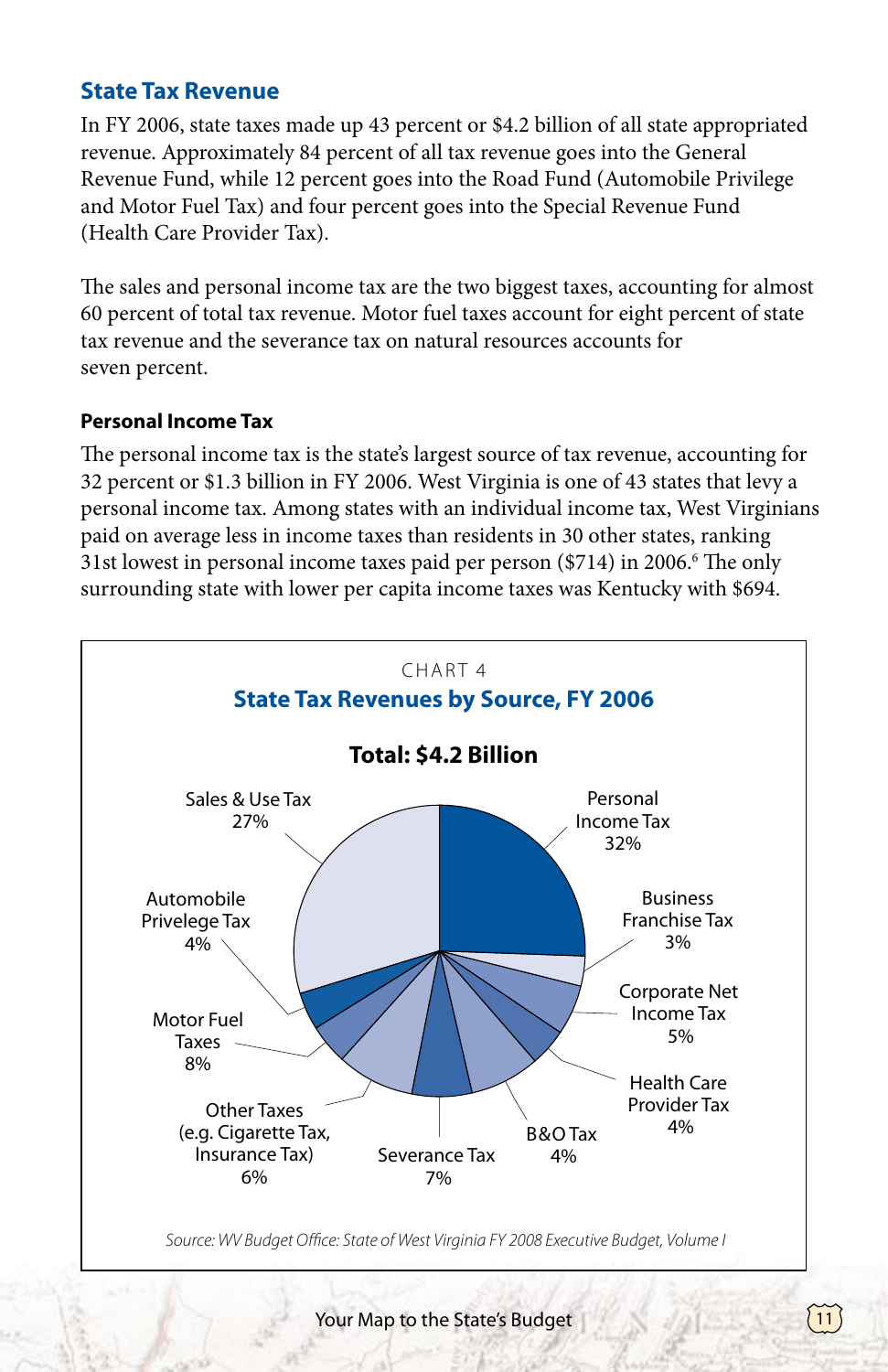In general, about 70 percent of all personal income tax receipts come from employee withholding taxes on wages and salaries.7 Other taxable income includes dividends, interest, capital gains and other income of individuals. The income that is taxable in West Virginia is defined generally as a person's adjusted gross income (AGI) for federal income tax purposes.

As Table 3 illustrates, we have a graduated, marginal income tax rate that begins at three percent and ends at 6.5 percent. This means as income increases so does the rate at which it is taxed. However, the marginal tax rate is not your overall tax rate – it is the top rate you're paying on your taxable income. Your effective rate is the average rate of taxation for all your taxable income.

For example, if your total taxable income is \$65,000 after deductions this does not mean that all of your income will be taxed at the top rate of 6.5 percent. While your first \$60,000 of taxable income will be taxed at six percent, only the

| <b>WV Personal Income Tax Schedule</b> |                      |  |  |
|----------------------------------------|----------------------|--|--|
| (AGI) Income Bracket                   | <b>Marginal Rate</b> |  |  |
| 0-\$10,000                             | 3%                   |  |  |
| \$10,000-\$25,000                      | 4%                   |  |  |
| \$25,000-\$40,000                      | 4.5%                 |  |  |
| \$40,000-\$60,000                      | 6%                   |  |  |
| \$60,000                               | 6.5%                 |  |  |

TABLE 3

*Source: WV State Tax Department*

#### TABLE 4

#### **West Virginia Personal Income Tax Effective Rates: 2005**

| (AGI) Income Bracket | <b>Effective Rates</b> | <b>Average WV Personal</b><br><b>Income Tax Paid</b> |
|----------------------|------------------------|------------------------------------------------------|
| Under \$20,000       | 1.54%                  | \$151                                                |
| \$20,000-\$50,000    | 3.04%                  | \$1,003                                              |
| \$50,000-\$80,000    | 4.01%                  | \$2,531                                              |
| \$80,000-\$100,000   | 4.63%                  | \$4,115                                              |
| \$100,000-\$200,000  | 5.13%                  | \$6,585                                              |
| Over \$200,000       | 5.71%                  | \$27,538                                             |

*Source: WV State Tax Department*

12<sup>)</sup> West Virginia Center on Budget & Policy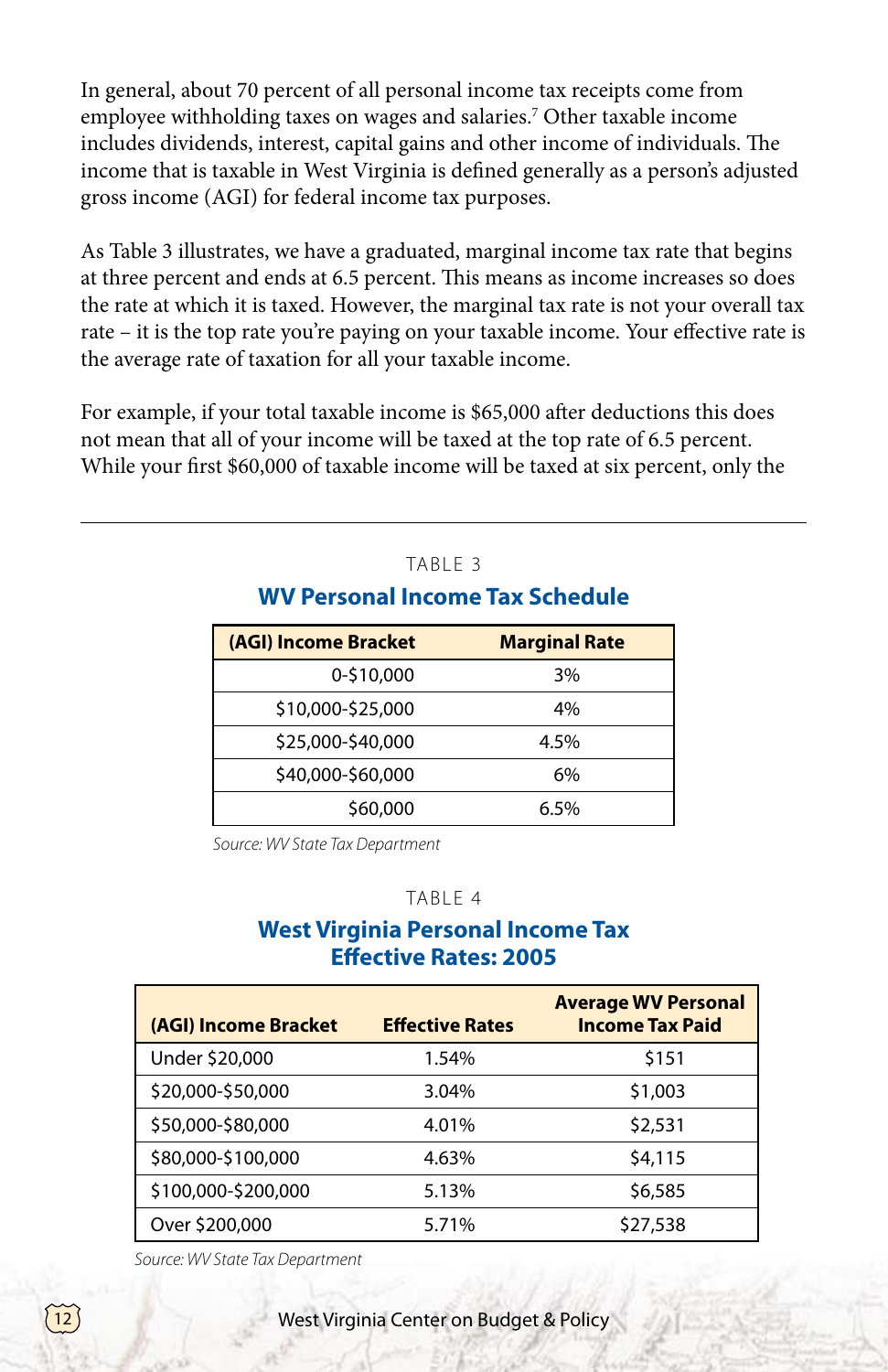additional \$5,000 will be taxed at 6.5 percent. As Table 4 shows, even those with taxable income above \$200,000 pay an effective tax rate well below 6.5 percent.

Both Tables 3 and 4 also illustrate that our personal income tax is progressive – meaning that those with higher incomes pay more as a share of their income.<sup>8</sup>

## **Sales and Use Tax**

The sales and use tax is the second largest source of tax revenue, accounting for 27 percent or \$1.1 billion in FY 2006. The state applies a rate of six percent to sales of goods and services unless specifically exempted from the tax. Exemptions to the sales tax include automobiles, prescription drugs, and cellular services. In recent years, West Virginia has lowered its sales tax on groceries. The sales tax on food was lowered from six to five percent in 2006 and will be further reduced to three percent in 2008. Thirty one states and the District of Columbia exempt most food purchased for consumption at home from the state sales tax.<sup>9</sup>

In general, retail sales and taxable services make up 80 percent of all sales and use tax collections.10 Among the 45 states that impose a sales tax, West Virginia ranked 12th highest in sales taxes paid each year, with an average of \$619 paid per person.11 Sales taxes are considered a regressive tax because the lower a family's income, the more they pay in tax as a share of their income.

Because the U.S. economy has shifted from producing goods to providing services, this has reduced the growth of state sales tax revenues. By expanding the sales tax base to include more services, this will help keep revenue stable over time. West Virginia does a better job than most states in terms of taxing services. In fact, it taxes more services than all but five states.<sup>12</sup>

#### **Corporate Net Income and Business Franchise Tax**

These two business taxes accounted for eight percent of tax revenue. The corporate net income tax collected \$228 million in 2006 while the business franchise tax brought in \$120 million in tax revenue.

The corporate net income tax is a tax on the net profits of incorporated entities doing business in West Virginia. It applies only to C corporations, not S corporations (e.g. Limited Liability Companies) or unincorporated entities. This is because S corporations do not have to pay income tax and have a limit on the number of shareholders, unlike a C corporation that has no limit on the number of shareholders.

The corporate income tax rate is 8.75 percent, down from nine percent in 2006. Under current law, the rate will drop to 8.5 percent in 2009, 7.75 percent in 2012, seven percent in 2013, and finally to 6.5 percent in 2014. The annual estimated revenue loss due to these changes is \$76 million once fully implemented.<sup>13</sup>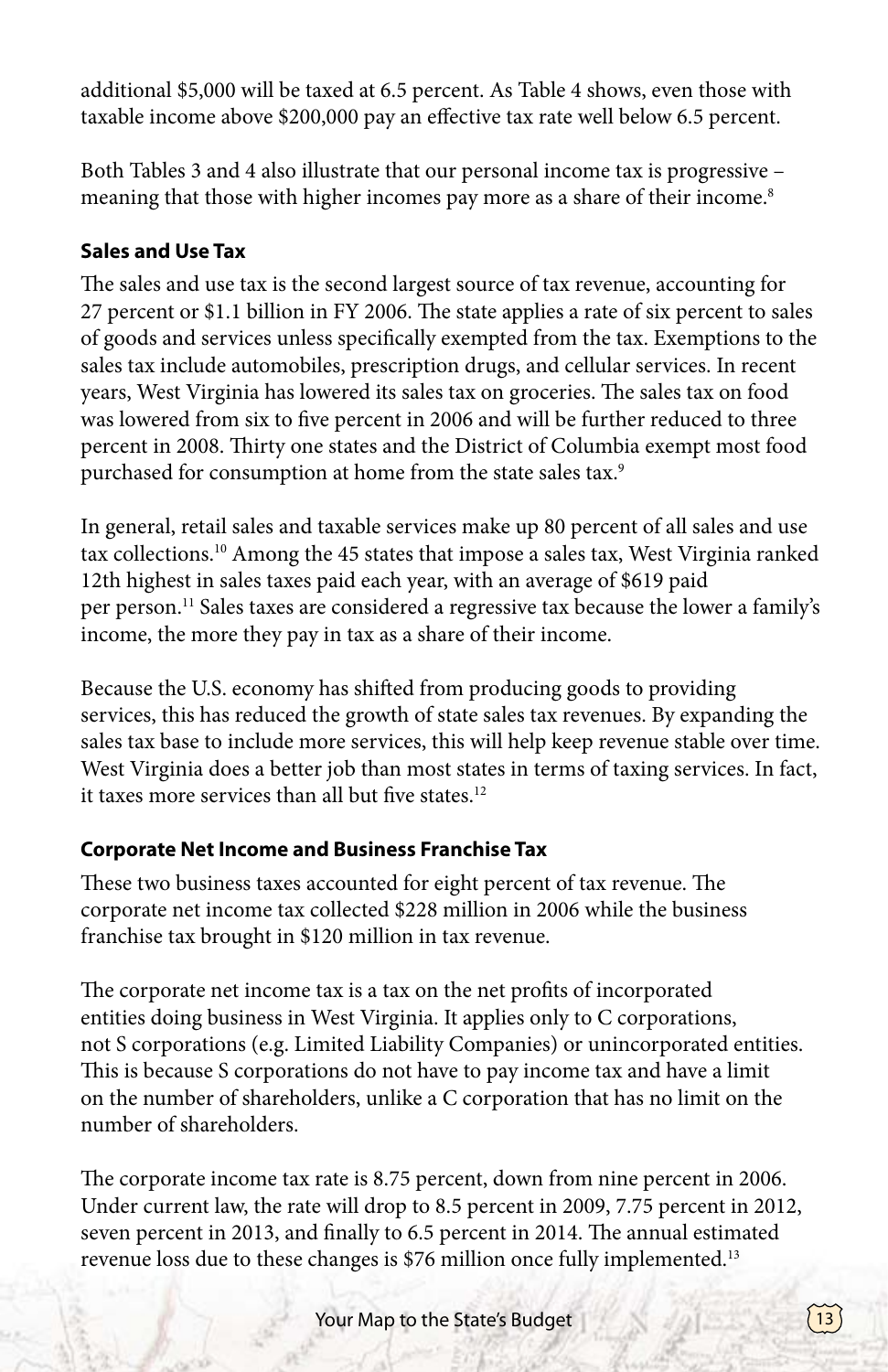Another measure recently adopted into law is "combined reporting" of corporate income taxes. Combined reporting is a method of taxation that closes corporate tax loopholes that large multi-state companies have used to avoid paying in-state corporate income taxes. Combined reporting is expected to begin generating revenue in FY 2011, yielding \$32.7 million in revenue per year upon full implementation. Twenty-one states have adopted combined reporting and West Virginia was the first southeastern state to do so.

The business franchise tax applies to the net equity of a business for the privilege of conducting business and applies to most corporations, partnerships, and limited liability companies. The business franchise tax was lowered in January 2007 from 0.70 percent to 0.55 percent and, under current law, will be completely phased out by January 2015. The estimated annual revenue loss of ending the business franchise tax upon full implementation is \$165 million.<sup>14</sup>

#### **Other Significant Taxes**

**Motor Fuel Taxes**: The motor fuel excise tax and motor carrier road tax accounted for eight percent of tax collections or \$321 million. The state motor fuel excise tax rate is 20.5 cents per gallon of gasoline.

**Automobile Privilege Tax**: The automobile privilege tax is a five percent tax imposed on the value of a vehicle at the time of registration. In 2006, this privilege tax accounted for \$170 million or four percent of total revenue. In 2007, the state legislature added an exception to the privilege tax by excluding new residents from paying the tax.

**Severance Tax**: Making up seven percent of tax revenue, the severance tax on natural resources brought in \$315 million. The severance tax is a five percent gross receipts tax levied on businesses that sever, extract and /or produce natural resource products in West Virginia. This would include oil, coal, natural gas, timber, limestone or sandstone quarried or mined, and other natural resource products. There are reduced rates for underground thin seam coal (1-2 percent), waste coal (2.5 percent) and timber (3.22 percent).

**Health Care Provider Tax**: The health care provider tax is a 0.70 percent to 5.95 percent tax on gross receipts from various medical services providers. This tax was enacted for the specific purpose of providing state matching funds for the Federal-State Medicaid Program. This tax accounted for \$172 million or four percent of tax revenue in FY 2006.

**B&O Tax**: The Business & Occupation Tax accounted for four percent of total tax revenue or just about \$185 million. The B&O tax is a gross receipts tax that applies to public utilities, electric power generators, natural gas storage, and producers of synthetic fuel from coal.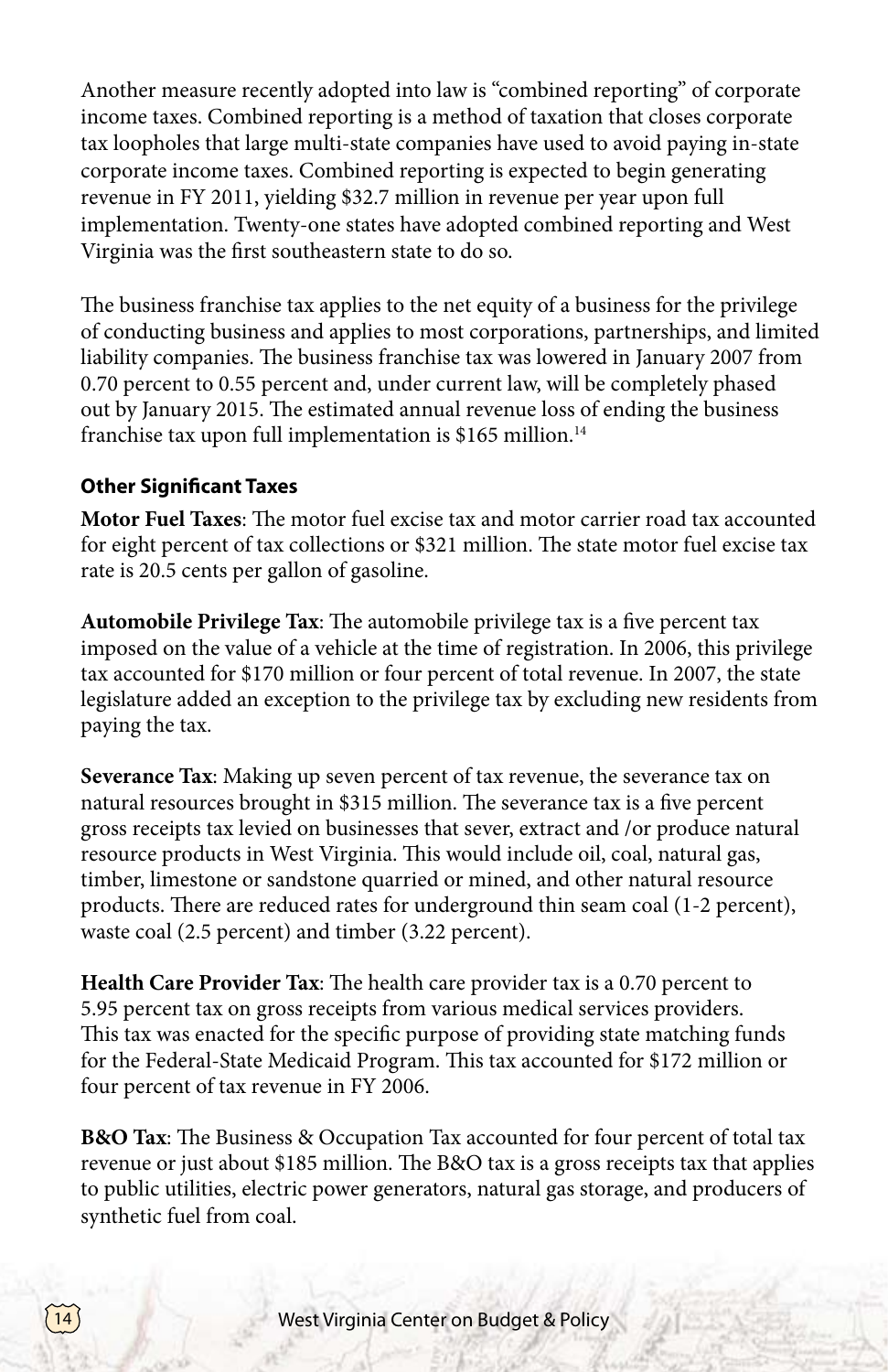## **Federal Revenue**

As Chart 3 indicates on page 10, federal sources accounted for about \$3 billion or 30 percent of state revenue in 2006. This money is sent to the state from various federal departments, including the United States Departments of Transportation, Education, Interior, Defense, and Health and Human Services and others.

Funding from these agencies can come to the state in the form of block grants or partial reimbursements. The largest federal block grant that West Virginia receives is for Temporary Assistance for Needy Families (TANF), which is a program that helps move low-income residents into the workforce through cash assistance, job preparation, transportation and childcare. The state also receives large reimbursements on road construction and maintenance. For every \$1 the state spends on interstate roads and other federal road projects, they receive \$9 in matching funds from the federal government.<sup>15</sup>

As discussed earlier, the biggest source of federal revenue pays for the West Virginia Medicaid Program. For every \$1 the state spends on Medicaid, the federal government contributes about \$3 in matching funds.

#### TABLE<sub>5</sub>

| Fees                                           |                        |
|------------------------------------------------|------------------------|
| WV Physical Therapist License Verification Fee | \$25                   |
| Copy of WV Birth Certificate                   | \$10                   |
| Solid Waste Assessment Fee                     | \$8.25 per ton         |
| Copy of WV Marriage Application                | \$10                   |
| Exam Fee for Embalmers License                 | \$200 (non-refundable) |
| <b>Concealed Weapons Permit Fee</b>            | S90                    |

#### **Licenses and Fees**

| <b>Licenses</b>                                |            |  |
|------------------------------------------------|------------|--|
| <b>WV Resident Fishing License</b>             | \$18       |  |
| Private Investigator License                   | \$100      |  |
| <b>Security Guard License</b>                  | \$100      |  |
| Bingo License at State Fair                    | \$500      |  |
| Sparklers & Novelties Registration Certificate | \$15       |  |
| Daily Dog Racing License Tax                   | \$150      |  |
| Drug Paraphernalia Sales License               | \$150      |  |
| Apprentice Embalmer                            | <b>S60</b> |  |

*Source: WV State Tax Department*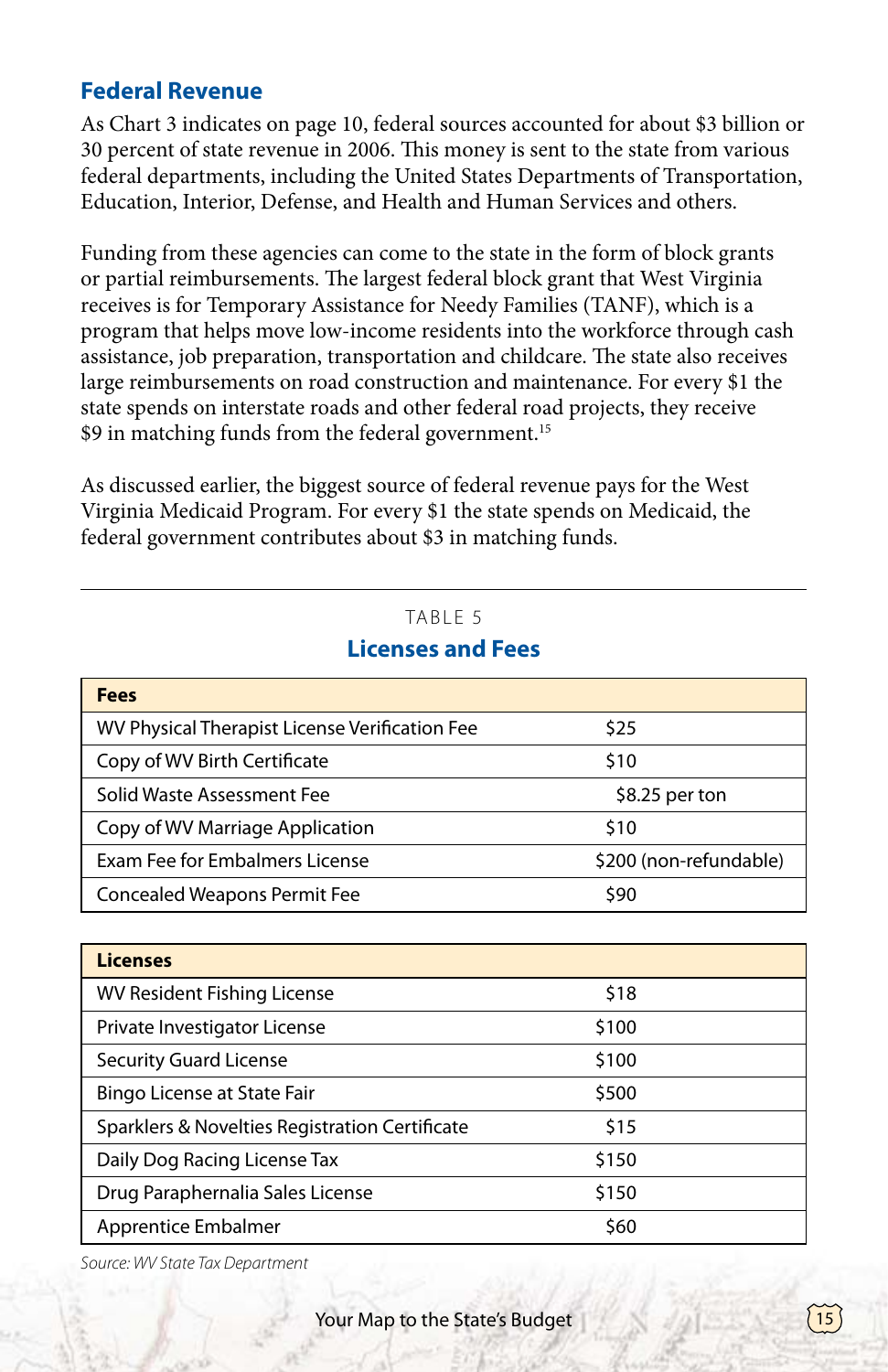



## **Additional Appropriated Revenue**

The remaining revenue from appropriated funds is derived from licenses, permits, fees and state lottery funds. Licenses, permits and fees make up the second largest portion of state revenues at 20 percent or \$1.9 billion. This revenue is generated for services provided either to the public, other state agencies, or non-state government entities. The Lottery Funds accounted for six percent of all state revenues or \$565 million. This revenue consists of the sale of lottery tickets or games and video lottery. The gross revenue from the Lottery Funds in 2006, before payouts and administrative costs, was \$1.5 billion or nearly three times the net revenue used for state programs. A sampling of licenses and fees is in Table 5 on page 15.

## **How West Virginia's Revenue System Compares to Other States**

Table 6 is a per capita comparison between West Virginia's taxes and total revenues in 2005 and U.S. averages.16 Overall, West Virginia's total revenue and tax collections are below the national average per person. That means on average we pay less in taxes than most other states per resident. West Virginia also ranks below the national average on personal income taxes, property taxes, and sales tax. West Virginia receives its highest ranking (almost \$200 above the national average) on selective sales taxes, such as gasoline, cigarettes and alcohol, per person.

|                          | <b>WV Per Capita</b><br><b>State &amp; Local Revenue</b> | <b>National</b><br><b>Average</b> | <b>WV</b><br><b>Ranking</b> |
|--------------------------|----------------------------------------------------------|-----------------------------------|-----------------------------|
| <b>Total Taxes</b>       | \$3,060                                                  | \$3,698                           | 35                          |
| <b>Total Revenue</b>     | \$8,125                                                  | \$8,509                           | 23                          |
| Personal Income Tax      | \$646                                                    | \$813                             | 33                          |
| Property Tax             | \$556                                                    | \$1,132                           | 44                          |
| <b>General Sales Tax</b> | \$604                                                    | \$887                             | 42                          |
| Selective Sales          | \$605                                                    | \$406                             | 4                           |

#### TABIF<sub>6</sub>

#### **WV Revenue vs. National Averages (2005)**

16) West Virginia Center on Budget & Policy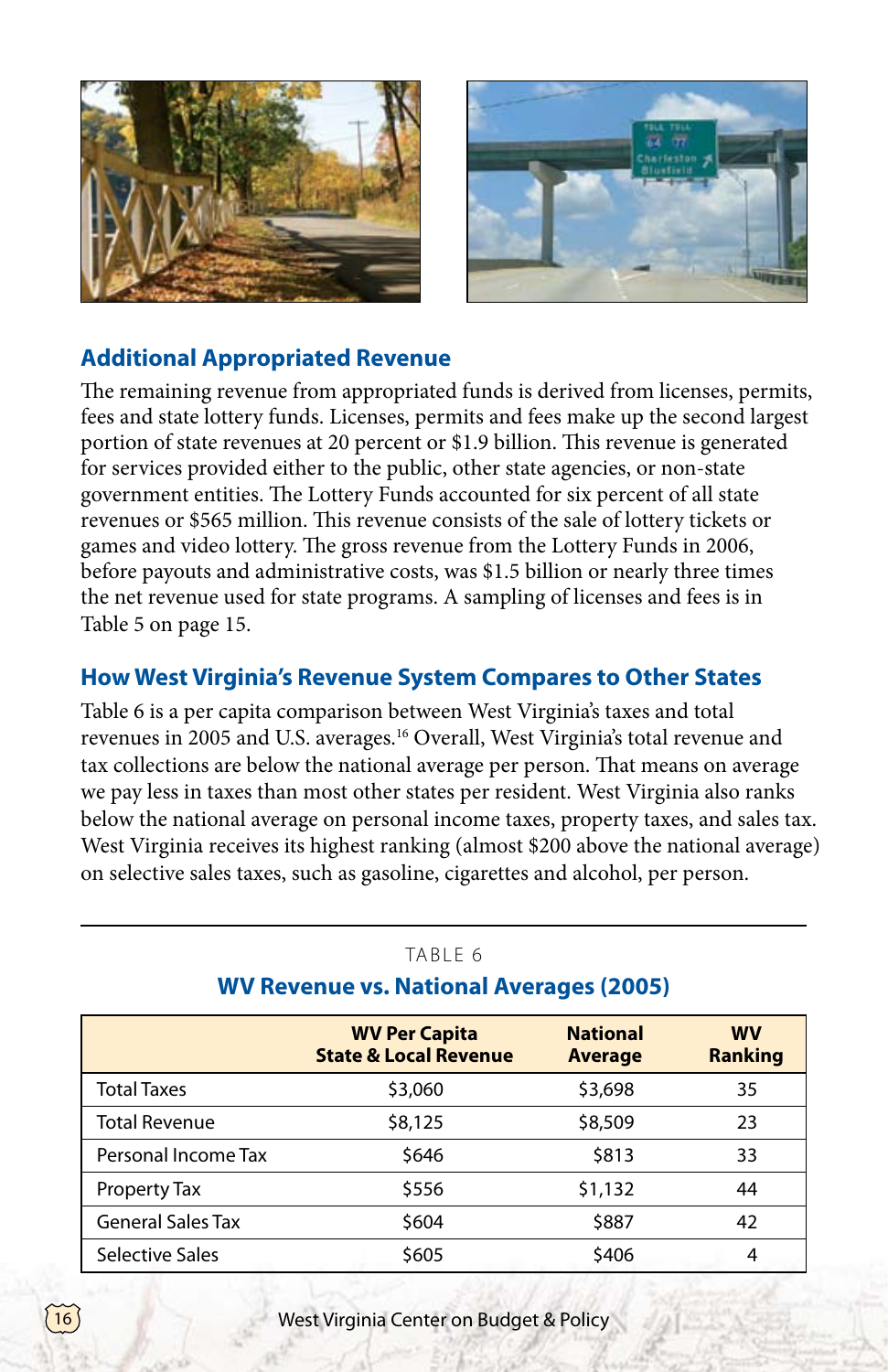## CHAPTER THREE **A Fair and Reliable Tax System**

The previous section looked at how West Virginia collects its taxes from different revenue sources. This section will concentrate on the principles of a fair and reliable state tax system. It will analyze West Virginia's tax system and how taxes are distributed among state residents and businesses.

## **Principles of a Strong Tax System**

A high quality revenue system must meet certain standards if it's going to be considered a fair and reliable tax system. While state tax systems differ, there's general agreement among government leaders, policymakers, economists and others that an effective tax system achieves equality and fairness, efficiency, stability and simplicity.<sup>17</sup>

#### **Equality and Fairness**

A fair and equal tax system is one that demonstrates both "vertical" and "horizontal" equity. Vertical equity means that people with a greater ability to pay should pay more. It demands that taxes not absorb a greater share of income from a low-income person than a high-income person. The rationale for this concept is because a high-income person has a greater ability to pay taxes and a greater share of his/her income will be devoted to consuming non-necessities and luxuries. Horizontal equity means that people in similar situations with the same ability to pay should pay equally. For example, the tax on \$10,000 in wage income should be no higher than tax on \$10,000 in capital gains (stocks, dividends, etc) income.

If a tax system is one in which those with lower incomes pay a smaller portion of their income in taxes than those with high incomes it is **progressive**. In contrast, if those with lower incomes pay a larger portion of their income in taxes then it is **regressive**. A **proportional tax** (or flat) system takes the same percentage of income from everyone regardless of his or her ability to pay. A progressive tax system most exemplifies the "ability to pay" principle and has been endorsed by the West Virginia Tax Modernization workgroup members in 2006 and the 1999 WV Commission on Fair Taxation.18

Another related concept pertaining to a fair tax system is the "benefits principle." This principle maintains that each taxpayer's burden should reflect the benefit received from the government service. For instance, West Virginia imposes a motor fuel tax in order to pay for highway maintenance. Since the amount of gasoline a driver uses reasonably determines the benefits he or she receives from publicly maintained roads, the motor fuel tax follows the benefits principle. The downside of using the benefits principle is that it does not adhere to "the ability to pay" principle discussed earlier.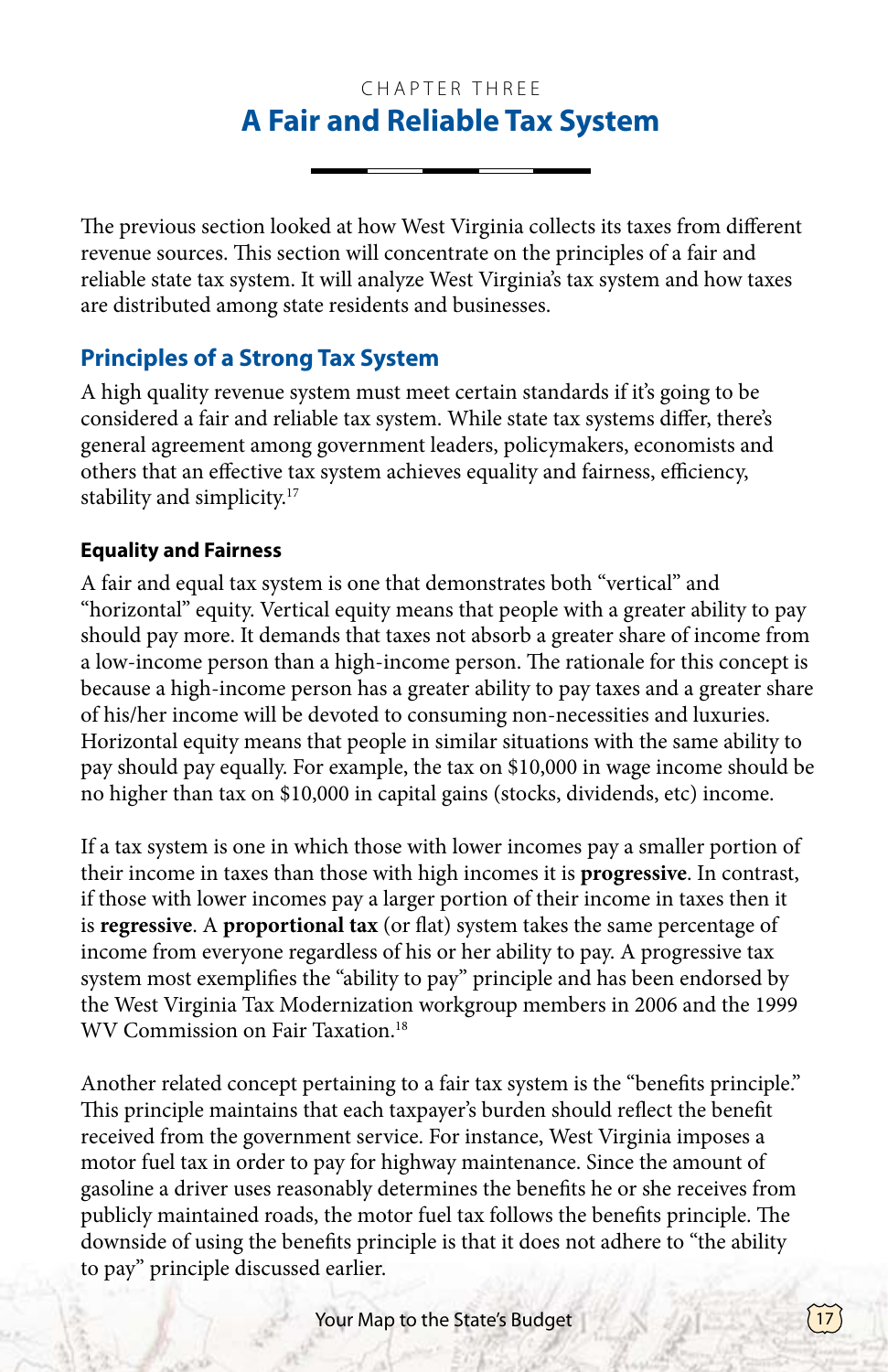## **Efficiency**

An efficient tax system encourages neutrality by staying out of the way of economic decisions. In other words, tax rules should not favor one industry or investment over another. This lack of efficiency can cause labor and capital to flow to areas for reasons not supported by economic factors and can cause negative economic consequences in the long run.19 For example, giving poorly targeted tax credits to businesses can not only distort the market, but can be a wasteful investment for all other taxpayers.

Another way a tax system can be neutral is by ensuring that state taxes are applied the same regardless of where a purchase is made. For instance, a book purchased online should be subject to the same sales tax rate as a book bought at a local bookstore.

#### **Stability**

A stable tax system can produce revenue in the face of changing economic circumstances. Income and sales taxes, for example, can vary greatly according to phases in the economic cycle while the property tax is more stable but tends to grow more slowly than the cost of services that state and local governments provide. However, the income tax is the best indicator of the overall state of the economy.

Having a predictable rate of revenue growth is important in creating revenue adequacy and for funding the normal increases in government services. To this end, it is important that agencies providing government services depend on a variety of taxes to soften the impact of downturns in the economy.

Another aspect to consider regarding stability is whether the normal growth of revenues is sufficient to finance the normal growth of expenditures. The "normal growth of expenditures" refers to the amount it would cost us to continue providing the existing level of programs and services. When states consistently cannot grow enough revenues to meet the costs of providing government programs and services, it is called a **structural deficit**. A structural deficit is different from a budget deficit in that it is a long-term chronic problem.

West Virginia is at a risk of a structural deficit due to:

- **n** Growing elderly population
- $\blacksquare$  Linkage to the federal phase out of the estate tax
- <sup>n</sup> Greater than average share of non-elderly population on (SSI) Supplemental Security Income
- $\blacksquare$  A statutory property tax limitation set to three percent
- $\blacksquare$  A decline of corporate income taxes as a share of total income taxes.<sup>20</sup>

Two other national studies also found we have a structural gap.<sup>21</sup>

18<sup>)</sup> West Virginia Center on Budget & Policy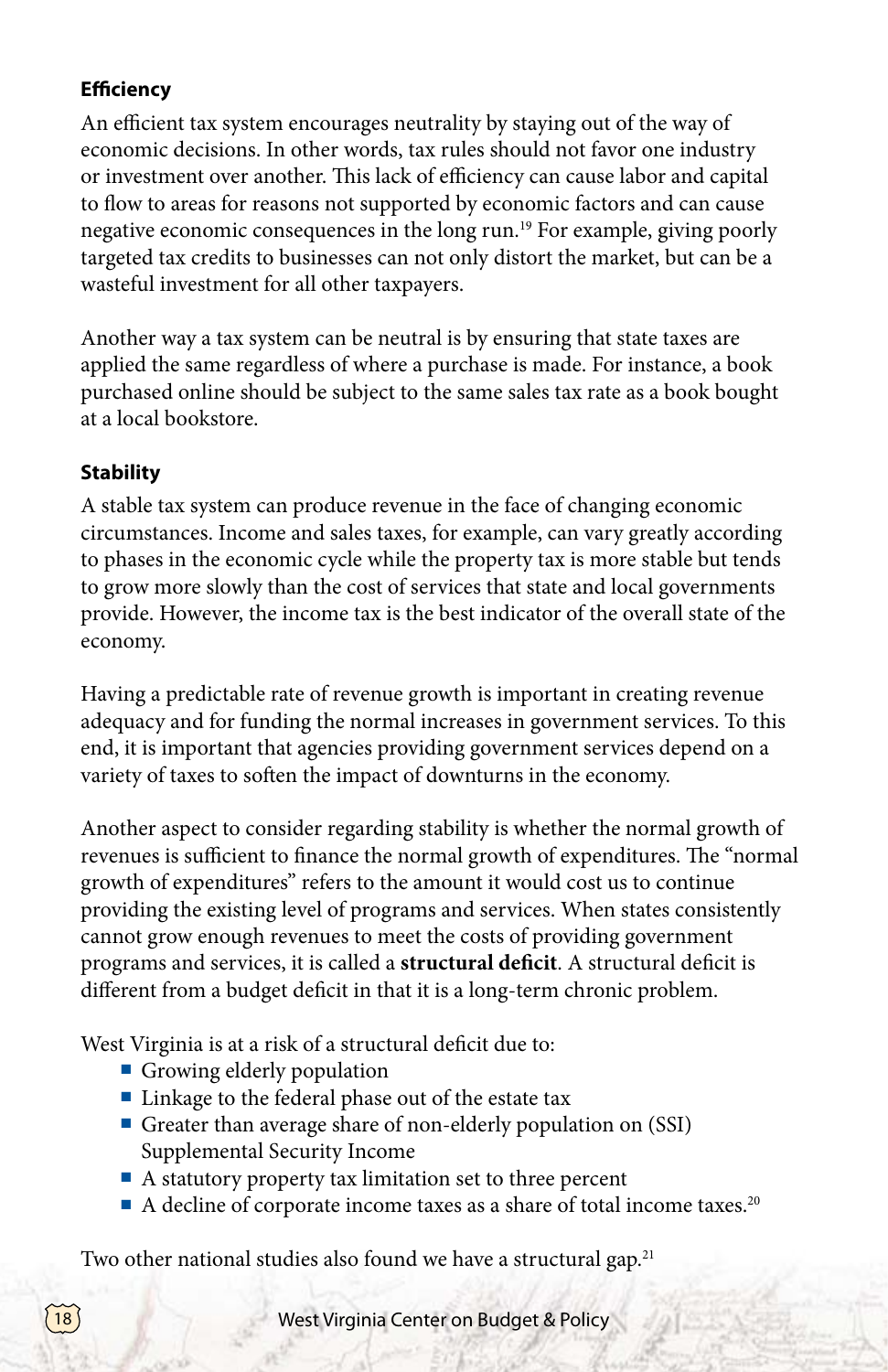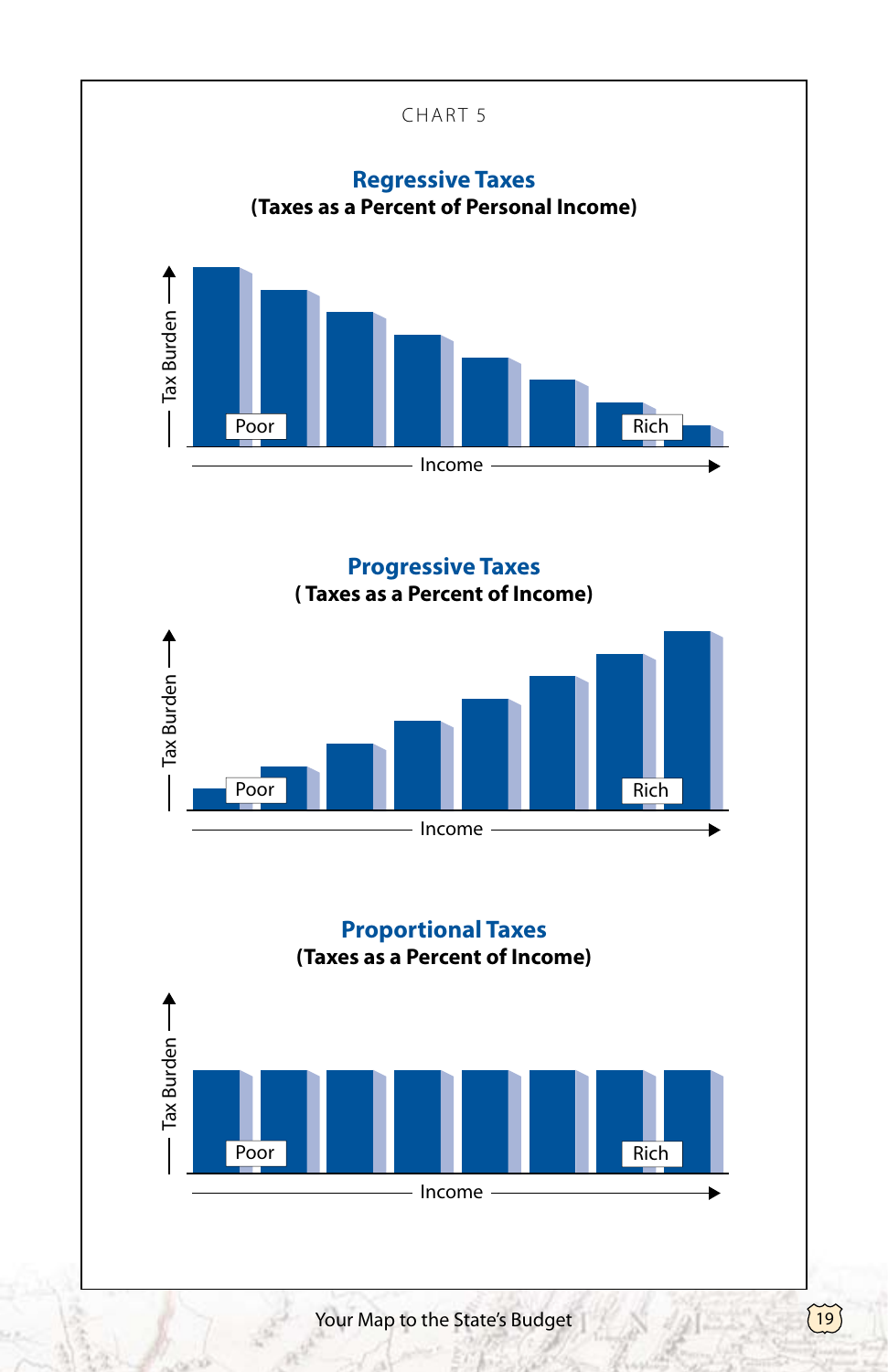Other factors, especially our demographics, contribute to growing budget demands. For example, West Virginia has a high percentage of its population over 65, which tend to need more state services but spend less and concentrate more of their expenditures in non-tax areas such as health care services. As a result, sales and use tax collections, which comprise 27 percent of state tax revenues, could be affected as the population ages.

Factors that also make it difficult for us to collect sufficient revenue include our low population growth, workforce participation and the wealth of our residents. As Table 7 illustrates below, West Virginia's population is just above 1.8 million. However, it remains under what it was in 1950 when the population was just above two million. The greater than average share of non-elderly population on SSI income, as discussed above, is also reflected in our very low worker participation rates. The wealth of state residents is reflected in our close to last place rankings in per capita income and median household income.

|                                                           |               |      |      | <b>National</b> |
|-----------------------------------------------------------|---------------|------|------|-----------------|
| Indicator                                                 | <b>Amount</b> | Rank | Year | <b>Average</b>  |
| <b>Demographic</b>                                        |               |      |      |                 |
| Population                                                | 1,814,083     | 37   | 2005 | 5,811,969       |
| Percent of Population above 65                            | 15.3%         | 2    | 2005 | 12.4%           |
| <b>Economic</b>                                           |               |      |      |                 |
| State Per Capita Personal Income                          | \$26,419      | 48   | 2005 | \$34,471        |
| <b>Real State Gross Domestic</b><br>Product (in millions) | \$45,003      | 49   | 2006 | \$221,399       |
| Median Household Income                                   | \$35,059      | 49   | 2006 | \$48,451        |
| Unemployment Rate                                         | 5.1           | 40   | 2006 | 4.6             |
| Percent of Children<br><b>Below Poverty Level</b>         | 25.2          | 5    | 2006 | 18.3            |
| <b>Labor Participation Rate</b>                           | 55.9          | 50   | 2006 | 66.2            |
| Lack Health Insurance Coverage                            | 16.9          | 39   | 2005 | 15.3            |
| Percent of People<br><b>Below Poverty Level</b>           | 17.3          | 5    | 2006 | 13.3            |
| Percent of 65 and Older<br><b>Below Poverty Level</b>     | 10.5          | 15   | 2006 | 9.9             |

## TABI F 7 **West Virginia Demographic and Economic Indicators**

*Source: U.S. Census Bureau, U.S. Bureau of Economic Analysis and U.S. Bureau of Labor Statistics.* 

20<sup>)</sup> West Virginia Center on Budget & Policy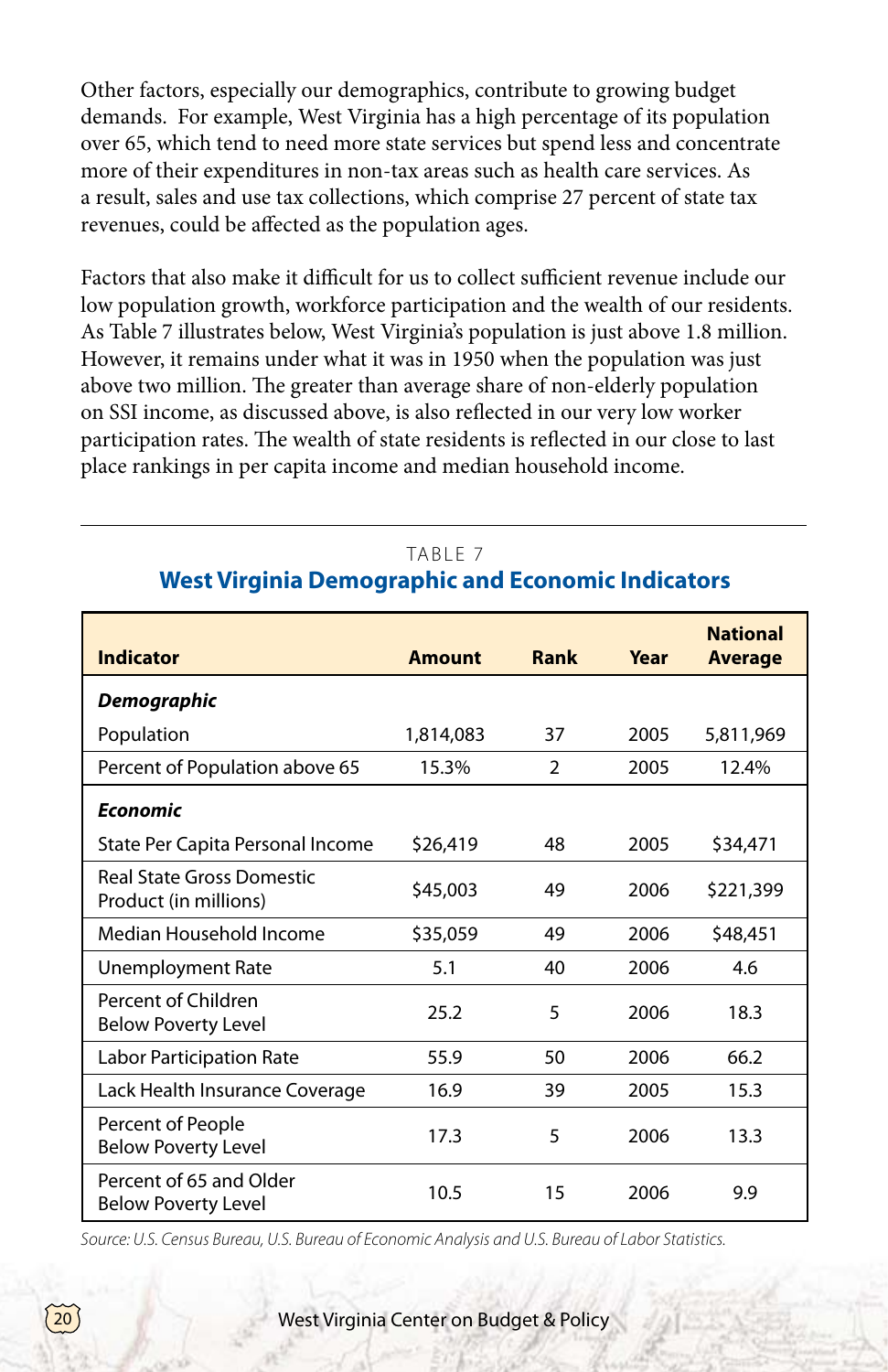

#### **Simplicity and Transparency**

A tax system should be easy to understand, accountable and transparent. Taxpayers should not have to navigate through complex requirements. Complexity should not make it harder for governments to monitor and enforce tax collections. A tax system is accountable when it provides sufficient knowledge to evaluate the system. For instance, tools like fiscal notes, which provide an estimate of the revenues lost or gained by the adoption of legislation, gives the public an understanding how a piece of legislation might affect state revenues.

#### **Who Pays State Taxes?**

West Virginia's overall tax structure is regressive, meaning that low-income families pay more taxes as a share of their income than high-income families. As shown above in Table 7 our state per capita personal income is \$26,419 and our household median income is just over \$35,000 a year. Chart 6 and Table 8 indicate that families with incomes in this range pay more in taxes as a share of their income than high-income families. For instance, those with average incomes between \$24,000 and \$41,000 pay 9.5 percent of their income in state and local taxes, while those with incomes above \$252,000 pay 7.8 percent.

The three main state and local taxes outlined in Chart 6 are income, sales and excise taxes and property taxes. Sales and excise taxes (e.g. motor fuel tax) are regressive while the income tax (including both personal and corporate) is progressive and the property tax is only slightly regressive. For example, notice how the medium blue part of the graph (sales and excise taxes) gets smaller as you move up into higher income groups and how the dark blue part (income taxes) gets bigger. This means sales and excise taxes make up a larger portion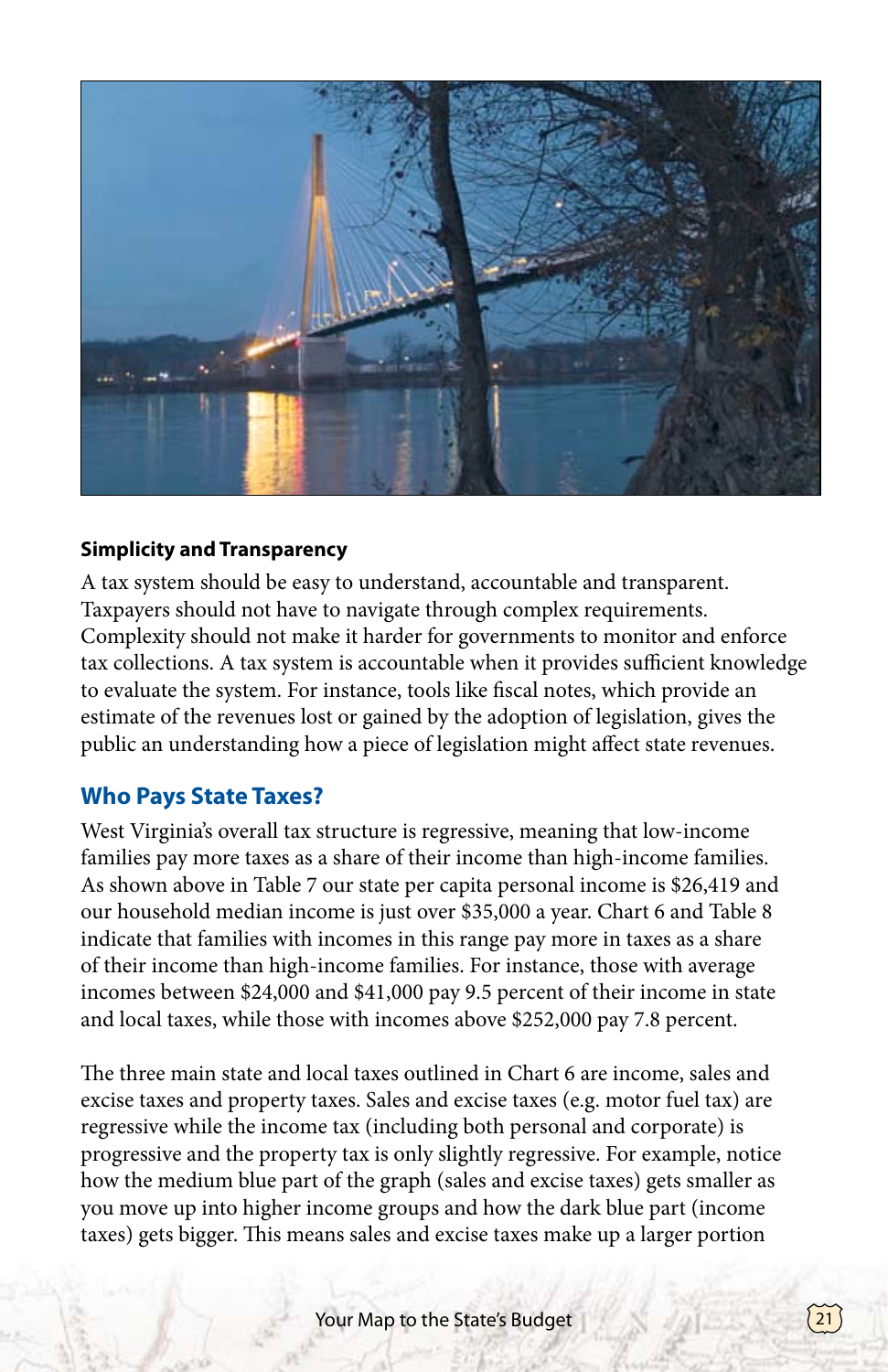of taxes among low and middle-income groups. The progressive features of the income taxes are not enough to offset the impact of the sales and excise taxes thus making the overall system regressive.

The offsetting of federal taxes also plays an important role in determining how much each income group pays. High-income taxpayers (top 20 percent) can effectively export between 0.5 and 1.2 percent of their tax burden to the federal government while lower and middle-income taxpayers cannot. After taking into consideration the federal deduction offset, the top one percent of income earners pay 6.6 percent of their income in taxes while those in the bottom 80 percent pay over nine percent.

A recent study by the Bureau of Business and Economic Research at West Virginia University has found similar results, concluding that our 14 biggest state taxes are "moderately regressive." 22 In addition, the study concluded that the regressive quality of our state tax system has grown from 1999 to 2004. The regressive nature of our tax system, according to the study, is due to our state's over reliance on sales and excise taxes.

The most progressive feature of our state tax system is the personal income tax, which accounts for about 32 percent of total state tax revenue. As discussed before, this is because our personal income tax rates rise as our income gets higher.

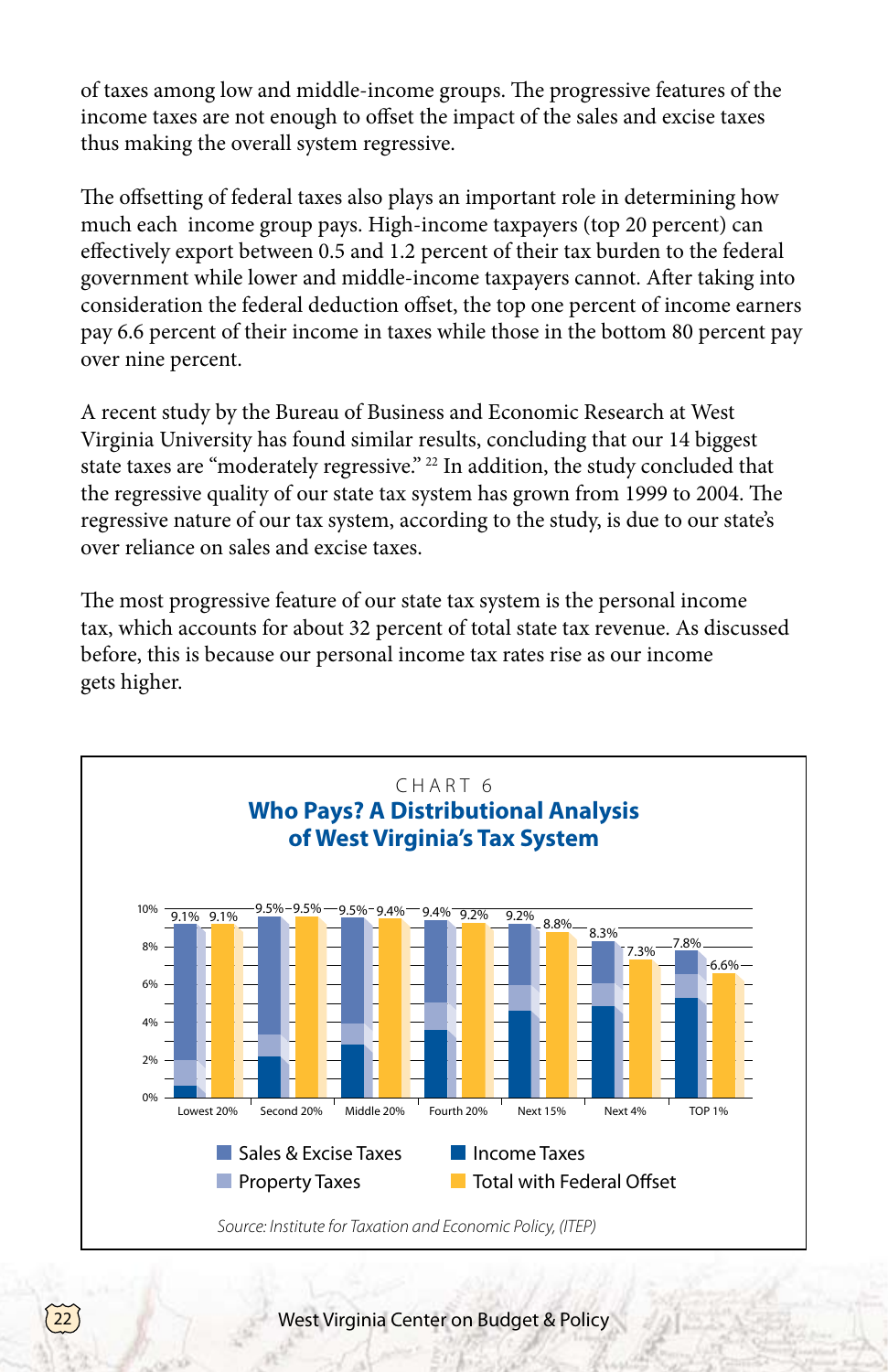Source: Institute for Taxation and Economic Policy Note: Table shows 2008 taw at 2006 income levels. *Source: Institute for Taxation and Economic Policy* Note: Table shows 2008 tax law at 2006 income levels.

| West Virginia State and Local Issex is 2006: Shares of Lamily I year to be the state in infect). It |                              |                         | LABLE 8              |                     |                       |                          | axpayers             |
|-----------------------------------------------------------------------------------------------------|------------------------------|-------------------------|----------------------|---------------------|-----------------------|--------------------------|----------------------|
| Income                                                                                              | Lowest                       | Second                  | Middle               | Fourth              |                       | Top 20%                  |                      |
| Group                                                                                               | 20%                          | 20%                     | 20%                  | 20%                 | <b>Next 15%</b>       | <b>Next 4%</b>           | TOP 1%               |
| Income<br>Range                                                                                     | <b>Less than</b><br>\$14,000 | $514,000 -$<br>\$24,000 | \$24,000<br>000'1+\$ | 000,142<br>\$68,000 | \$68,000-<br>5119,000 | \$119,000 -<br>\$252,000 | \$252,000<br>or more |
| Average Income in Group                                                                             | \$8,300                      | \$19,300                | \$32,600             | \$52,400            | \$86,100              | \$157,100                | \$597,300            |
| Sales & Excise Taxes                                                                                | $7.1\%$                      | 6.2%                    | 5.6%                 | 4.4%                | 3.3%                  | 2.2%                     | 1.2%                 |
| General Sales—Individuals                                                                           | 3.8%                         | 3.6%                    | 3.4%                 | 2.7%                | 2.1%                  | 1.5%                     | $0.8\%$              |
| Other Sales & Excise——Ind                                                                           | 2.4%                         | 1.7%                    | 1.3%                 | 1.0%                | 0.6%                  | 0.4%                     | 0.2%                 |
| Sales & Excise on Business                                                                          | 1.0%                         | 0.9%                    | 968.0                | 0.6%                | 0.5%                  | 0.4%                     | 0.2%                 |
| <b>Property Taxes</b>                                                                               | 1.3%                         | 1.2%                    | 1.1%                 | $1.4\%$             | 1.3%                  | 1.2%                     | 1.2%                 |
| Property Taxes on Families                                                                          | 1.1%                         | 0.9%                    | 0.9%                 | 1.3%                | 1.2%                  | 1.0%                     | 969°0                |
| Other Property Taxes                                                                                | 0.2%                         | 0.2%                    | 0.2%                 | 0.2%                | 0.2%                  | 0.2%                     | 0.7%                 |
| Income Taxes                                                                                        | 0.7%                         | 2.2%                    | 2.8%                 | 3.6%                | 4.6%                  | 4.9%                     | 5.3%                 |
| Personal Income Tax                                                                                 | 9690                         | 2.0%                    | 2.7%                 | 3.5%                | 4.5%                  | 4.7%                     | 4.9%                 |
| Corporate Income Tax                                                                                | $0.1\%$                      | 0.1%                    | 0.1%                 | 0.1%                | 0.1%                  | 0.1%                     | 0.496                |
| <b>TOTAL TAXES</b>                                                                                  | $9.1\%$                      | $9.5\%$                 | $9.5\%$              | 9,4%                | $9.2\%$               | 8.3%                     | $7.8\%$              |
| Federal Dedricion Offset                                                                            |                              | %0'0-                   | $-0.096$             | $-0.1%$             | $-0.5\%$              | -0.9%                    | $-1.2%$              |
| <b>TOTAL AFTER OFFSET</b>                                                                           | 9/1.96                       | 9656                    | 9.496                | 9,2%                | 8.8%                  | 7.3%                     | 6.6%                 |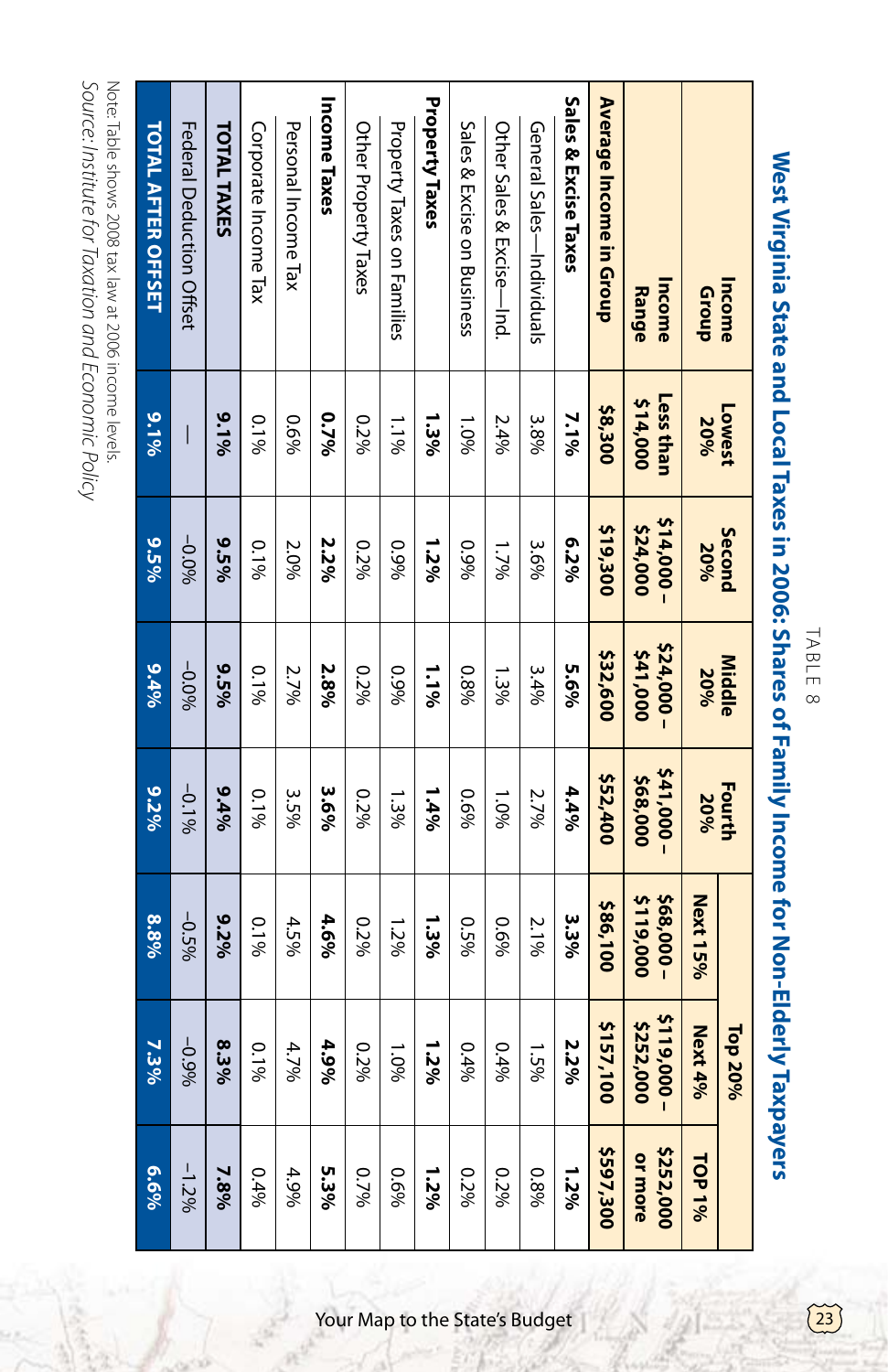## CHAPTER FOUR **How State Spending Works**

The purpose of this chapter will be to explore the budget process, describe the various budget documents and illustrate the central sources of funding contained in the state budget. This chapter will focus on spending that is specifically appropriated in the Budget Act and conclude with an examination of expenditures not in the Budget Act.

## **How the Budget is Created**

Each year, the legislature, state agencies and the Governor's Office wrestle with a spending plan for West Virginia. This process begins one year prior to the beginning of the fiscal year (FY), which begins on July 1 and ends on June 30.

The first step in the budget process is for state agencies (e.g. Department of Environmental Protection) to submit budget requests to the State Budget Office. The budget requests are based on specific guidelines provided by the Secretary of Revenue and the State Budget Office. The requests are due on September 1st and then reviewed by the State Budget Office. Between September and October, state agencies hold private budget hearings with the State Budget Office and the Governor's Office in order to answer questions, submit additional requests, and discuss any future capital projects. When the hearings are complete, the Governor submits a state budget, known as the Executive Budget, to the legislature for the next fiscal year that includes recommended spending levels for state agencies, estimated revenue from tax collections and other sources, and state debt and liability. The West Virginia State Budget Office is responsible for estimating revenues and developing a budget that reflects the Governor's priorities. The Governor's Executive Budget consists of three important documents – the Budget Bill, the Budget Report and Operating Detail. These documents are discussed in detail below.23

**Budget Bill**: The Budget Bill is the legislation that appropriates the expenditures required to operate state government for each fiscal year. It contains line items from each department and broadly outlines how that money will be spent. The Governor's Budget Bill is introduced on the second Wednesday of January of each year, except following a gubernatorial election. While the Governor is not legally required to submit a balanced budget, the legislature is constitutionally required to pass a balanced budget – meaning that spending cannot exceed revenue for the upcoming fiscal year. The House and Senate will both introduce Budget Bills that they will reconcile at the end of the legislative session. Upon approval of the legislature, the Budget Bill becomes the Budget Act and can now appropriate funds to the different spending units contained in the Budget Bill.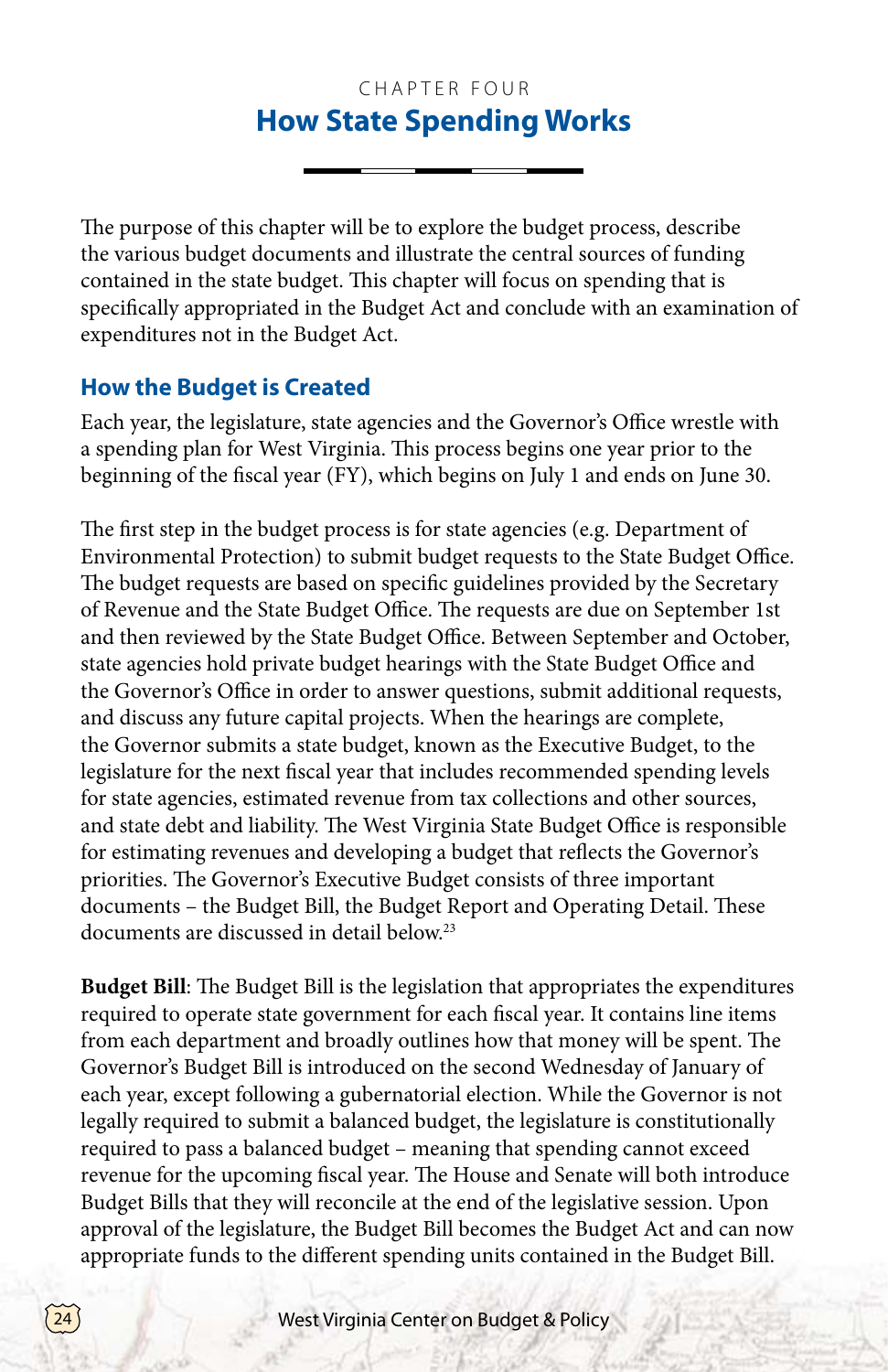**Volume I Budget Report**: Volume I of the Budget Report provides not only the Governor's estimated revenues and proposed expenditures for the upcoming fiscal year but looks into long-range economic issues, revenue forecasting, and provides a six-year financial plan for the state. The Budget Report also contains information on capital projects, a state profile, an overview of the budget process, and an executive message (the state of the state address) from the Governor on major goals and objectives addressed in the budget.

**Volume II Operating Detail**: The Operating Detail contains narrative and financial information on all the departments, bureaus, divisions, commissions, agencies, and programs of the state. The narrative section details the structure, responsibilities, and activities of each agency, commission and department. The financial section contains expenditure information for the upcoming fiscal year and two years prior by fund type. The Operating Detail gives a more detailed account of expenditures, while the Budget Report provides more detailed information on state revenues and forecasting.

The second step in the budget process is for the legislature to review the Executive Budget and hold hearings before the House and Senate Finance Committees. At this point, the budget is an appropriation bill that can be amended to change the funding recommendations of the Governor. Each amendment to the budget must contain a fiscal note to describe the revenue impact. Both the House and Senate will each pass a Budget Bill and the differences between the two bills are worked out in the Budget Conference Committee, which is made up of appointed members of the House and Senate Finance Committees. This usually takes place at the end of each legislative session. The legislature is constitutionally required to pass a balanced budget and the Governor is required to sign a balanced budget.

After passage by the legislature, the third step is for the Governor to either sign the Budget Bill or wait five days and the Budget Bill will become law. Before signing the bill the Governor can choose to veto certain expenditures or increase spending while ensuring a balanced budget. The legislature can override the Governor's veto of any budget item with a two-thirds vote. The Budget Bill adopted by the legislature and approved by the Governor represent spending authority for the next fiscal year and is referred to as the Budget Act.

The last step in the budget process is for expenditure schedule guidelines to be sent to each state agency that outline in detail how they will spend the appropriated funds. These schedules are then reviewed by the State Budget Office and then approved by the Revenue Cabinet Secretary. On July 1, the appropriations contained in the Budget Act are ready for agencies to process and make payments.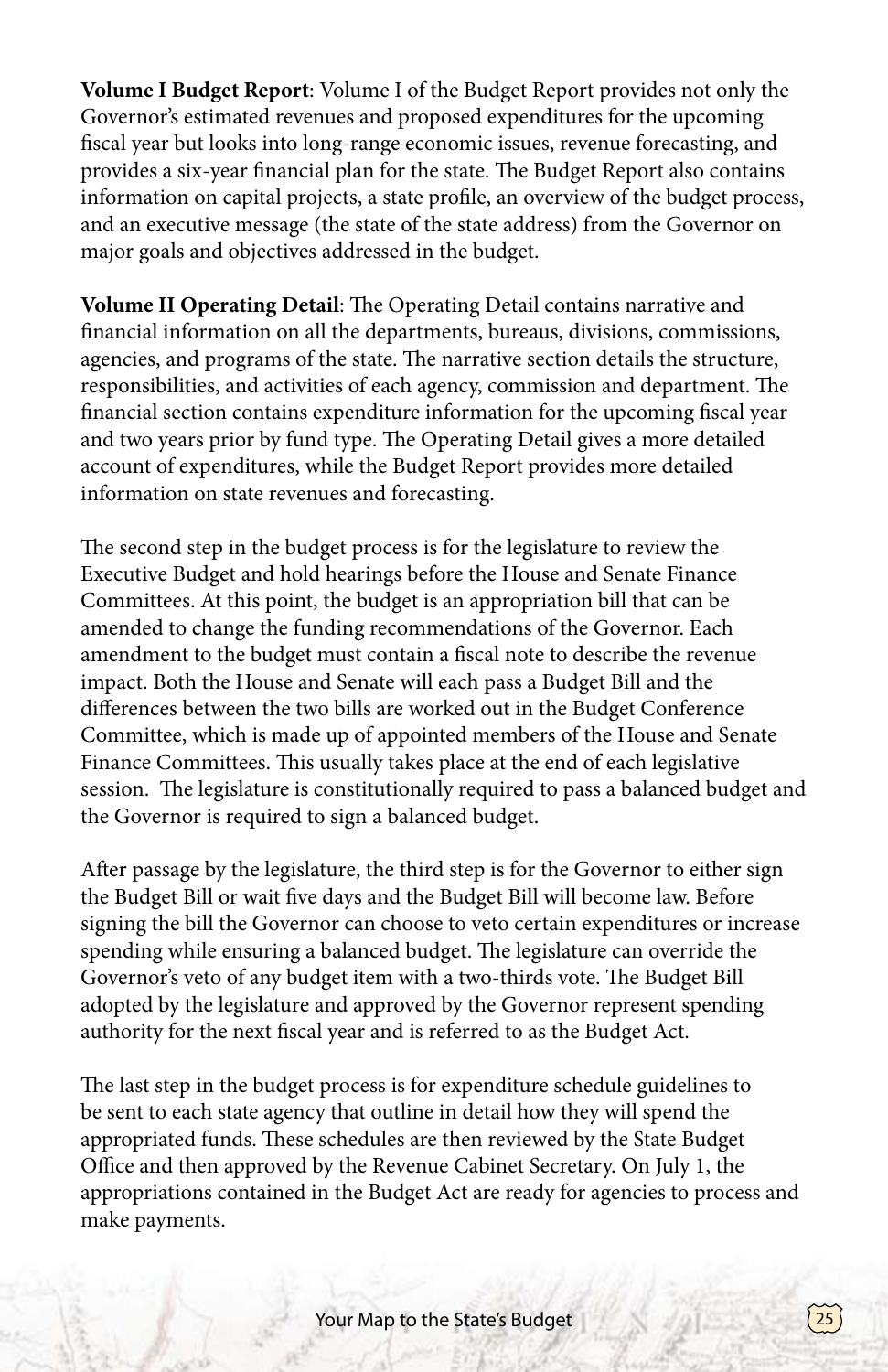## TABLE 9 **State Budget Timeline**

| July                                           | The Secretary of Revenue, along with the Governor's Office<br>and the State Budget Office, issues appropriation guidelines<br>for state agencies.                                                                                                                                                                                                                                                                                                                                                                                                            |
|------------------------------------------------|--------------------------------------------------------------------------------------------------------------------------------------------------------------------------------------------------------------------------------------------------------------------------------------------------------------------------------------------------------------------------------------------------------------------------------------------------------------------------------------------------------------------------------------------------------------|
| July-<br><b>September</b>                      | State agencies prepare budget requests and submit them<br>on September 1 <sup>st</sup> and the Secretary of Revenue and the<br>State Budget Office reviews them.                                                                                                                                                                                                                                                                                                                                                                                             |
| September-<br><b>October</b>                   | The State Budget Office holds budget hearings with state<br>agencies to discuss their appropriation requests and capital<br>expenditures plans. During this time, agencies also have the<br>opportunity to provide additional information to the Governor's<br>Office and the Department of Revenue and any answer questions<br>or bring to the forefront any specific needs such as legislative or<br>federal mandates or court ordered funding.                                                                                                            |
| <b>November</b>                                | The Department of Revenue makes official revenue estimates<br>for the upcoming fiscal year.                                                                                                                                                                                                                                                                                                                                                                                                                                                                  |
| <b>December</b>                                | The Governor releases final revenue estimates and budget<br>recommendations based upon program priorities, requirements,<br>court orders, and the availability of funds.                                                                                                                                                                                                                                                                                                                                                                                     |
| January                                        | The Governor presents the Executive Budget to the legislature<br>on the second Wednesday of January, except following a<br>gubernatorial election when the budget is submitted on the<br>second Wednesday of February.                                                                                                                                                                                                                                                                                                                                       |
| January -<br>March<br>(Legislative<br>Session) | The Governor's Executive Budget is referred to the Senate and<br>House Finance Committees for review and consideration.<br>During this time, finance committees hold budget hearings<br>with state agencies to determine their recommended funding for<br>the upcoming year. Both finance committees pass a Budget Bill<br>and present it to their respective legislative bodies for approval.<br>The Budget Conference Committee, made up of House and Senate<br>Finance Committee member, works out any differences and agrees<br>to a single Budget Bill. |
| March<br>(Legislative<br>Session)              | The legislature passes a balanced budget and presents it to the<br>Governor. The Governor may veto the Budget Bill or disapprove<br>or reduce items or parts of items contained in the Bill. If approved,<br>the Bill becomes law and it referred to as the Budget Act. To<br>override the Governor's vetoes, the legislature needs a two-thirds<br>vote.                                                                                                                                                                                                    |
| April-July 1                                   | Expenditure Schedule Guidelines are filled out by State Agencies<br>and submitted in April. The State Budget Office reviews Schedules<br>and they are approved by the Cabinet Secretary and entered into<br>the WV Financial Information System. On July 1, appropriations are<br>ready for Agencies to process payments.                                                                                                                                                                                                                                    |

*Source: State of West Virginia, Executive Budget FY 2008, Volume I Budget Report*

26 West Virginia Center on Budget & Policy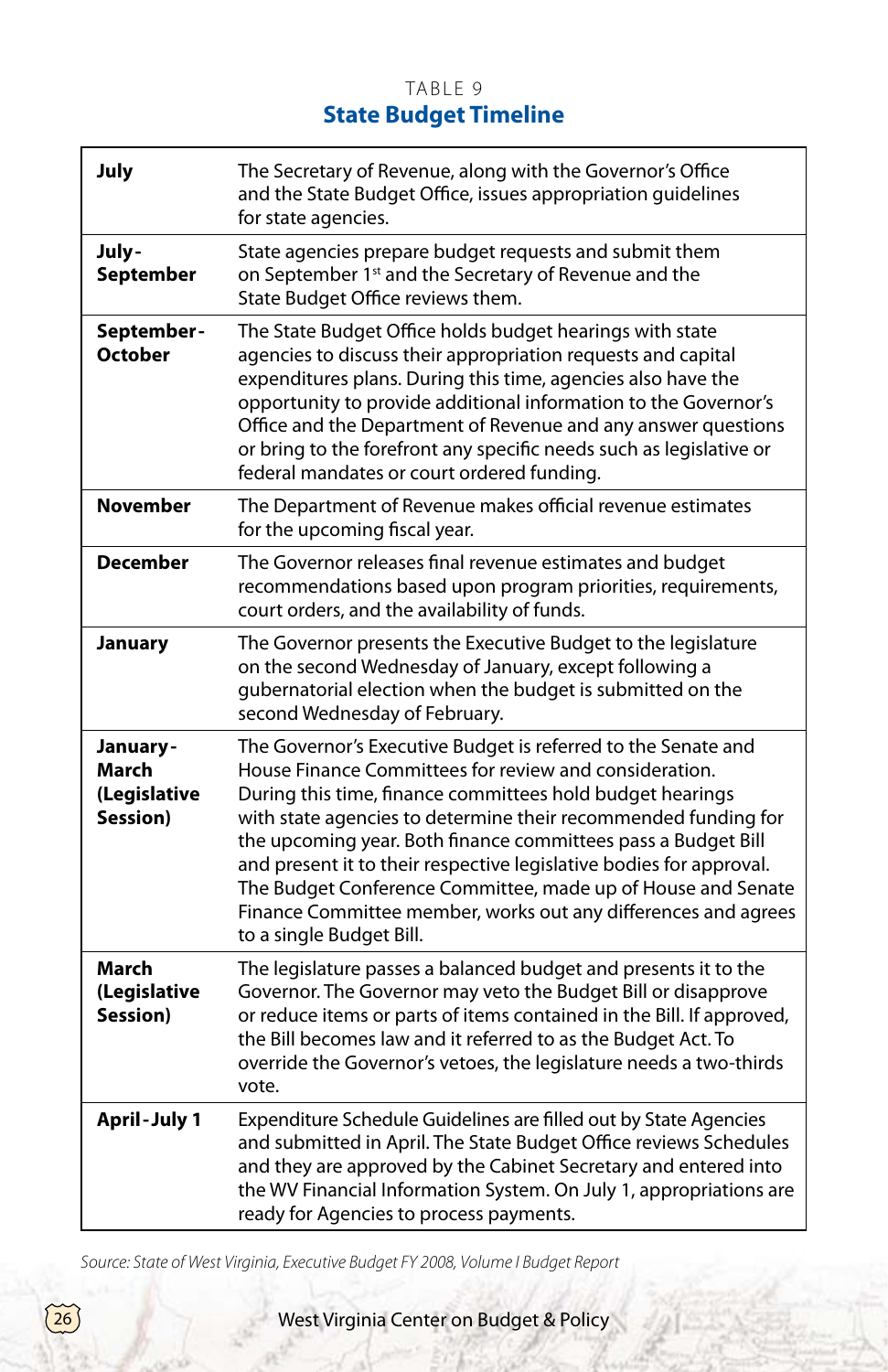## **What's not in the Budget Bill?**

Throughout the year the legislature or the Governor may amend the Budget Act by introducing supplementary appropriation bills. The Budget Act may need to be adjusted as revenue comes in higher or lower than estimated. The Governor may call a special session to pass a supplemental appropriations bill that can raise or reduce spending. The legislature can also introduce a supplementary appropriations bill granted that it provides the source of revenue necessary to pay the appropriation unless there is sufficient revenue currently available.

#### **Non-Appropriated Funds**

For FY 2008, the state is estimated to spend \$14.19 billion. The state spends money from two central funds, appropriated and non-appropriated. Nonappropriated funds are not included in the Budget Act and are considered Special Revenue Funds that derive spending authority from general law and language contained in the Budget Act.

For instance, when West Virginia University spends money collected from college tuition payments it is a state expenditure of non-appropriated funds and is not included in the Budget Act. For FY 2008, non-appropriated funds are estimated to account for more than a quarter of all state expenditures, or \$4.19 billion.<sup>24</sup> About 80 percent of all non-appropriated funds consist of college tuition payments and public employee retirement pensions. Because non-appropriated spending is derived solely from the money it receives in fees or established rates it is not subject to much debate and its authority is largely out of the control of state residents and lawmakers.

This report of the state budget focuses on appropriated funds. However, there are other ways the state spends money.

#### **Tax Expenditures**

In addition to non-appropriated funds, we also spend hundreds of millions of dollars each year through the tax code by providing targeted tax exemptions to particular groups of individuals or corporations. These tax cuts are referred to as "tax expenditures." Tax expenditures are forgone revenue that would otherwise be payable to the state. They include special exemptions, deductions, rebates, credits, and rate reductions that reduce the amount of tax owed. The stated reasoning behind providing tax expenditures is to encourage certain kinds of activities and to aid taxpayers in "special circumstances."25

For example, thin-seam coal is subject to a reduced severance tax rate of one to two percent (depending on thickness) instead of the standard five percent. This reduction is offered to encourage greater coal production due the perceived increase in the cost of producing thin-seam coal. As this example illustrates, tax expenditures are similar to spending in the state budget in that they both work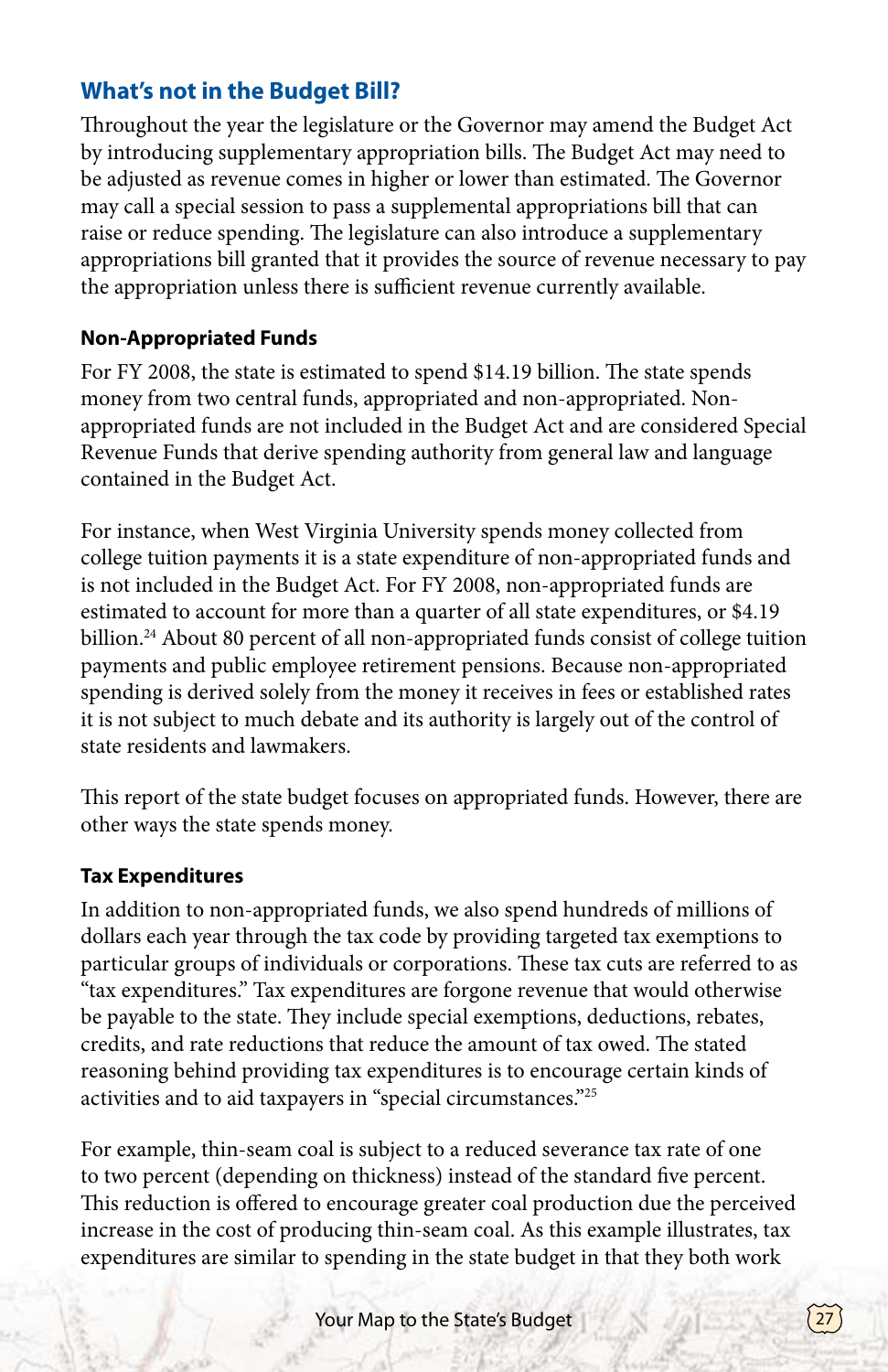to achieve a certain public policy goal. However, tax expenditures are not given a line item in the budget and are therefore not subject to the scrutiny of the appropriations process. Despite this difference, both direct state spending and exemptions in the tax code compete with government spending priorities.

#### **Tax Expenditure Reports**

The State Tax Department is required by law to submit to the legislature every year a tax expenditure report on most taxes. The reports include a brief overview of revenue collections in recent years for each major tax being examined, a rationale for why the state supports each exemption, estimated cost of every expenditure and the statute under which the expenditure falls.

However, these reports focus on different types of expenditures in the tax code depending on the year. For example, the 2007 report focused on expenditures regarding the sales and use tax, while the 2006 report examined excise, property, and certain business taxes. In 2005, the focus was the business franchise, corporate net income, and personal income tax.

## **Sources of Appropriated Funds**

In order for our state to spend money, it must appropriate it from a specific account. The state appropriates money from five central accounts or funds contained in the Budget Act:

- 1. General Revenue Funds
- 2. Federal Funds
- 3. State Road Funds
- 4. Lottery Funds
- 5. Special Revenue Funds

The state collects this money through taxes, fees and fines, the lottery, and federal dollars. For FY 2008 the State Budget contained nearly \$10 billion dollars in appropriated funds.<sup>26</sup> Appropriations from state sources accounted for approximately 60 percent of overall appropriated funds while federal spending accounted for 40 percent.

#### **General Revenue Funds**

The money from the General Revenue Fund comes from taxes, fees and licenses that pay for many of the state's key budgetary items, including public education, corrections, health care, and public safety. About three-quarters of this revenue supports K-12 education, Medicaid, social services, and higher education.

In FY 2008, the General Revenue Fund made up about 37 percent of overall spending or \$3.77 billion. Most of the revenue collected in this fund comes from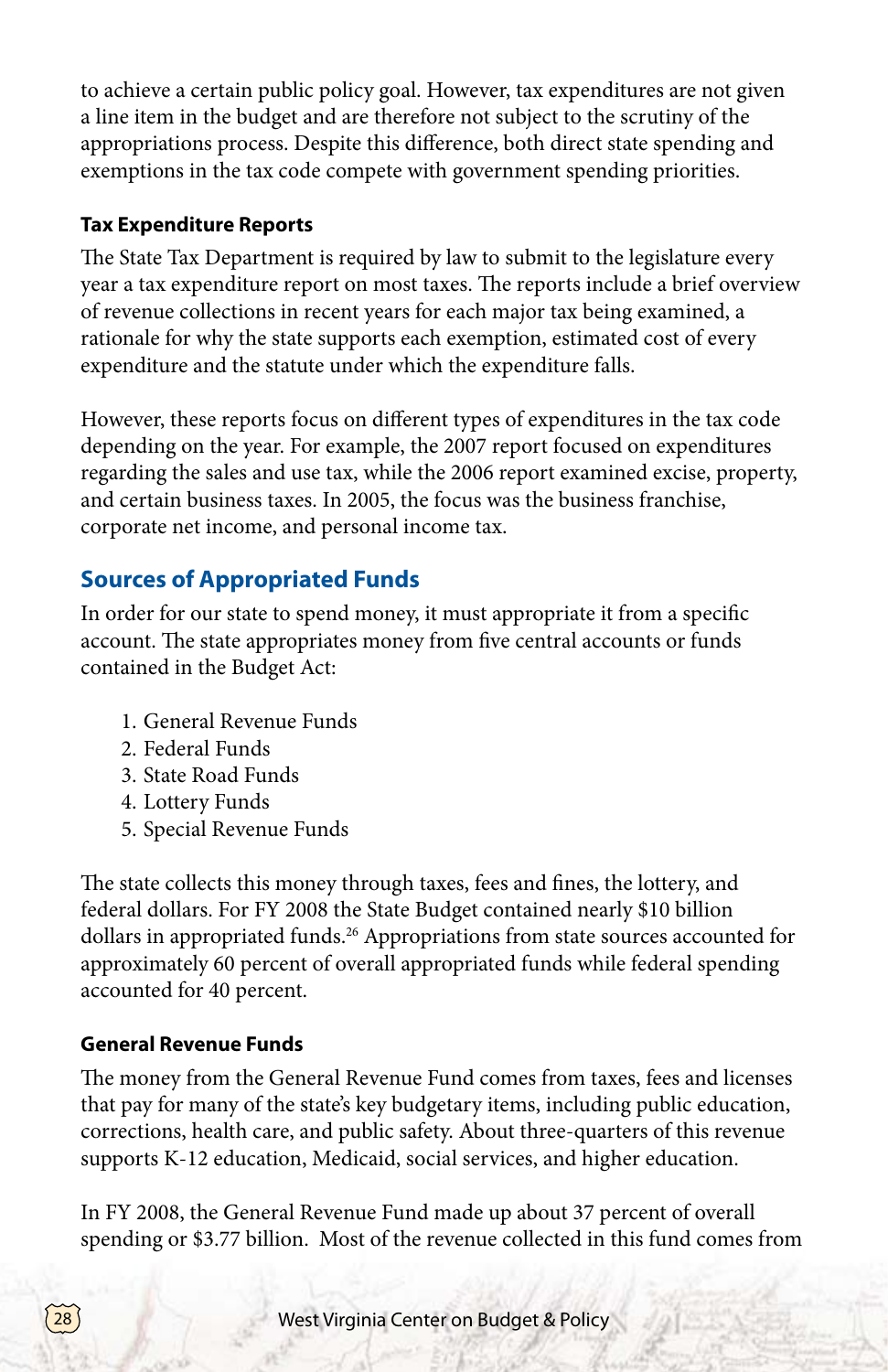8 major taxes including the sales and use tax, personal income tax, corporate income taxes, severance taxes, and so-called "sin taxes" on items such as cigarettes. During the legislative session (January-March), the biggest debates usually focus on appropriations from the General Revenue Fund.

#### **General Revenue Discretionary Funds**

Debates on the state budget focus heavily on spending contained in the General Revenue Fund because it contains the only source of discretionary (nonearmarked) money that is not restricted for a specific purpose. By law, about 60 percent of the money contained in the General Revenue Fund, and all the money contained in each of the other funds, is restricted by either major constitutional or statutory requirements. For example, State Aid to Public Schools and Medicaid are earmarked in the budget while funding for State Police and Corrections is non-earmarked.

About 40 percent of the money contained in the General Revenue Fund can be used for discretionary purposes.<sup>27</sup> This means that only a tiny portion, 14 percent, of the overall budget can be used to sustain existing programs like corrections, universities and the state police.

However, despite this small amount of spending flexibility many of the programs that fall into "discretionary funding" are an essential part of what we've come to expect from state government. The State Children's Health Insurance Program, which is a relatively new program that provides health care to children of families with low and moderate incomes, is one popular state program that contains discretionary spending.

Table 10 shows examples of spending programs that are set aside by law for specific purposes and programs that are not required to be funded each year.

#### TABLE 10

#### **Examples of General Revenue Fund Discretionary and Non-Discretionary Programs**

| <b>Discretionary</b>                | <b>Non-Discretionary</b>          |
|-------------------------------------|-----------------------------------|
| Children's Health Insurance Program | State Aid to Schools              |
| Corrections                         | Public Employees Health Insurance |
| <b>State Police</b>                 | Medicaid                          |
| Universities & Colleges             | <b>Public Defenders Services</b>  |
| Financial Aid for College Students  | Legislative Branch                |
| <b>Rehabilitation Services</b>      | Judicial Branch                   |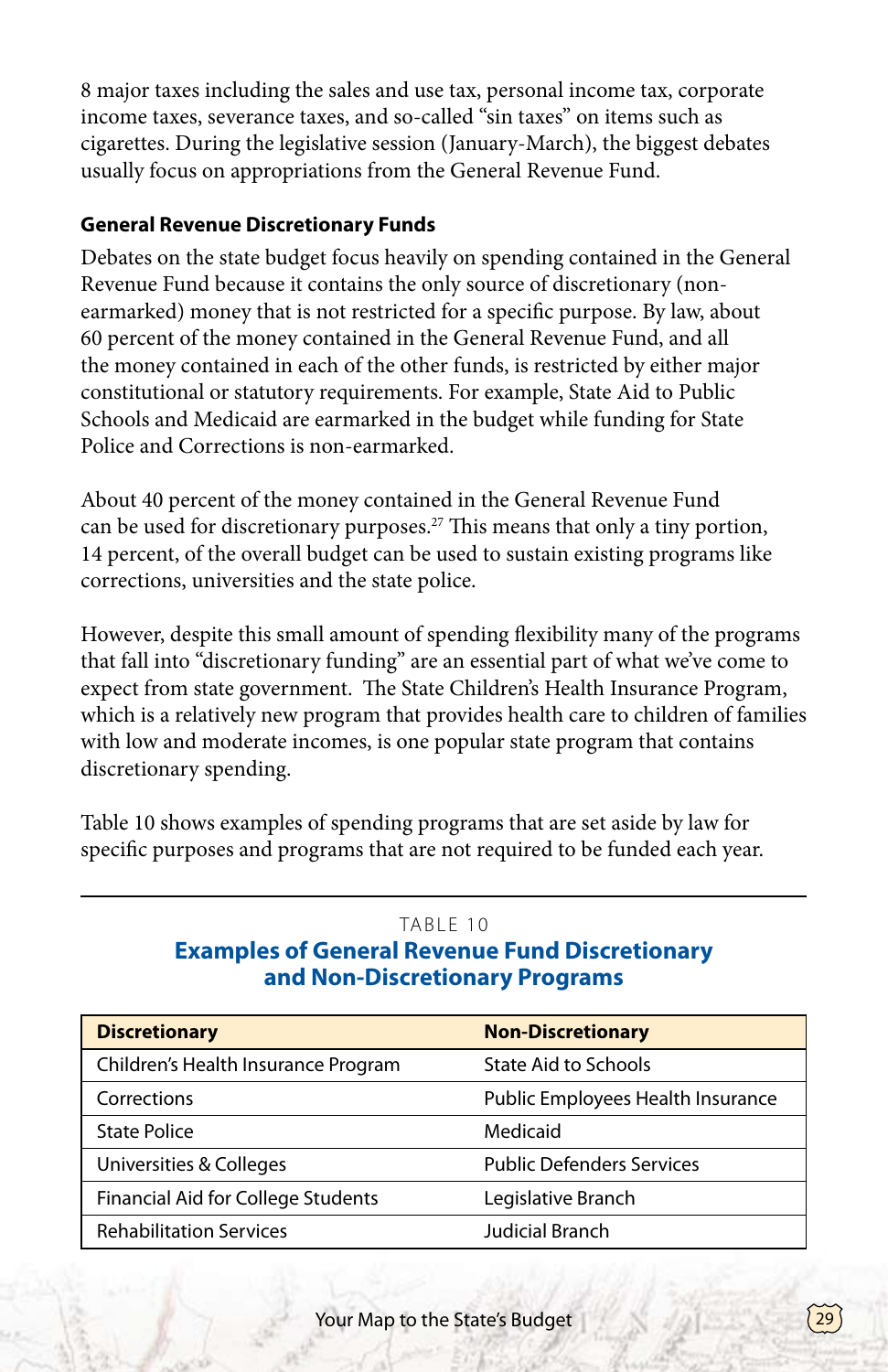#### **Federal Funds**

Federal funds are considered earmarked because primarily the federal government, not the state legislature, determines where this money is spent.

The state legislature does have some limited spending flexibility depending on the program. Federal funds account for the single largest portion of spending contained in the state budget, making up 40 percent of overall appropriations or almost \$4 billion dollars. Federal funds typically consist of any financial assistance made directly to state agencies by the federal government. For example, in FY 2008 the Department of Health and Human Resources will receive almost \$2 billion in federal matching funds for the West Virginia State Medicaid Program and the Department of Transportation will receive \$500 million in reimbursements for road construction and repair.

#### **State Road Funds**

The revenues collected in the State Road Fund are used solely for building and maintaining public highways, paying the interest or principle on road bonds and for administrative expenses of the Division of Highways and the Division of Motor Vehicles.

The State Road Fund receives money from federal sources and state sources. For FY 2008, 45 percent of State Road Fund appropriations will come from the federal government and 55 percent from state sources. Other major sources of revenue include the motor fuel tax, motor vehicle registration fees, and the automobile privilege tax.

Excluding the federal funding of the State Road Fund, this fund accounts for just over six percent of overall state spending.

#### **Lottery Funds**

Lottery Funds make up the smallest revenue source, accounting for three percent of all appropriated revenue or \$396 million. This revenue source is supported by the sale of lottery tickets or games and limited video lottery. This revenue source is funded once prizes are paid out and administrative costs are paid.

The Lottery Funds are broken into two separate categories, the Lottery Fund and the Excess Lottery Fund. The Lottery Fund can only be used for education, senior citizens, and tourism and parks, while the Excess Lottery Fund may be used for PROMISE scholarships, senior tax credits, higher education, and other programs. In FY 2008, approximately \$77.9 million was transferred from the Excess Lottery Fund to the General Revenue Fund.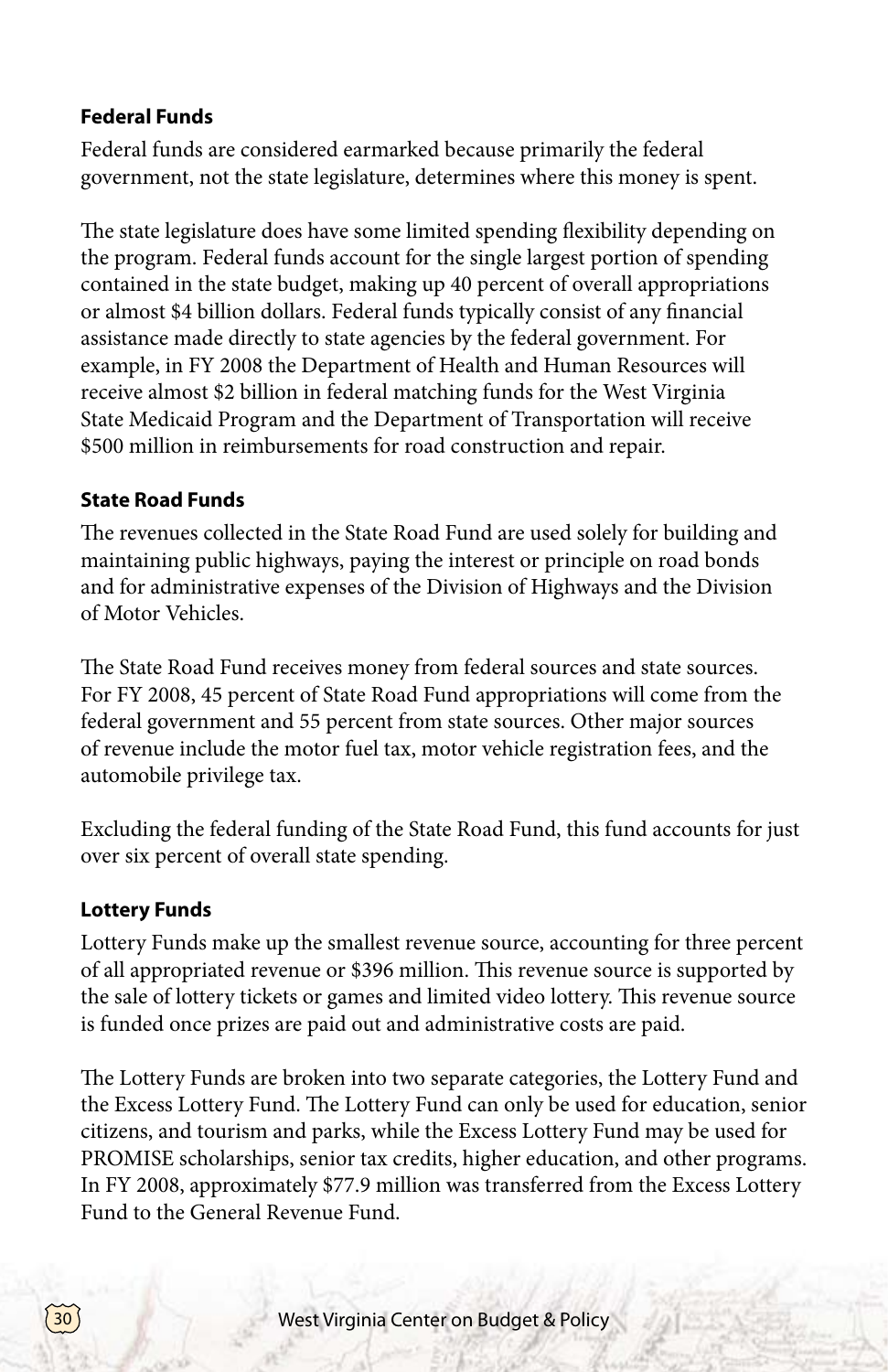## **Special Revenue Fund**

Making up 14 percent of the budget, the Special Revenue Fund consists of individual accounts created for a specific purpose. These accounts are mostly supported from permits, fees, licenses, services provided to the public, other state agencies, or nonstate governmental agencies. However, other accounts created in the Special Revenue Fund can be supported though special taxes. For example, the Medicaid State Share Fund collects matching funds for the Medicaid Program by utilizing a health care provider tax. In FY 2008, the state collected \$174 million taxing various medical service providers. Because spending is limited to the amount collected, this fund is not generally subjected to the same debate as the general funds.

Chart 7 breaks apart state appropriations by revenue source for FY 2008. It includes \$3.7 billion in general revenue funds, \$3.9 billion in federal funds, \$1.3 billion in special funds, \$611 million in road funds and \$318 million in lottery funds.



\*\* The State Road Fund total does not include federal reimbursements; they are included in Federal Funds.

*Source: WV Budget Office*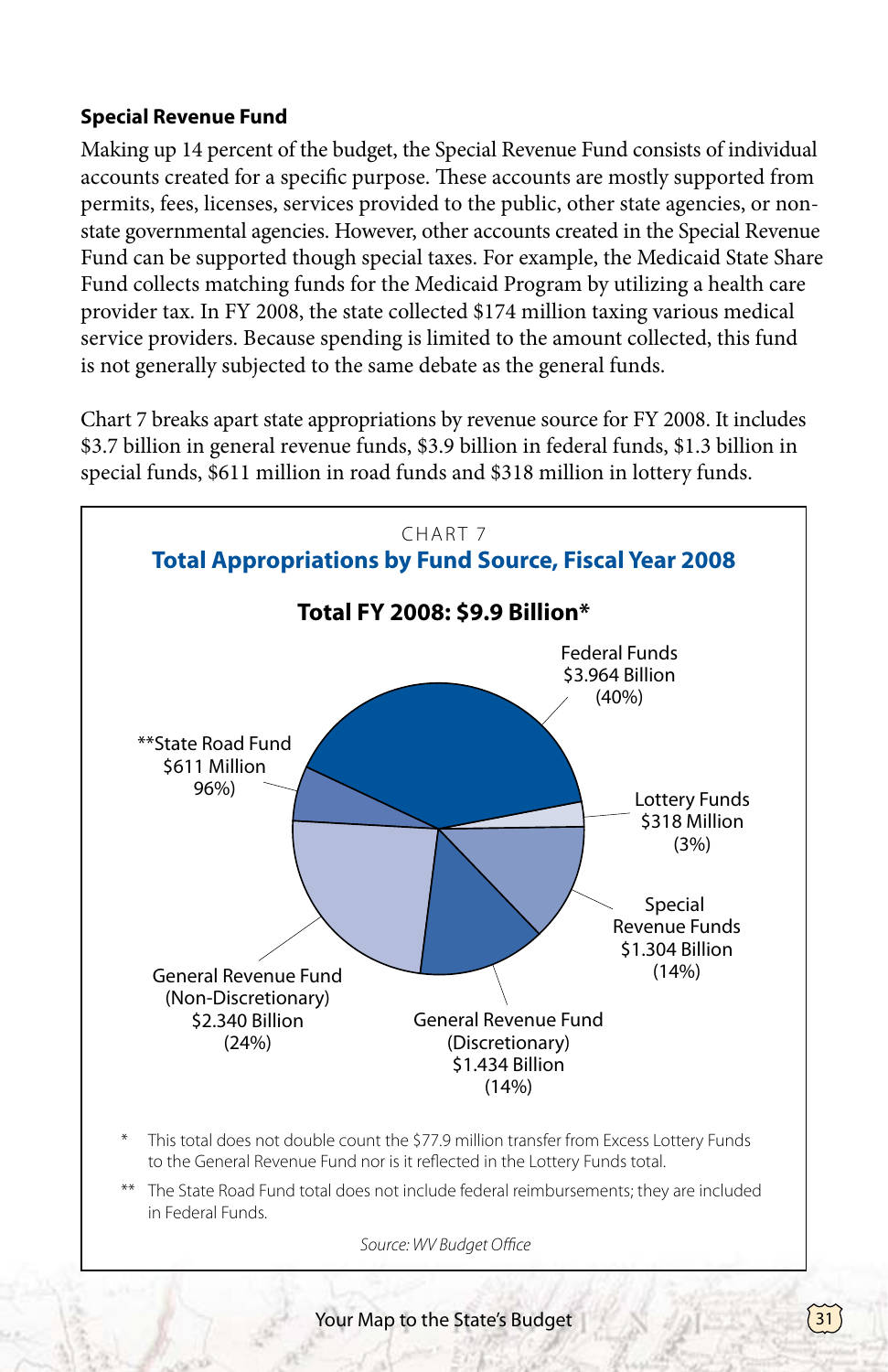CHART<sub>8</sub> **Appropriations by Fund Source FY 2008: \$9.987\***



*Source: FY 2008 Enrolled Budget with Governor's Vetoes*

32<sup>)</sup> West Virginia Center on Budget & Policy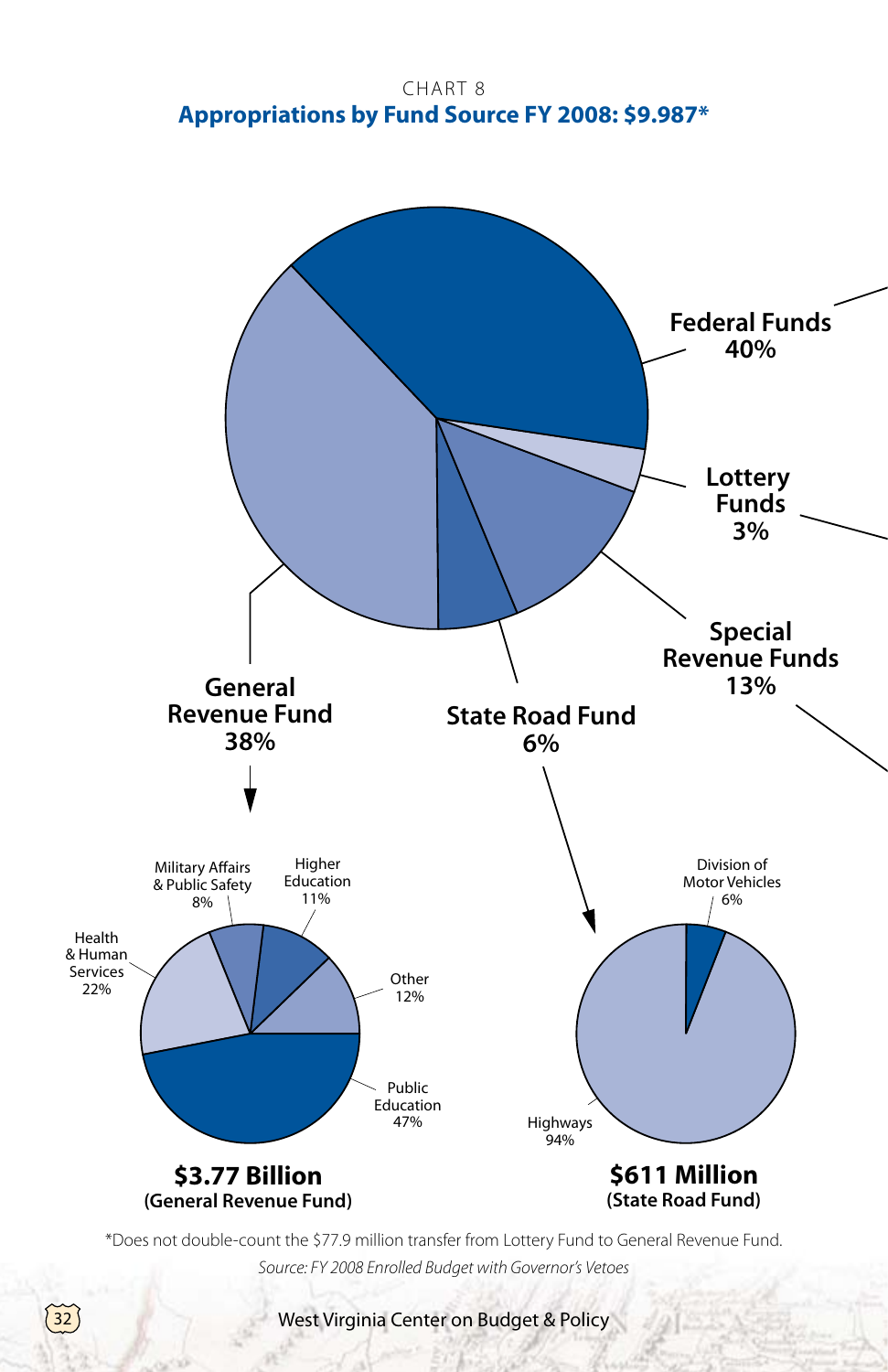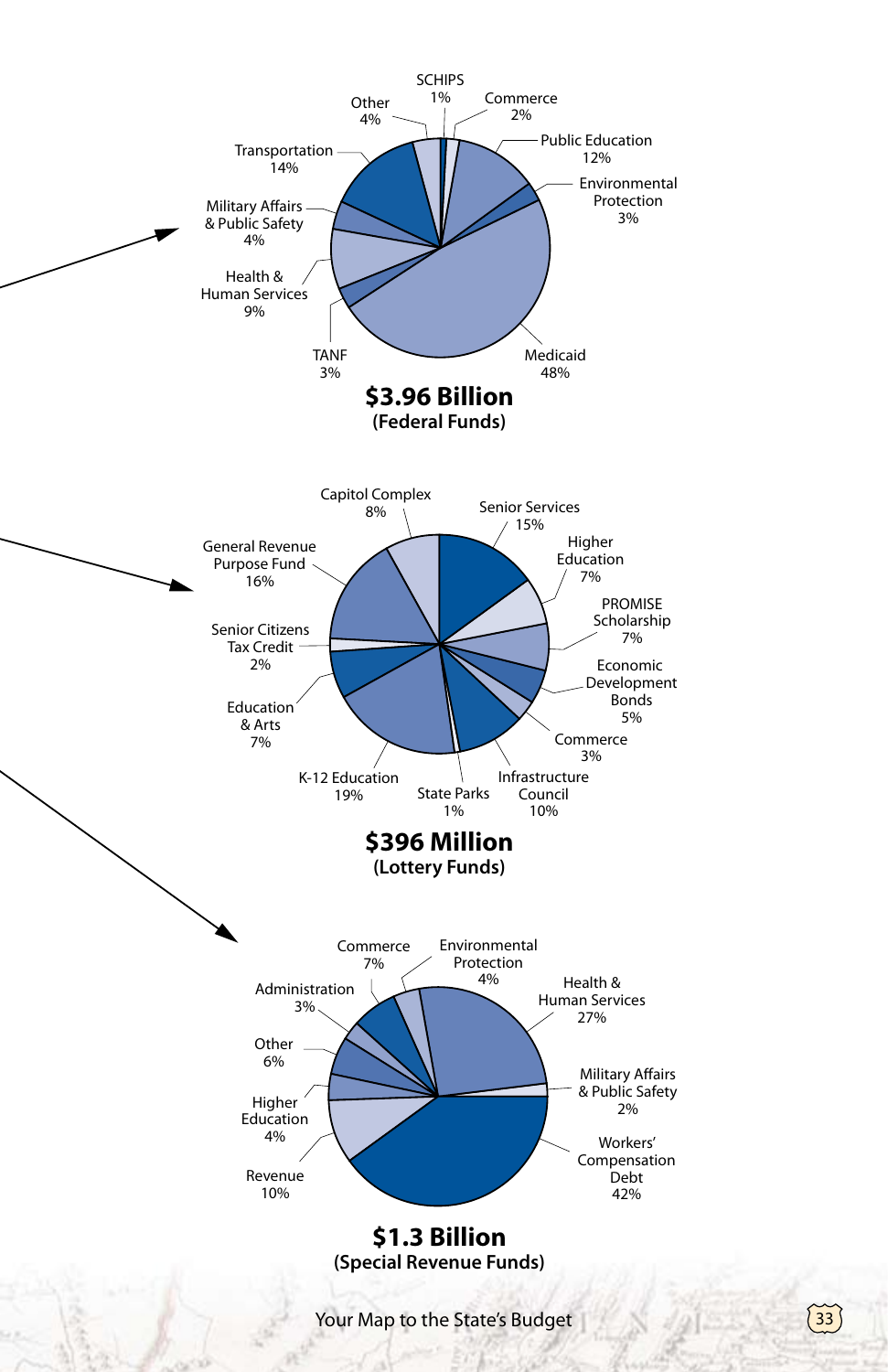## CHAPTER FIVE **Conclusion**

*" In football, the noted coach, Vince Lombardi, is quoted as saying that 'Winning isn't everything—but it is the only thing.' The same is almost true in State Government. The State Budget isn't everything, but sometimes it comes close to being the only thing. The budget determines the services which every resident of West Virginia will receive in such varied fields as schools, roads, police protection, health and welfare. The budget not only dictates the number of services—it also governs the level and quality of these services. It is, therefore, an instrument of policy formation, as well as a means of delivering needed funds to government agencies. It is the most important bill passed by the legislature each year. This is true because every citizen of the State is affected by the Budget—not once, but many, many times in the course of a fiscal year. Yet, despite its importance, the budget process in West Virginia is one which is really understood by only very few people in State Government."*

> **Ivor F. Boiarsky, Speaker of the West Virginia House of Delegates September 1970**

The purpose of this map to the state budget was not only to introduce policymakers and citizens to how we invest our money in the public structures that strengthen and build our state, but to give you the necessary information to steer you through the twists and turns of state budget and tax system.

Through this analysis of the state budget we've seen that the vast majority of state spending goes toward the important programs and services that we all depend on. We invest over three-quarters of our state budget in public schools, higher education, transportation and health and human services. This investment toward the common good not only helps contribute to a better quality of life for each and every one of us, but also lays a foundation upon which our economy can prosper and grow.

Our tax system is equally important since it determines how we collect our resources to pay for these important public structures. We've learned that a good tax system is one that is fair, efficient, stable, and simple and that there should be vertical equity, meaning that those with greater ability to pay should pay more, and horizontal equity, meaning that people in similar situations should pay similar taxes.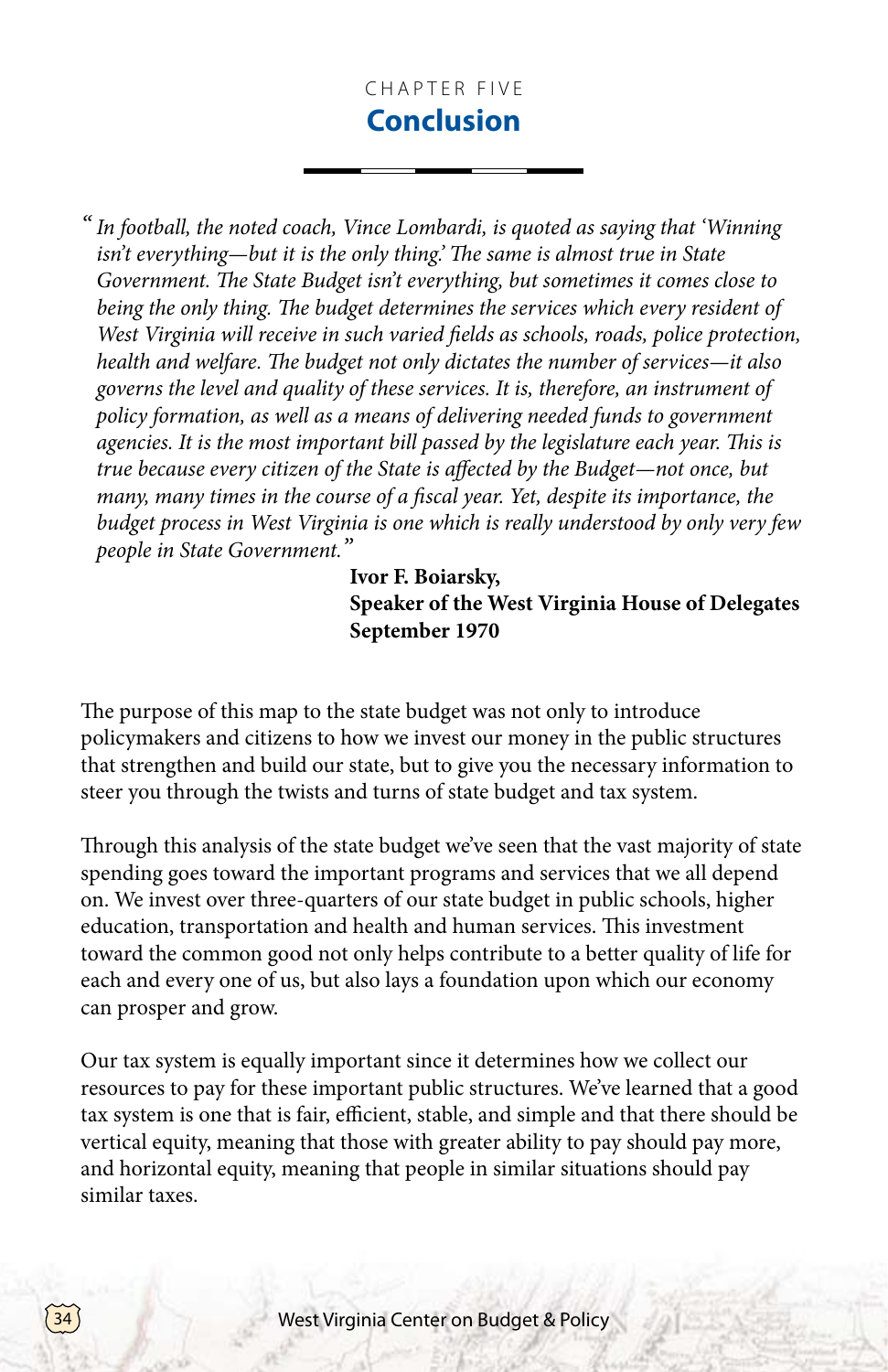Along the way we've also discovered that our state suffers from a long-term problem — a structural deficit, which hampers our ability to meet the demand for government services.

We've also determined that the budget doesn't contain all the money that we spend each year. Tax expenditures, or special tax breaks, are not appropriated every year or contained as a line item in the budget.

To help West Virginia meet its budget and tax challenges we need a clear understanding of how we use and direct our state resources. In order to achieve this goal, the state budget must be as transparent as possible and include all expenditures.

However, in the end it will be up to each of us to make sure that the programs and services in the budget reflect our priorities and meet our needs.

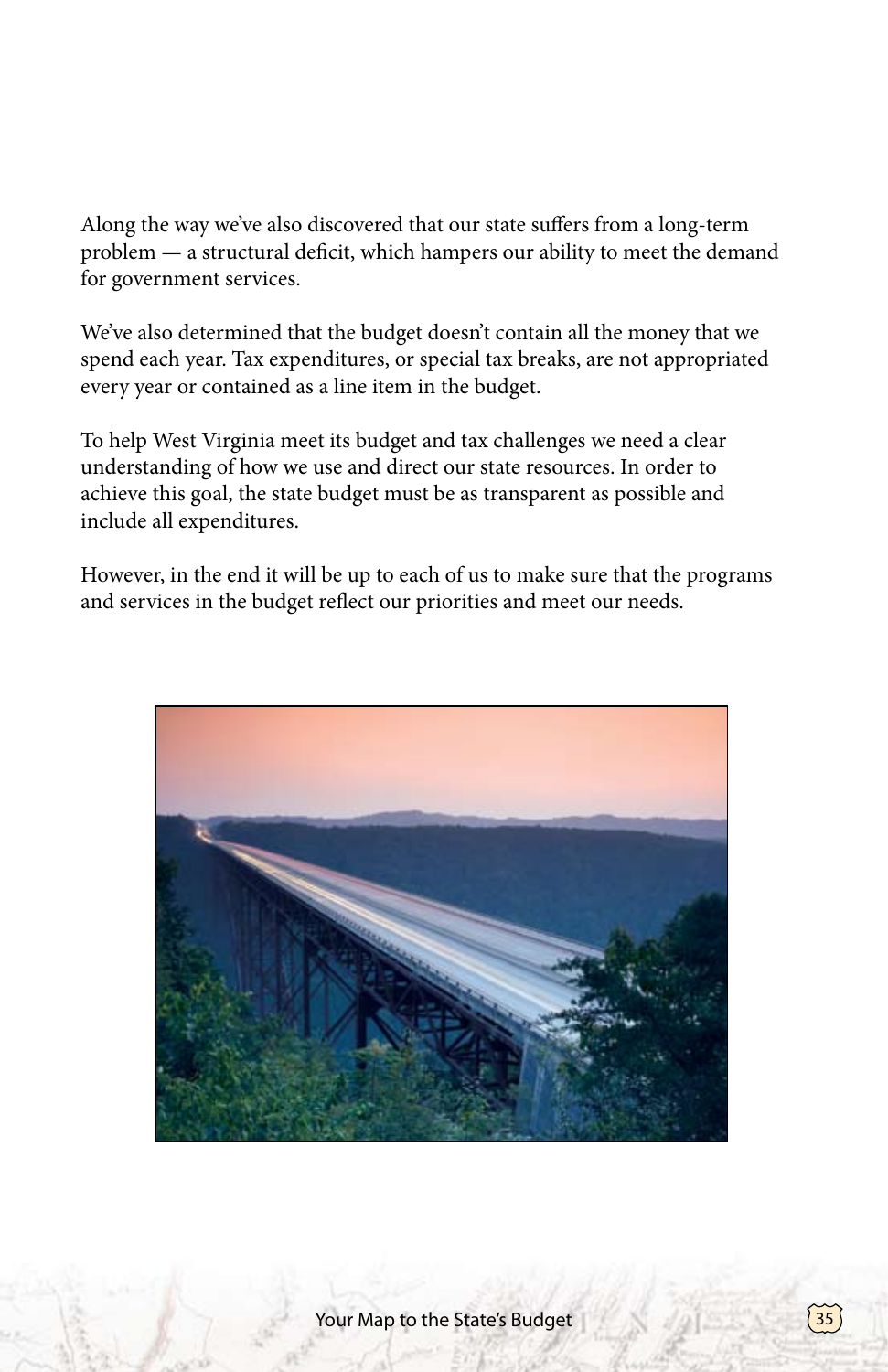# **Glossary**

**Appropriation** – an amount of money approved by the Legislature for a specific purpose.

**Adjusted Gross Income (AGI)** – the amount of income that is subject to tax after all adjustments have been made, but before subtracting deductions or exemptions.

**B&O Tax** – a gross receipts tax that applies to public utilities, electric power generators, natural gas storage and producers of synthetic fuel from coal.

**Balanced Budget** – an income and spending plan for which projected income is equal to or greater than projected spending. West Virginia law requires the Legislature to balance the budget every year.

**Bill** – a proposed piece of legislation to be considered by the Legislature for passage into law.

**Budget Deficit** – the amount by which revenues fall short of expenditures during a fiscal year.

**Business Franchise Tax** – a tax that applies to the net equity of a business for the privilege of conducting business. It applies to most corporations, partnerships and limited liability companies.

**"C" Corporation** – a business which is completely separate entity from its owners, unlike a partnership.

**Capital Projects** – related to the expansion, acquisition and upkeep of state government's infrastructure.

**Corp. Net Income Tax** – a tax on the net profits of incorporated entities doing business in West Virginia. It applies only to "C" corporations, not "S" corporations (e.g. Limited Liability Companies) or unincorporated entities.

**Demographics** – the characteristics of human populations and population segments, especially when used to identify consumer markets.

**Discretionary Funds** – funds that are used toward certain requests rather than funds whose purpose is predetermined.

**36** West Virginia Center on Budget & Policy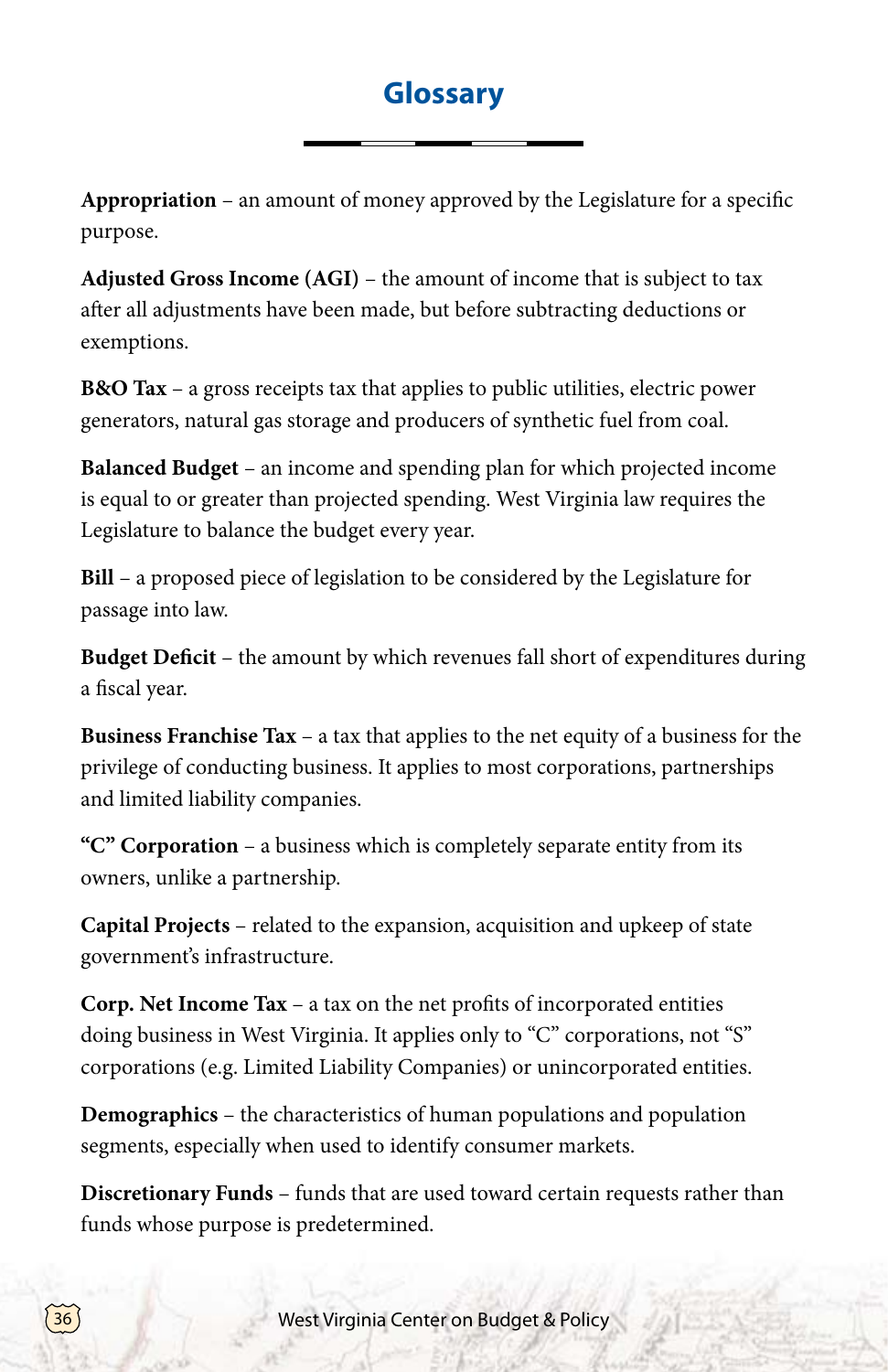**Earmarked** – the practice of setting aside – through constitutional provisions or statutory law – revenues from a particular sources for particular budget items.

**Estate Tax** – a tax imposed on the property held by an individual at the time of his or her death, before any transfers to heirs. West Virginia's estate tax is linked directly to the federal estate tax, which is currently being phased out.

**Excise Tax** – a special sales tax levied on the purchase of a particular type of product or service, such as alcohol, tobacco, or gasoline.

**Exemptions** – not subject to taxation

**Expenditures** – money paid out for the purchase of goods or services.

**(Federal) Matching Funds** – federal funds available for a state program that require the state to contribute a lesser, equal or greater amount, according to a match formula.

**Federal Poverty Level** – a method of measuring poverty developed by the federal government for statistical, planning and budget purposes. It is a measurement widely used to determine eligibility for federal and state government programs.

**Fee** - a fixed charge for a privilege or service by the party who benefits from the service.

Fiscal Year (FY) – an accounting period of 12 months. West Virginia's fiscal year runs from July 1st thru June 30th

**Federal Revenue** – or federal funds, is U.S. government money approved by Congress to support a program or project.

**Flat Tax** – (also called a proportional tax) a tax that takes the same percentage of income from all income groups.

**General Revenue Fund** – contains the only source of discretionary state tax revenues that are not dedicated to a specific purpose and require legislative appropriations for expenditure.

**Governor Budget Proposal** – the Governor's suggested allocation of state moneys presented at each regular session of the Legislature on the second Wednesday of January.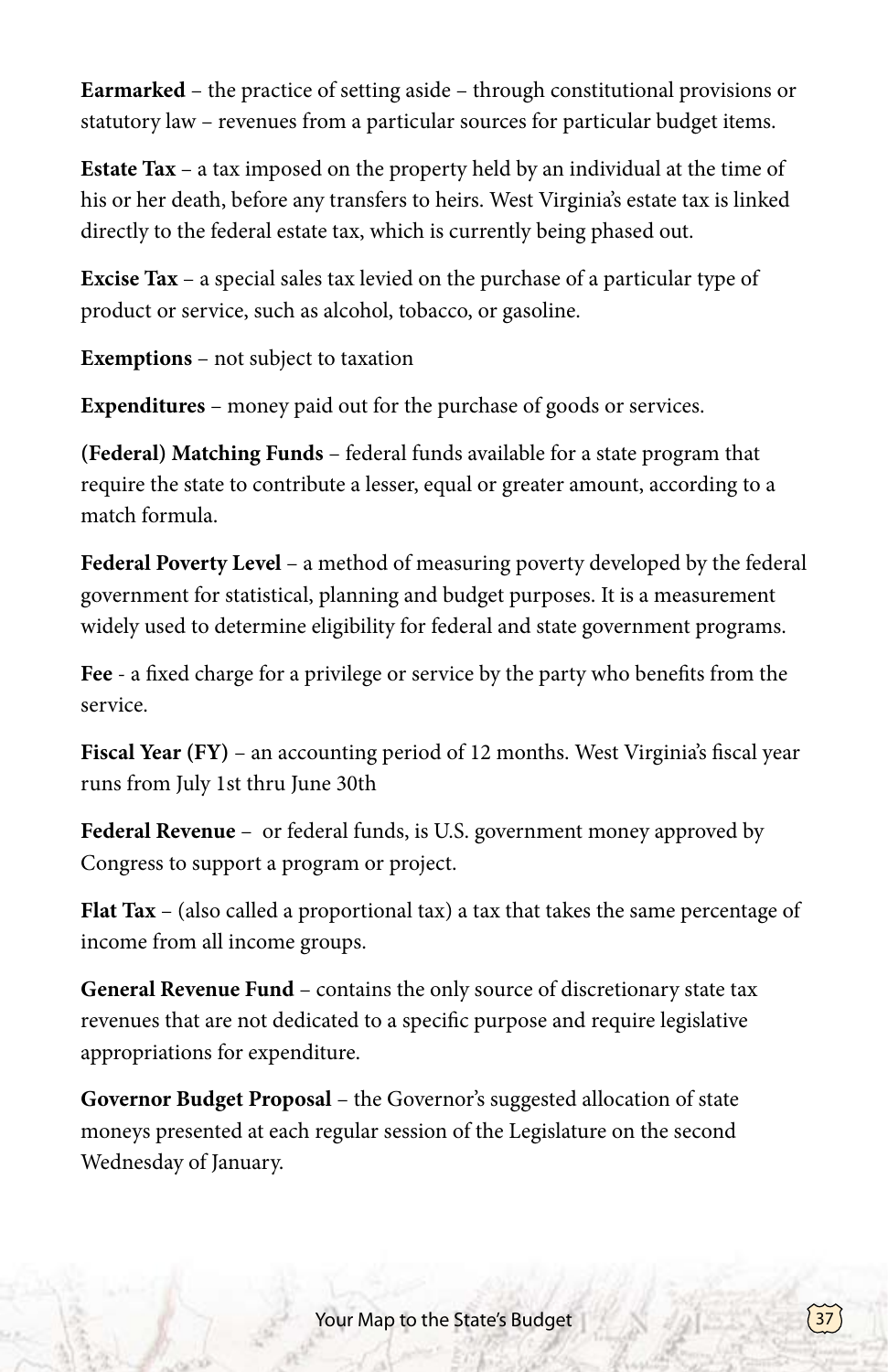**Gross Domestic Product (GDP)** – is a measure of the total income produced in the state in a given year, including salaries, dividends and interest. As a measure of the state's income, state GDP is useful for determining how much the state can afford to spend on public priorities.

**Household Income** – annual income of all family members living in the same residence.

**Income Tax** – a tax on earned and unearned income.

**Legislative Session** – a period when the legislature meets, either in regular session or special session.

**Licenses** – permission granted by an authority to engage in a certain activity, often for a fee.

**Median Income** – the middle value in the income distribution. It is similar to a road median that's in the middle of the road. Median income looks at the income of the person in the middle of the income distribution or the 50th percentile.

**Medicaid** – a health insurance program, funded by federal and state governments and operated by the state, for persons below a certain income level.

**Non-Appropriated Funds** – funds that generate revenue from established rates or fees and must be expended for a specific purpose. The funds are expended from general law.

**Per-Capita Expenditure** – for each person (a means of expressing the distribution of a collective factor such as cost, consumption, or income equally across the population).

**Progressive Tax** - a tax that takes a larger percentage of income from highincome groups than from low income groups.

**Proportional Tax** – see Flat Tax

**Revenue** - money collected by a government from the public in taxes and fees.

**"S" Corporations** – a form of corporation, allowed by the IRS for most companies with 75 or fewer shareholders, which enables the company to enjoy the benefits of incorporation but be taxed as if it were a partnership. It is sometimes called a "Subchapter "S" Corporation."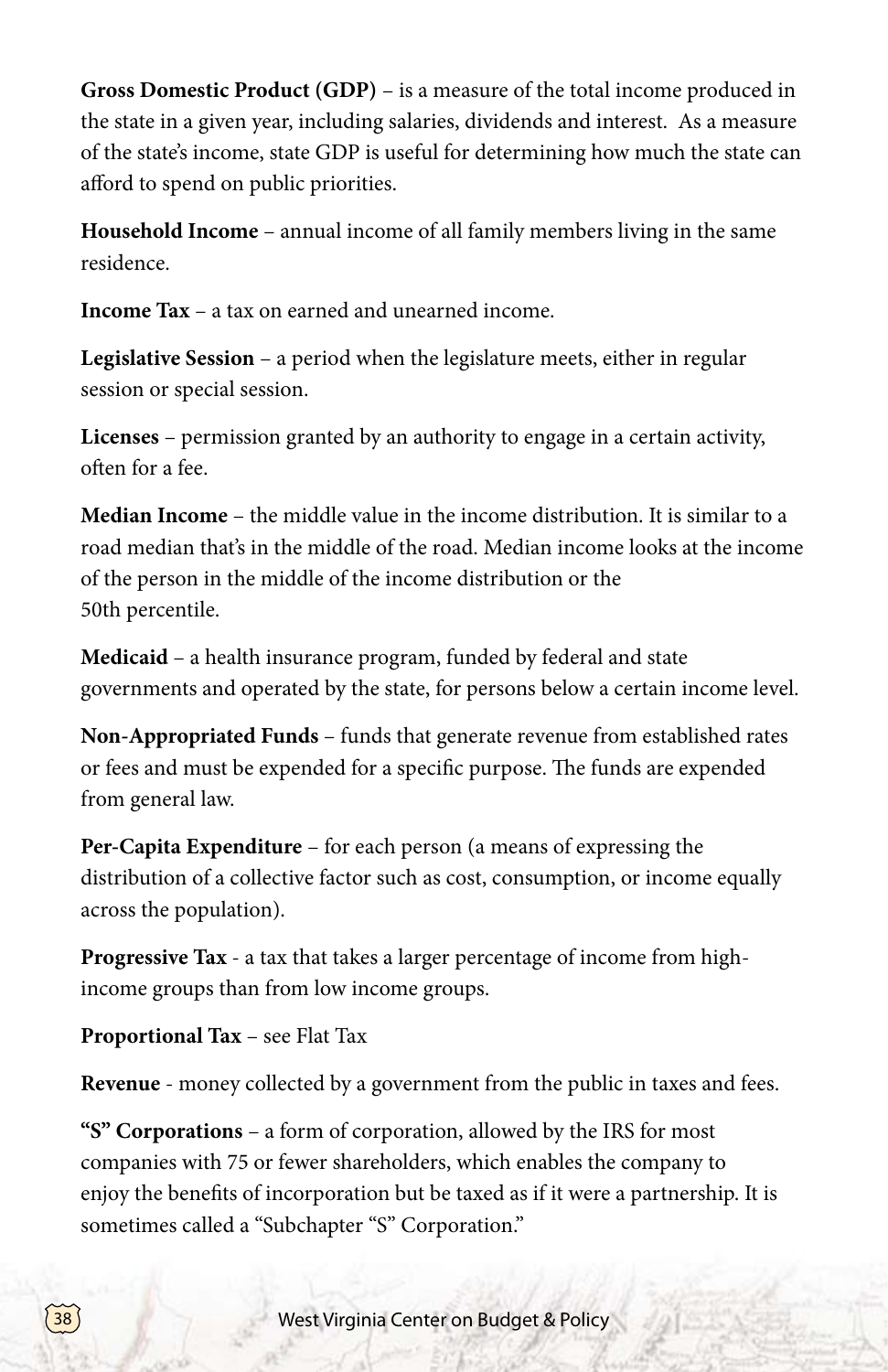**Sales Tax** - a tax levied by a state or locality on the retail price of an item, collected by the retailer.

**Severance Tax** - a tax imposed on the extraction of natural resources, such as oil, coal or gas that will be used in other states.

**Special Revenue Fund** - consists of revenues from fees, permits, licenses, services or other purposes and may be used only for that specific purpose for which the individual account is intended unless otherwise directed by the legislation.

**Special Session** – a period when the legislature meets upon the Governor's request.

**Supplemental Appropriations** – an appropriation by the Legislature to meet current needs not met in the budget passed in an earlier session. A supplemental appropriation is contingent upon excess funds being available after all regular appropriations have been funded.

**Supplemental Security Income (SSI)** – a federally funded needs-based disability program for adults and children that provides monthly cash benefits and eligibility for Medicaid.

**State-Source** – money that is collected and spent from in-state residents and businesses.

**Structural Deficit** – the inability of a government's revenue system to keep up with the normal increases in program costs.

**Taxable Income** – amount of income subject to income tax (after subtraction of all deductions and exemptions).

**Tax Credits** – a direct reduction in tax liability (not dependent on the taxpayer's tax bracket)

**Tax Expenditures** – potential revenue loss through tax credits and exemptions.

**Use Tax** – a tax on goods bought outside a locality or state for use inside it. The use tax is designed to offset the loss of sales tax on such goods.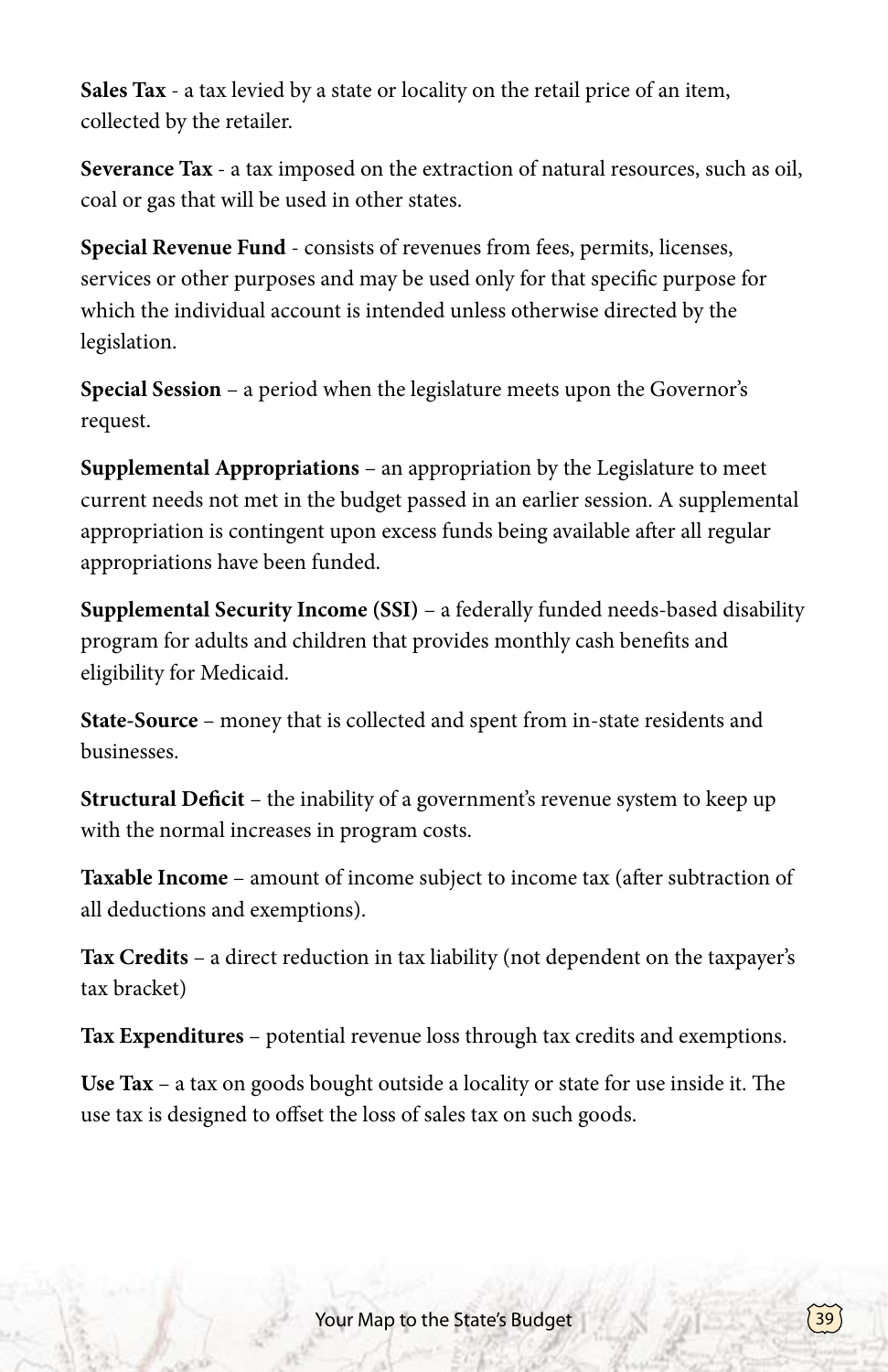# **Endnotes**

- 2 See our report "High Cost, Dubious Benefits: The Fiscal Impact of Tax Cuts in SB 680 and SB 465," http://www.wvpolicy.org/downloads/high\_costs.pdf
- 2 US Census Bureau, *Public Education Finances*, April 2007 p.5
- 3 Cindy Mann, Joan C. Alker and David Barish, "*Medicaid and State Budgets: Looking at the Facts,*" Center for Children and Families: Georgetown University Health Policy Institute, October 2007 p.8-9
- 4 Morgan Quinto Press, State Rankings 2007, 18th Edition 2007
- 5 WV Budget Office: State of West Virginia FY 2008 Executive Budget, Volume 1 *Budget Report*
- 6 WV CBP analysis of U.S. Census Bureau, State Finances and Population **Estimates**
- 7 WV Budget Office: State of West Virginia FY 2008 Executive Budget, Volume I p. 65
- 8 Ibid. Please note that marginal tax rates apply to taxable income, not total income. Moreover, if a family has a taxable income of \$50,000, only the last \$10,000 of that will be taxed at six percent.
- 9 Center on Budget and Policy Priorities, "Which States Tax the Sale of Food for Home Consumption in 2007, November 2007.
- 10 Ibid. p.64
- 11 WV CBP analysis of U.S. Census Bureau, State Finances and Population Estimates
- 12 Federation of Tax Administrators, Sales Taxation of Services, 2004. West Virginia taxed 110 out of a possible 168 possible services in 2004 http://www.taxadmin.org/fta/pub/services/services04.html
- 13 WV State Tax Department
- 14 Ibid.
- 15 The exact reimbursement rate is determined by the federal agreement on each project. All federal funds are received as a reimbursement to the State Road Fund after the expenditure has been incurred.
- 16 Center on Budget and Policy Priorities tabulations based on data from the U.S. Census Bureau.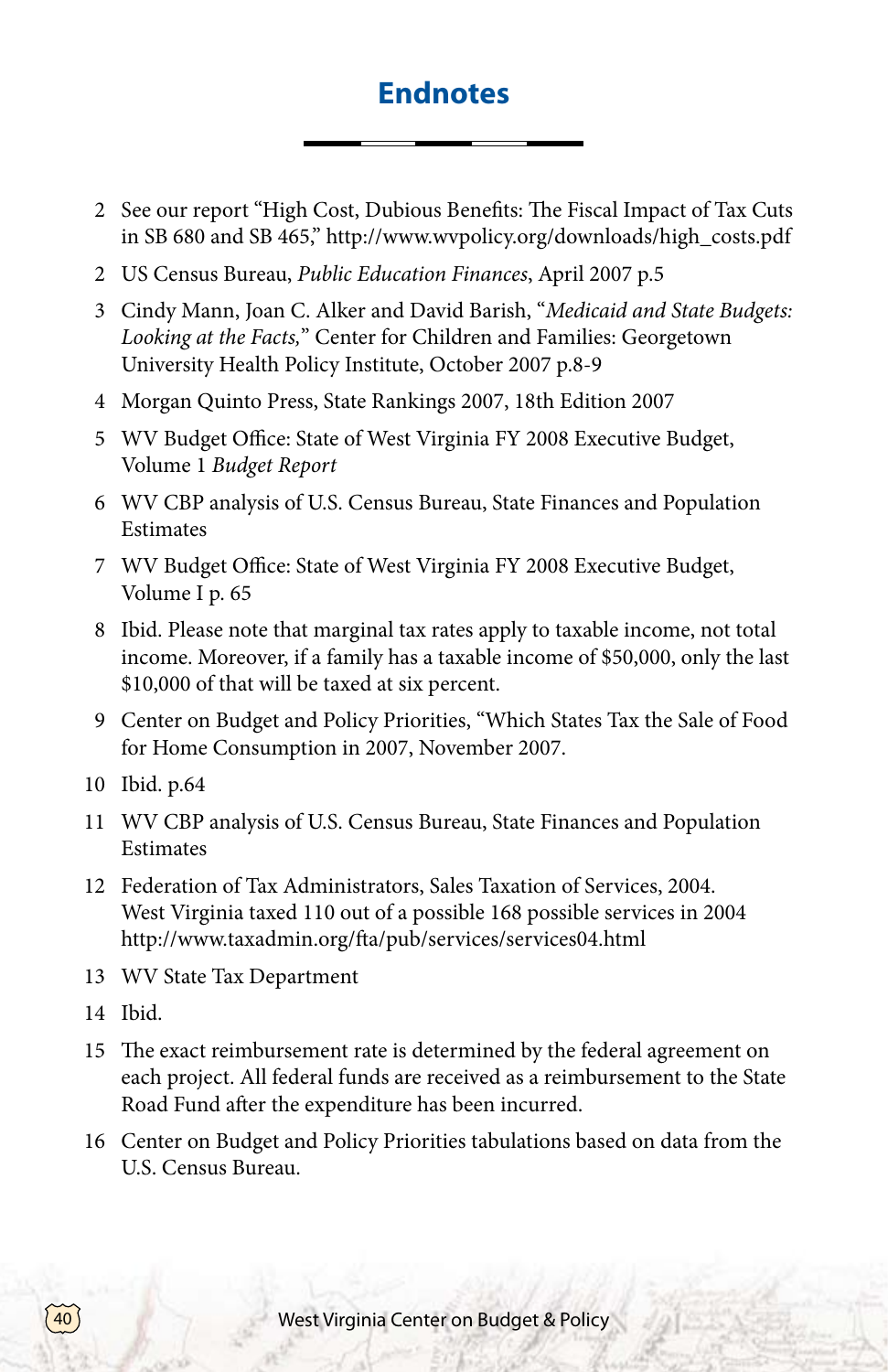- 17 West Virginia Department of Revenue, "The 2006 Report of the West Virginia Tax Modernization Project," October 2006 and National Center for State Legislatures, "Principles of a High Quality Revenue System," available online at http://www.ncsl.org/programs/fiscal/fpphqsrs.htm#principles.
- 18 Ibid, p.25
- 19 See American Institute of Certified Public Accountants," Guiding Principles of Good Tax Policy: A Framework for Evaluating Tax Proposals," quoted in West Virginia Department of Revenue, "The 2006 Report of the West Virginia Tax Modernization Project," October 2006 p. 24
- 20 Lav, Iris, E.C. McNichol, and R. Zahradnik, "Faulty Foundations: State Structural Budget Problems and How to Fix Them" 2005. Center on Budget and Policy Priorities
- 21 Boyd, Don, *State Spending for Higher Education in the Coming Decade*; National Center for Higher Education Management Systems; October 2002. National Education Association; The Outlook for State and Local Finances: The Dangers of Structural Deficits for the Future of Public Education; 1998.
- 22 Pavel A. Yakovlev, Mehmet Tosun and Arzu Sen, "The Economic Incidence of West Virginia Taxes," College of Business & Economics (WVU), May 2007. http://www.be.wvu.edu/bber/pdfs/BBER-2007-11.pdf
- 23 These documents are available at the West Virginia Budget Office website, www.wvbudget.gov.
- 24 WV Budget Office: State of West Virginia FY 2008 Executive Budget, Volume 1 Budget Report and Volume 2 *Operating Detail*
- 25 West Virginia Tax Expenditure Study, "Expenditures for Consumer Sales and Service Tax and Use," *West Virginia State Tax Department*. p. 9
- 26 See FY 2008 Enrolled Budget and Governor Veto letter at WV State Budget Office website. This figure does not include nonappropriated funds, only those funds contained in the enrolled budget bill.
- 27 WV Budget Office: State of West Virginia FY 2008 Executive Budget, Volume 1 *Budget Report*